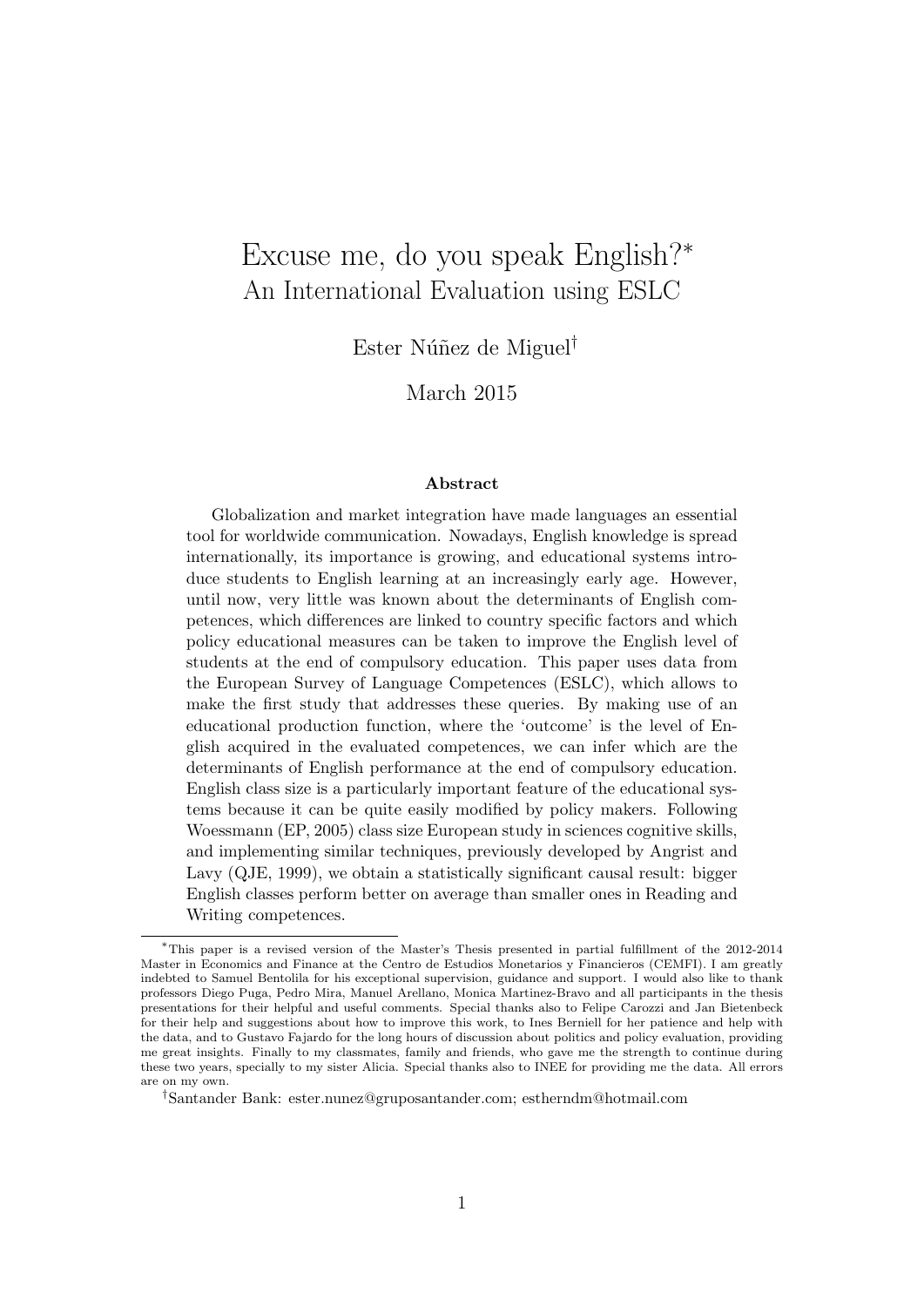# 1 Introduction

One of the main interests of economists in educational topics is directly linked to human capital accumulation, which determines the labor market earnings of an individual. Human Capital depends on many factors and, globally speaking, it accumulates first through learning and secondly by practical experience in the labor market. Therefore, the role of Education as the first source of human capital accumulation is very relevant from an Economic perspective.

English knowledge covers many different skills, the most widely emphasized are Listening, Reading, Writing and Speaking. The development of each skill can be acquired through different teaching techniques and language contact. Language contact can also be performed by several activities which can affect some skills more than others. For example, reading English books can improve Reading and Writing, but not necessarily Speaking or Listening skills. On the other side, watching un-dubbed English movies can improve Listening but not necessarily Reading or Writing skills. Therefore, at the end of compulsory education, students English level is a multi-skill acquired knowledge, which depends on different learning procedures given to the student by their English teachers, home and school environment, the implicit ability of the individual in foreign languages and the contact with the English language that the student could have.

International tests like the Programme for International Student Assessment (PISA) and Trends in International Mathematics and Science Study (TIMSS) provide data on common assessment tests carried out all over the World, which allow us to understand the importance of various factors determining the achievement and the impact of skills on economic and social outcomes. The European Survey of Language Competences (ESLC) is the fist survey that provides a common assessment of several English skills in a 13 European educational systems sample. The ESLC was carried out in 2011 and has the same approach as previous international tests: it aims at measuring how much English knowledge students have acquired by the end of compulsory education. It evaluates English proficiency in Listening, Reading and Writing skills. Speaking was not evaluated and therefore, it is out of the scope of this study.

I begin my analysis of the determinants of English performance by building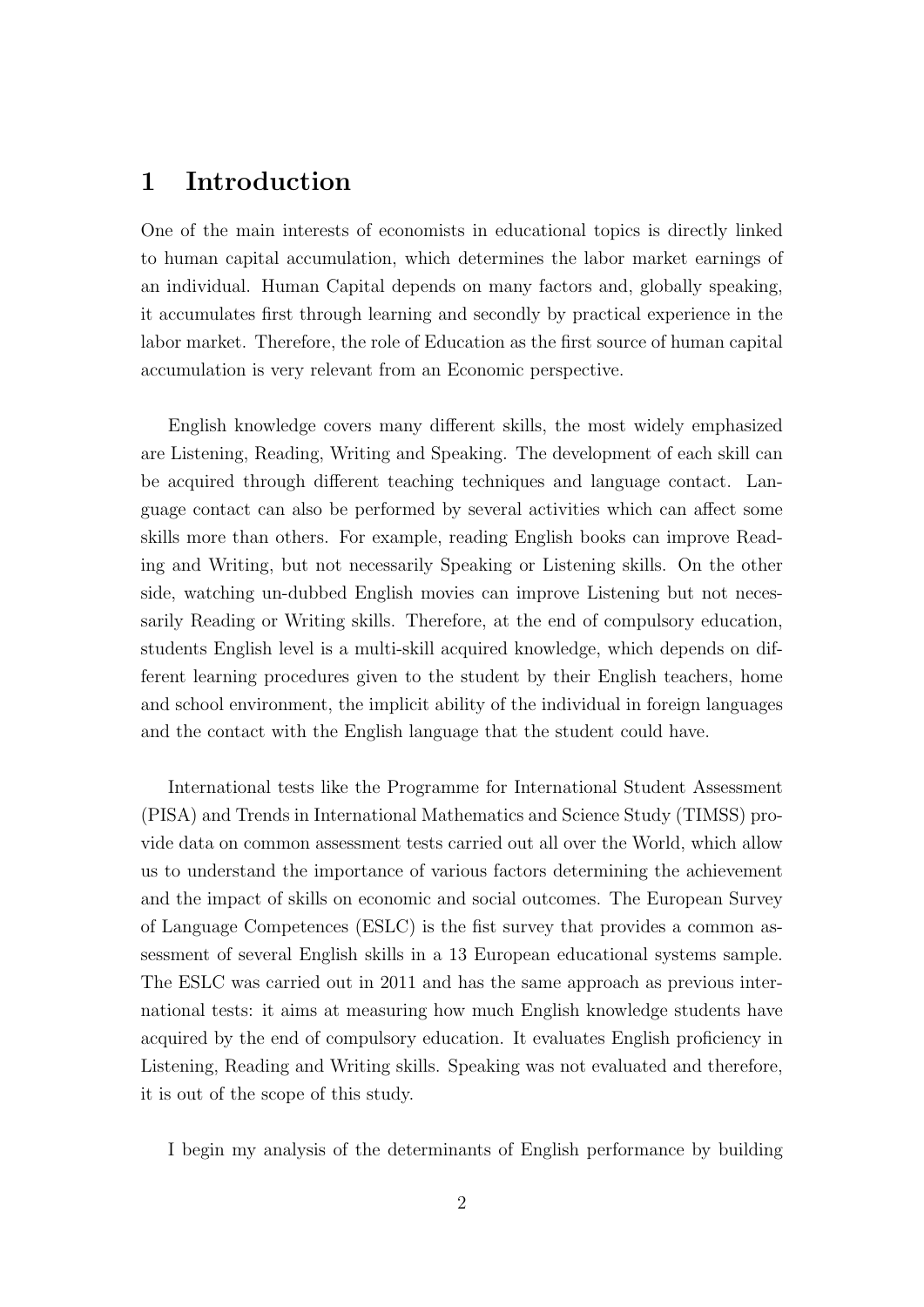an appropriate educational production function. In this function, cognitive skills are understood as the outcome of a production process, where the inputs are the student characteristics, family background and school and institutional factors, which are combined to create the output. The educational production function is improved in order to take into account factors that affect languages specifically, such as family language controls, which measure the proximity of native European languages to English. Also, several robustness checks are provided to guarantee that my estimations are sufficiently accurate in the three evaluated skills.

The second part of my analysis focuses on a very significant determinant that was found in the educational production function and robustness checks: the positive and significant effect that English class size has on the three evaluated English skills. This implies that bigger English classes perform better on average than smaller ones. This result goes in line with other positive class size effects found using least squares methods in European data such as Woesmann (2005), who showed a similar positive effect of class size in science proficiency using TIMSS data on 12 European school systems.

Least squares coefficients are very likely to be biased due to endogeneity. To address this important concern, and taking into account that 9 out of 13 countries in the ESLC sample have maximum class size regulations, I build an instrument in line with Angrist and Lavy (1999) Maimonides' rule. What Angrist and Lavy (1999), Hoxby (2000) or Woessmann (2005) obtained, after using Instrumental Variables (IV) estimation on the class size effect estimates, was that the class size coefficients turned negative or no longer statistically significant. Performing IV estimation on the three ESLC evaluated skills gives us a surprising result: positive class size effects are obtained in France, Sweden and pooled Countries in Reading and Writing skills. No significant effect for English class size was obtained in Listening skills. Contrary to what has been believed so far, bigger classes do not necessarily perform worse in all cognitive skills and, on the contrary, perform better in Reading and Writing English skills.

To complete this study, I provide the optimal class size in the three skills. It is obtained by a functional form modification of the English class size in the estimation of the educational production function. Reading and Writing English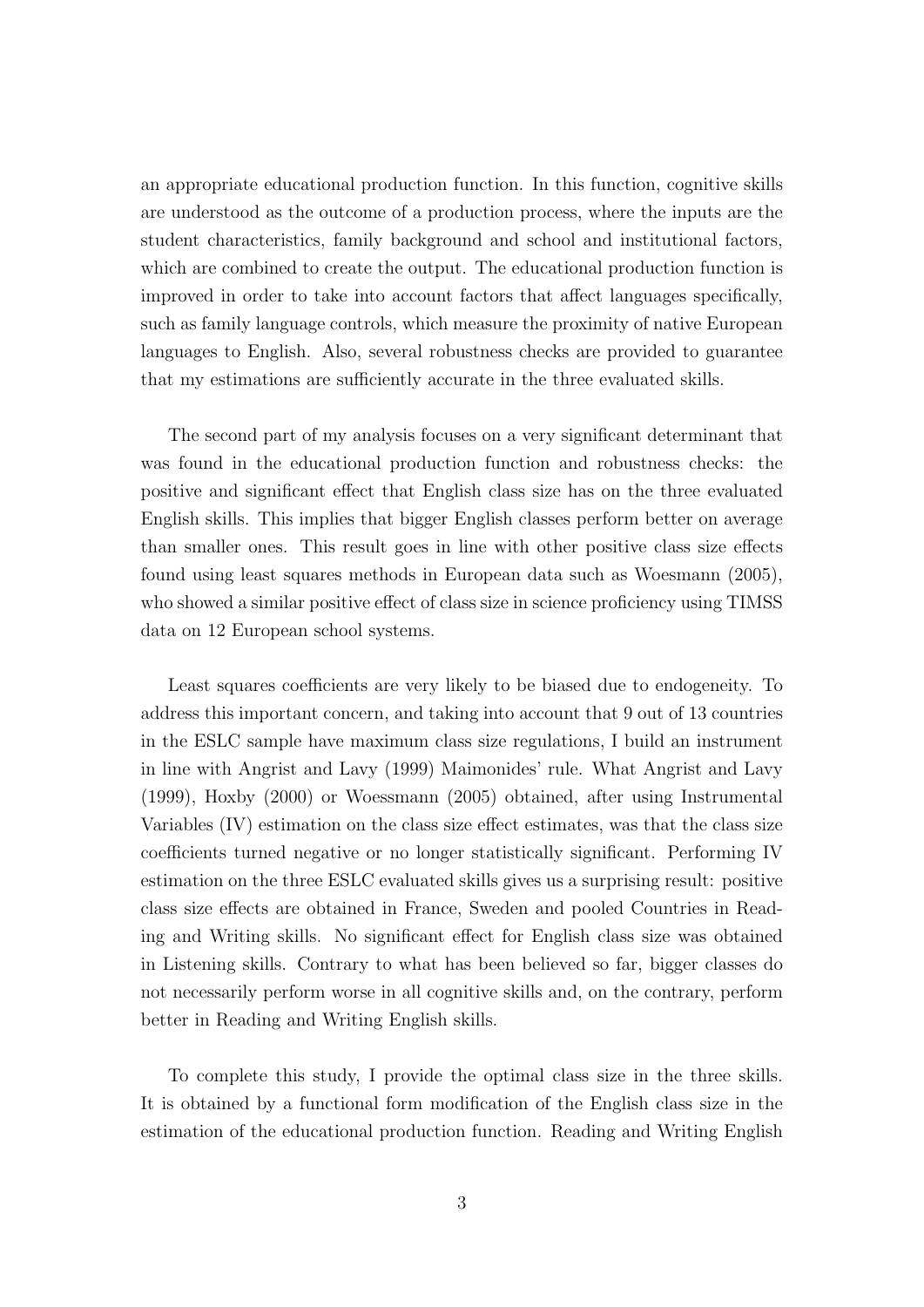skills present an optimal class size of 35 and 33 respectively, which are bigger than the ones implemented by the maximum class size regulations across Europe. This study provides causal results which have important Policy implications.

The remainder of the paper is organized as follows. Section 2 describes the ESLC data, and provides a descriptive analysis of the test results by country. Section 3 presents the educational production function used to obtain the determinants of English performance, as well as some robustness checks. Section 4 provides a deeper study of English class size by country using OLS and IV estimation methods. A detailed description of the instrument and its strength is provided. Section 5 gives the optimal class size in each of the three evaluated skills. Section 6 concludes.

### 2 The Data

The empirical analysis uses data from the European Survey of Language Competences (ESLC), an European foreign language evaluation test that was carried out in February 2011. The ESLC was designed to collect information about the foreign language proficiency of students in the last year of lower secondary education or the second year of upper secondary education, so that student ages vary from 14 to 16 years old. Fourteen European countries participated in the survey, and each country was evaluated in two languages, the two most taught out of the five most widely taught European languages: English, French, German, Italian and Spanish. The participating countries were Belgium, Bulgaria, Croatia, Estonia, Greece, France, Malta, Netherlands, Poland, Portugal, Slovenia, Spain, Sweden and UK-England. Belgium was subdivided into the three educational systems that it has, and therefore the sample is composed by 14 countries or 16 educational systems. There were two separate samples for the first and second foreign languages evaluated within each country, so each student was tested in one language only.

My study uses the first target language sample since 13 educational systems were evaluated in English as the first target language. This sample has 27,641 observations of which 23,358 correspond to English. I exclude from my study the educational systems that were not evaluated in English as the first target language: UK-England and the Flemish and German regions of Belgium. In what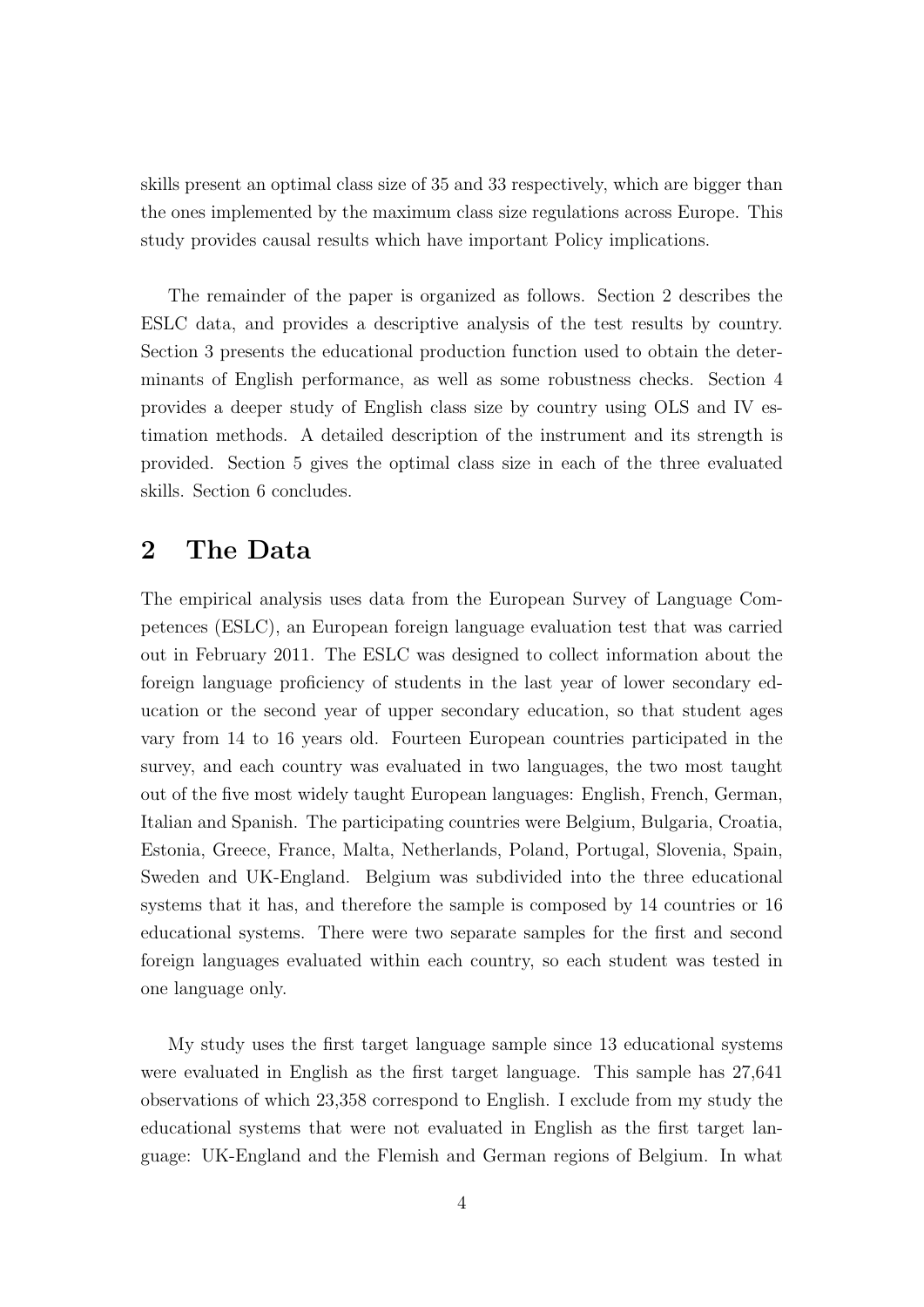follows, unless I specify otherwise, in mentioning Belgium I will be referring to the French community of Belgium, which is the only region that I include in my sample.

The ESLC intends to assess students' ability to use the language purposefully, in order to understand spoken or written tests, or to express themselves in writing. The test evaluates three language skills: Listening, Reading and Writing. Each student was assessed in two out of these three skills and also completed a contextual questionnaire (SQ). The results of the survey tests are reported in terms of the Common European Framework of Reference (CEFR) which has six levels of functional competence, ordered from lowest to highest level: A1, A2, B1, B2, C1, C2. The ESLC focus on levels from A1 to B2. The pre-A1 level, which is also reported, indicates the failure to achieve the A1 level. The following table provides further description of the competences in language proficiency that every CEFR level provides.

| ESLC Level                   |          | CEFR Level     | Definition                                                |
|------------------------------|----------|----------------|-----------------------------------------------------------|
| Useful Functional   Advanced |          | B <sub>2</sub> | Can express herself clearly and effectively               |
| Competence                   | Beginner | B1             | Can deal with straightforward familiar matters            |
|                              | Advanced | A2             | Can use simple language to communicate on everyday topics |
| Basic User                   | Beginner | A1             | Can use very simple language                              |
| Beginner                     |          | $Pre-A1$       | Have not achieved the A1 level                            |

Table 1: CEFR level definitions

The sample design was consistent with international scientific standards for testing of this kind such as PISA and TIMSS. The sample follows a two-stage stratified sample design: within each educational system, schools were selected using the probability proportional to size, a method of selection where the measure of size is a function of the number of eligible students enrolled in the course for the language to be tested. The second stage sampling units were students within sampled schools. The goal was to sample 25 students on average per school. The 25 students were selected using simple random sampling from the list of eligible students. In schools where the number of eligible students fell below 25, all students were selected in the student sample from such schools. Once the student sample was selected, each student was randomly assigned for testing two of the three skills evaluated by the ESLC. Each educational system had to select a minimum of 71 schools and 25 students on average per school, therefore roughly 1775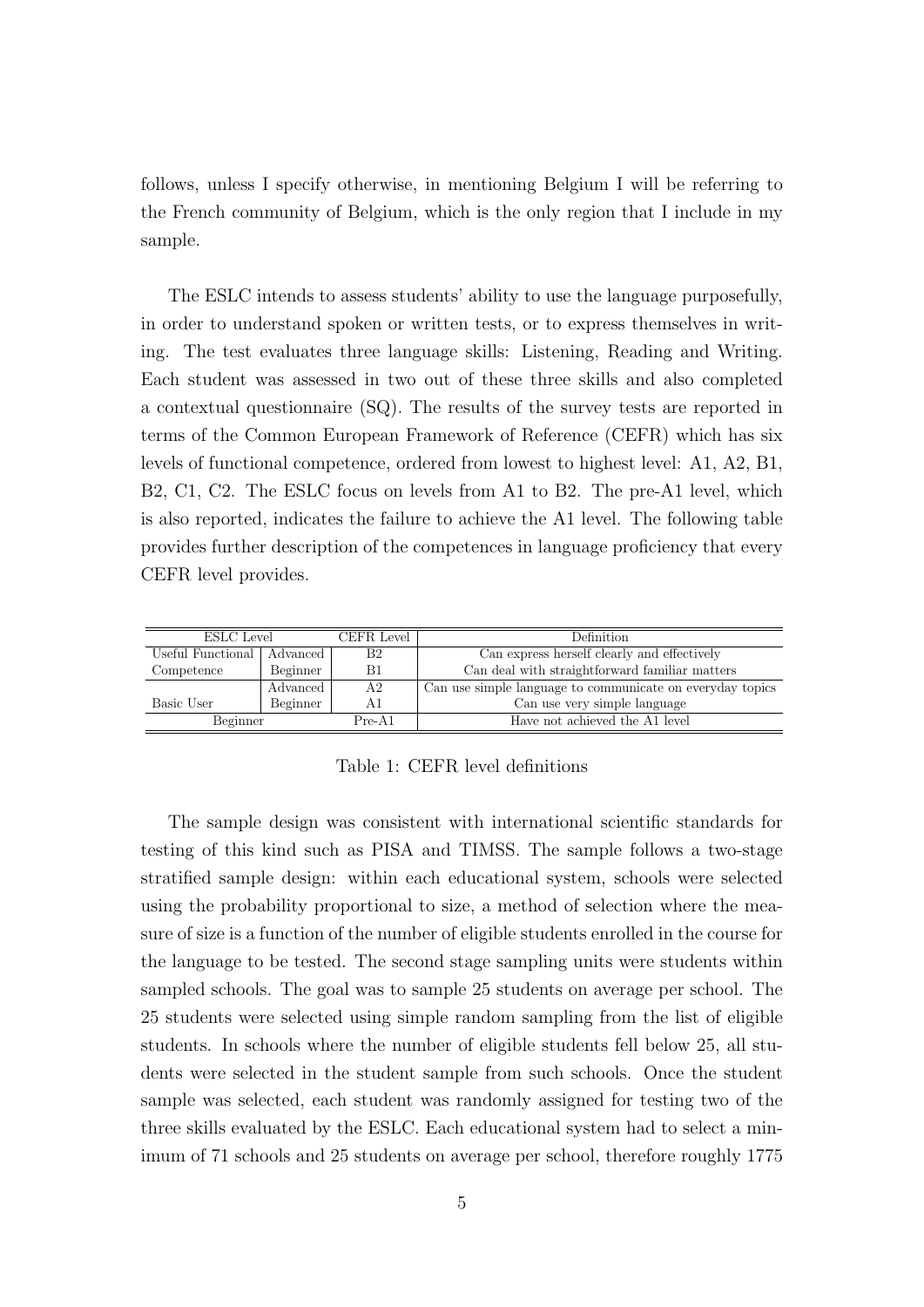$(71x25)$  students were sampled. In terms of data quality standards, two minimum participation rates were determined: for originally sampled schools a minimum participation of 85% of the schools and a minimum participation of 80% of the sampled students per school were required. The ESLC Principal Questionnaire (PQ) and Teacher Questionnaire (TQ) were self selecting: schools principals and English language teachers of the sampled students of the schools were invited to fill in the Questionnaires. There was no official participation criterion for the teachers and principals and the response rate was low.

In order to avoid frustration and boredom and get a higher quality measure of the student English level per skill, a routine test previous to the skill evaluation assigned each student to a test level: A1-A2, A2-B1, B1-B2. After the assignment, each student did 5 tasks per skill, but since each task measures only within a limited range of level, unless an adjustment is made, task results will not be comparable across students. In order to make student results comparable, the ESLC uses Item Response Theory, which maps the task results into independent draws of a logistic distribution different for each skill, which takes into account the level and difficulty of the tasks. The mapped results are called plausible values and the data provides 5 plausible values per skill. The following table presents the thresholds used to assign a CEFR level to a plausible value.<sup>1</sup>

| Threshold      | <b>LIST</b> | READ    | <b>WRIT</b> |
|----------------|-------------|---------|-------------|
| B <sub>2</sub> | 1.5         | 1.5     | 2.6         |
| B1             | 0.9         | 0.9     |             |
| A <sub>2</sub> | 0.4         | 0.4     | $-1.5$      |
| $\Delta$ 1     | $-0.3$      | $-0.85$ | $-2.8$      |
| preA1          |             |         |             |

Table 2: Plausible Values CEFR Thresholds

#### 2.1 Sample Selection

The original sample size of English as the first target language was composed by 23,358 students. Unfortunately part of the sample was an extra sample of 128 schools from specific regions of Spain (Andalusia, Canary Islands and Navarre) that joined the study later and they do not have their corresponding population weights. I exclude them from my study. Furthermore, I drop 4 schools from

<sup>1</sup>For further details, consult the ESLC Technical Report, June 2012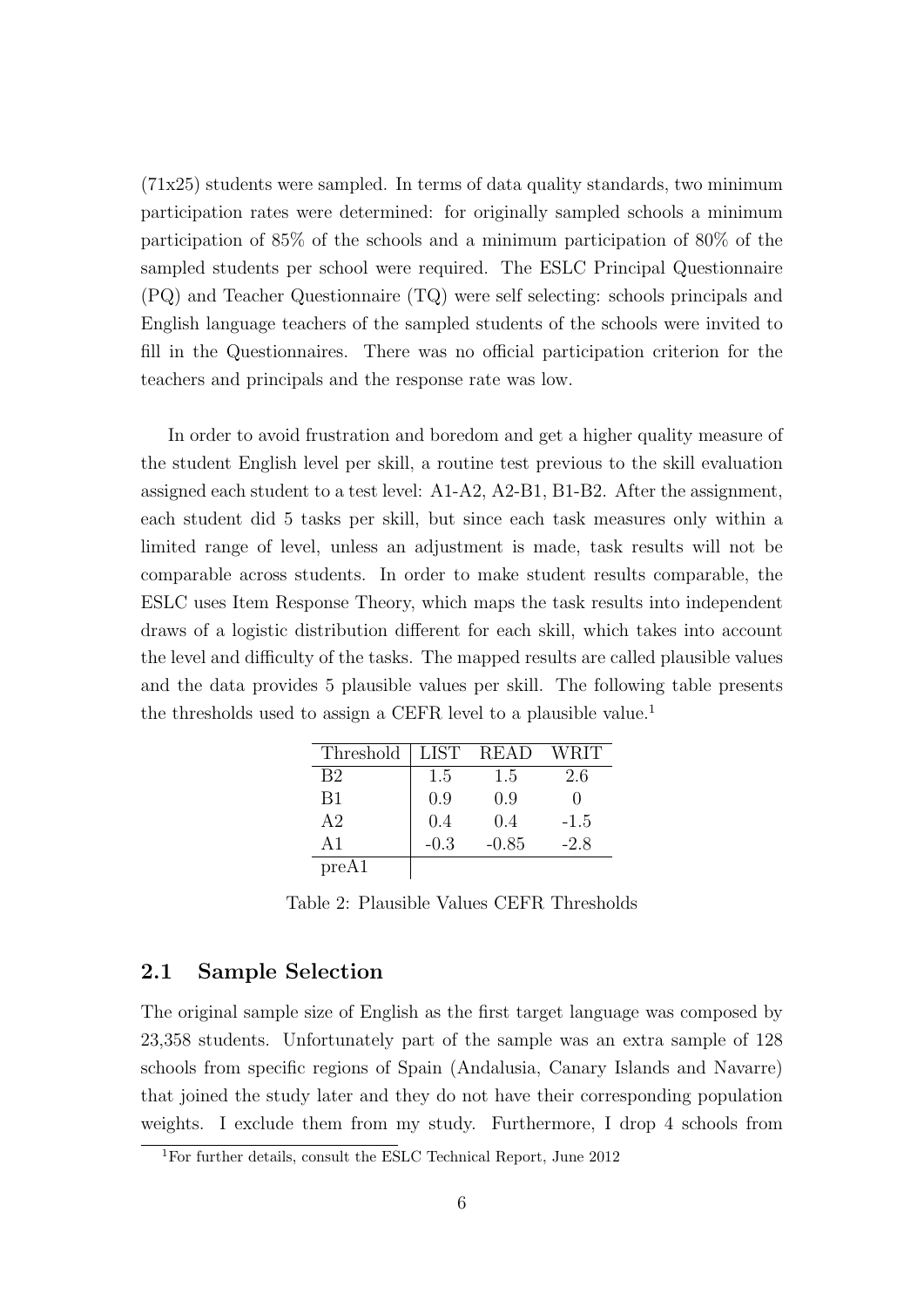Sweden and Bulgaria where no student completed the Student Questionnaire (SQ) or only half of the sampled students did complete the Questionnaire. I also drop 174 students who did not complete the SQ but they were evenly distributed across the schools participating in the survey. Thus, the final sample consists of 20,192 students in 915 schools in 13 educational systems.

### 2.2 Descriptive Analysis

A descriptive analysis of the results, provided by the mean performance per skill and country, allows us to rank countries by performance. Countries are ordered following the position they got in mean Reading which is the same rank as in mean Writing skills. The following table provides mean plausible values per country and per skill, its assigned CEFR level and the position they got among the 13 participating countries.

|             |           | Mean Listening |                |            | <b>Mean Reading</b> |                | Mean Writing |                |        |
|-------------|-----------|----------------|----------------|------------|---------------------|----------------|--------------|----------------|--------|
| Country     | Plaus.Val | CEFR.          | Rank           | Plaus. Val | <b>CEFR</b>         | Rank           | Plaus.Val    | <b>CEFR</b>    | Total  |
| Malta       | 2.36      | $_{\rm B2}$    |                | 2.10       | B <sub>2</sub>      |                | 2.63         | B <sub>2</sub> | 1,586  |
| Sweden      | 2.33      | B <sub>2</sub> | $\overline{2}$ | 2.03       | B <sub>2</sub>      | $\overline{2}$ | 1.66         | Β1             | 1,513  |
| Estonia     | 1.56      | B <sub>2</sub> | $\overline{4}$ | 1.51       | B <sub>2</sub>      | 3              | 1.22         | B1             | 1,580  |
| Netherlands | 1.79      | B <sub>2</sub> | 3              | 1.19       | B1                  | $\overline{4}$ | 0.75         | B1             | 1,760  |
| Slovenia.   | 1.45      | B1             | 5              | 0.90       | B1                  | 5              | 0.31         | B1             | 1,422  |
| Greece      | 0.79      | A2             | 7              | 0.74       | A2                  | 6              | 0.24         | B1             | 1,177  |
| Croatia     | 1.07      | B1             | 6              | 0.64       | A <sub>2</sub>      | 7              | $-0.10$      | A <sub>2</sub> | 1,649  |
| Belgium fr  | 0.38      | A <sub>1</sub> | 11             | 0.44       | A <sub>2</sub>      | 8              | $-0.95$      | A <sub>2</sub> | 1,503  |
| Bulgaria    | 0.69      | A <sub>2</sub> | 8              | 0.42       | A2                  | 9              | $-1.17$      | A <sub>2</sub> | 1,719  |
| Spain       | 0.15      | A1             | 12             | 0.30       | A1                  | 10             | $-1.51$      | A <sub>2</sub> | 1,583  |
| Poland      | 0.48      | A <sub>2</sub> | 10             | 0.25       | A1                  | 11             | $-1.60$      | A1             | 1,645  |
| Portugal    | 0.61      | A2             | 9              | 0.24       | A1                  | 12             | $-1.70$      | A1             | 1,563  |
| France      | $-0.04$   | A1             | 13             | $-0.13$    | A1                  | 13             | $-2.42$      | A1             | 1,492  |
| Total       |           |                |                |            |                     |                |              |                | 20.192 |

Table 3: Mean Test Results by Country

The following graph summarizes the table results. We can see that the Listening and Reading thresholds are very similar, since the underlying logistic distribution they follow is very similar as well. The mean English results for European countries are pretty low except for Malta, Sweden, Estonia and the Netherlands. After an average of 9 years of compulsory education, which includes in most of the countries the same number of years of English compulsory learning, half of the countries are unable to reach mean results above B1, which determines the lowest level for a useful functional competence.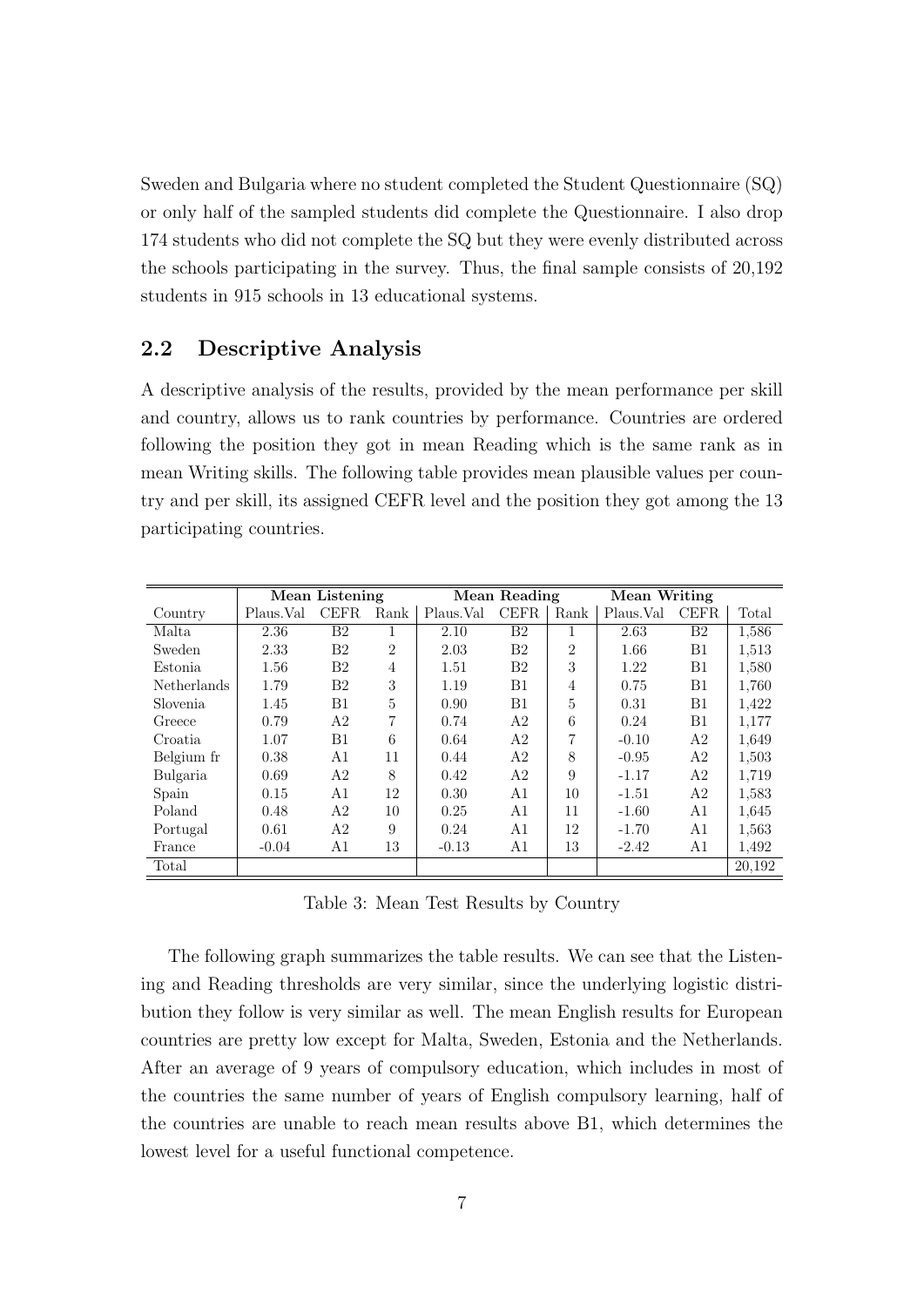However there is a significant variability of the results across countries. At a glance we can see that the top ranking countries are small countries, with a native language that is only spoken within those countries. At the bottom of the rank, big countries are located, which also have native languages spoken widely across the World, like Spain and France.



Figure 1: Mean Test Results by Country

Due to this significant variability of the results across countries, I'd like to study what factors are behind, exploring what are the main determinants of English proficiency at the end of compulsory secondary education. In order to do it, I am going to use the contextual information provided by the Student Questionnaire and national information, in turn inferring which factors are relevant, which factors' effects differ from previous research of other skills previously evaluated in other international tests such as PISA, TIMSS and PIRLS, and try to do a policy evaluation that allows us to improve the English results in future.

In the rest of my analysis I will use the plausible value results, since they measure the level of performance in the evaluated English skills, knowing that they have a CEFR level associated.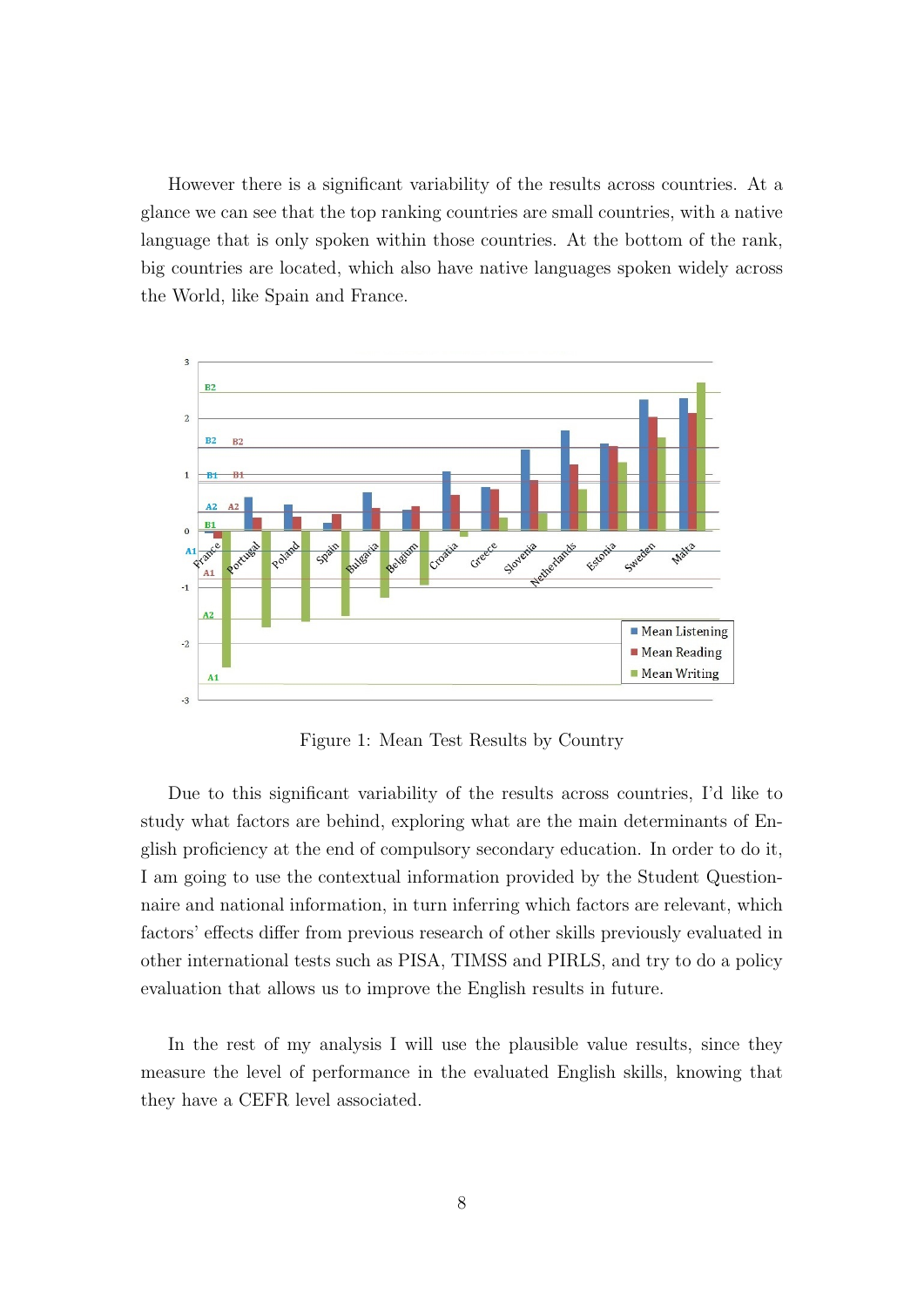### 3 The Education Production Function

One of the main interests of economists in Educational topics is directly linked to Human Capital accumulation, which determines the labor market earnings of an individual. There are several factors which determine the human capital of an individual: the education acquired, the personal and labor market experience, the family background and the intrinsic ability of the individual, which is also a determinant of the other Human Capital input factors. Globally speaking, human capital accumulates first through learning and second by practical experience in the labor market. Therefore the role of Education as the first source of human capital accumulation is very relevant from an Economic perspective.

Nowadays English knowledge has become a very valuable skill and a prerequisite for success in the labor market. Apart from work purposes, research, global media and tourist information are most of the times carried out or given in English, and therefore, its knowledge has become relevant also for educational purposes and leisure time.

During the past decade, the economic literature has made use of international tests of educational achievement to analyze the determinants and impacts of cognitive skills. International tests assess what students know, cognitive skills, as opposed to how long they have been in school or what is the value added of an extra year of a professor. This testing approach intends to measure the knowledge of the students for practical purposes, and the ESLC has the same approach: it intends to assess students' English ability to use language purposefully. It measures how much English knowledge students have acquired by the end of lower secondary education, or equivalently, by the end of compulsory education. It does so by measuring the global proficiency in English after an average of 9 years of study.

The ESLC was carried out in 11 of the sampled countries in the last year of lower secondary education, and in Bulgaria and Belgium at the second year of upper secondary education. The sample criteria intended to avoid significant differences in the study level of the sampled students, and only very few exceptions were allowed. The Bulgarian educational system presents the characteristic that the primary education only lasts 4 years, while in the rest of the sampled countries the general pattern is 6 years of primary education, and since the lower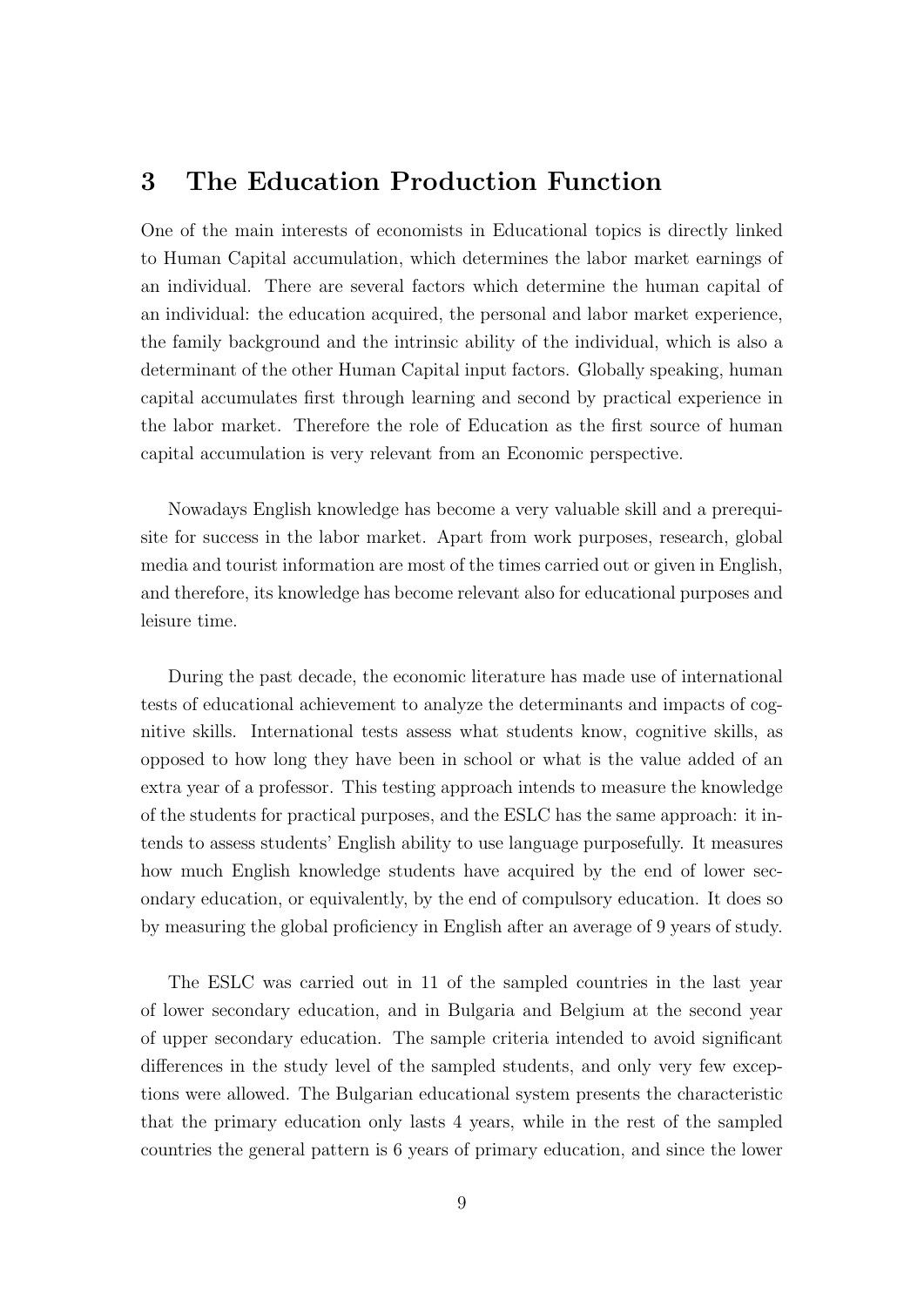secondary education lasts 4 years, Bulgarian kids at the end of second year of upper secondary education have the same age as the Spanish kids who, at the end of lower secondary education, have completed 6 of primary and 4 of lower secondary years of education. In the Belgian case, the primary education lasts 6 years, but the lower secondary only 2 and the English onset is done at the end of primary education. Therefore, for the explained reasons, an exception was made in both cases.<sup>2</sup>

Generally speaking, homogeneity across educational systems in Europe is not present. There are substantial differences in the age at the beginning of compulsory primary education, in the existence or not of pre-primary education, in the duration of primary and lower secondary education and on the English age onset at school.

#### 3.1 The model

The model underlying the literature of the determinants of international educational achievement resembles the following educational production function:

$$
S_{isc} = \beta_0 + \beta_1 F_i + \beta_2 R_{is} + \beta_3 I_c + \beta_4 A_i + \epsilon_{isc}
$$

where  $S_{isc}$  are the test scores in the Listening, Reading and Writing skills evaluated,  $F_i$  captures student and family background characteristics,  $R_{is}$  is a measure of school resources,  $I_c$  captures institutional features,  $A_i$  is the individual ability of the student and  $\epsilon_{isc}$  is a logistically distributed error, since the outcome variable follows a logistic distribution.

There are several ways to exploit the cross country variation. The first one consists of the estimation of similar education production functions within different countries, which exploits country level observations, as performed by Hanushek and Kimko (2000).

The second possibility is to exploit the broad array of institutional differences that exists across countries to estimate a pooled multivariate cross-country education production function in the same way that Woessmann, Luedemann, Schuetz and West (2009) did using PISA 2003 data. This second approach is the one that

<sup>2</sup>For more details, consult the Final Report European Survey of Language Competences.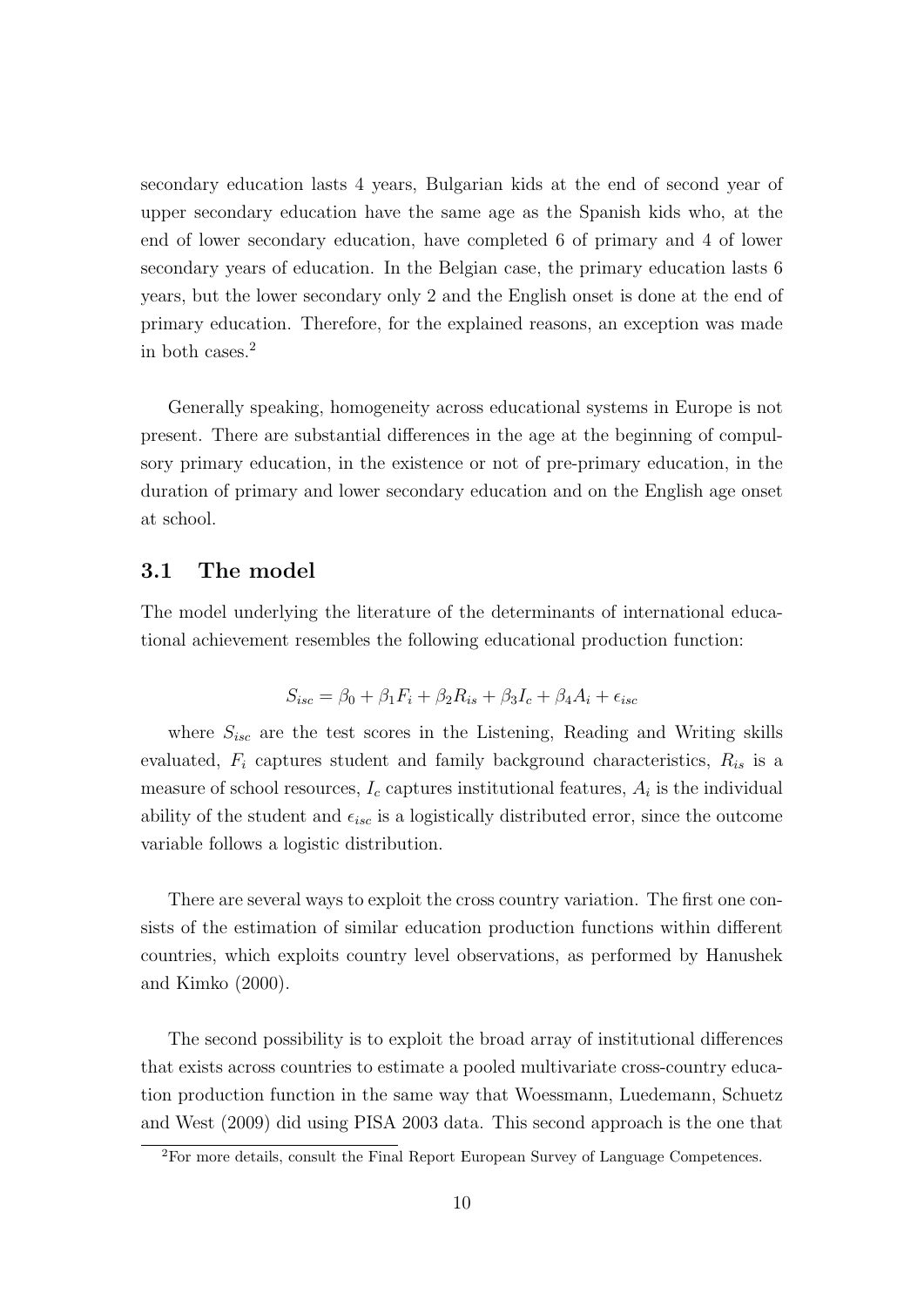I will follow. It combines micro data on student achievement and institutional information to obtain the effect of the determinants of English skill performance at a European level.

This cross-country comparative approach provides advantages. First, it exploits institutional variation that does not exist within countries, by pooling observations that belong to different institutional systems these institutional differences can be estimated, which is impossible in within country estimation. Second, it reveals whether any result is country specific or more general. Third, since international European data presents much wider variation than any sample belonging to a specific country, this international variation implies more statistical power to detect the impact of specific factors on student outcomes. Therefore, it allows for the determination of specific factors that affects students outcomes internationally.

The cross-sectional nature of this estimation allows only for a descriptive interpretation of which are the determinants of English performance, since the implicit individual ability can only be controlled partially by the student and family background characteristics.

### 3.2 Specification

The following section provides a general specification of the variables included in the model in each of the factors which determine the educational production function.

The student and family background characteristics include: on one hand, student characteristics such as exact age at the beginning of February, gender, Immigrant status, which takes the value 1 if the student reports to have been born in another country, and Repetition, which is an indicator variable that takes the value 1 if the student has repeated at least one grade; on the other hand, family background characteristics such as: if the student's parents hold a university degree, if they are white, blue or pink collar workers, their parent's knowledge of English, the number of books the student has at home, if the student uses English at home and if the student has English as one of his/her mother tongues (learnt before being 5 years old). Apart from the White Collar indicators for both parents, a Blue Collar Father indicator and a Pink Collar Mother indicator are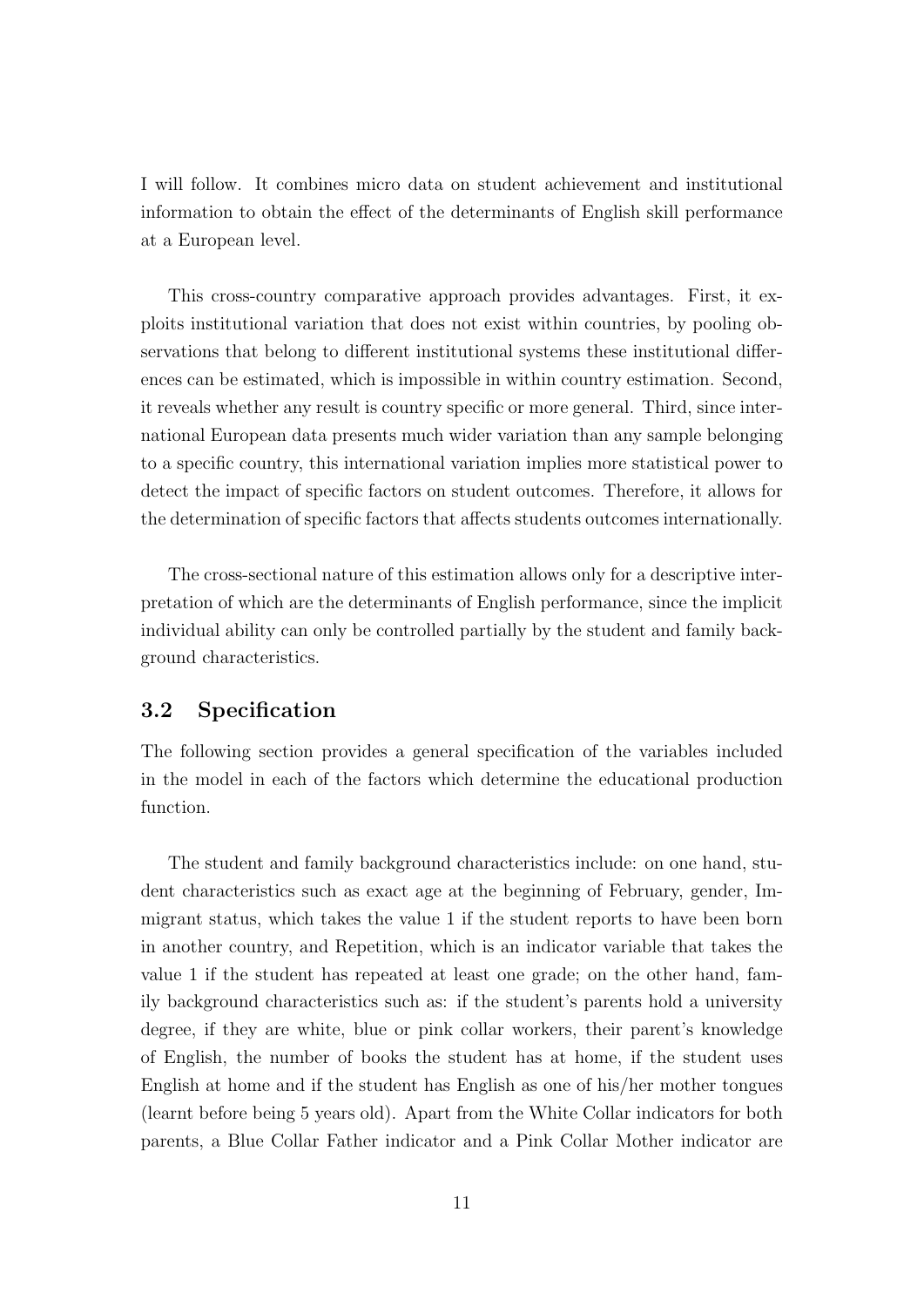included. Pink collar are occupations related to services, which have traditionally been done by women such as secretaries, hairdressers, nurses, etc. The reason why I include Pink Collar mother rather than Blue Collar mother, that has been traditionally the included sector in international studies, is as follows. The service sector weight has grown in the last few decades in developed economies. Since this new source of employment and growth is mainly related with services, women have a competitive advantage with respect to men in this sector and it could be a reason for the increasing female participation in the labor force during the last decades. Therefore, it seems natural to include a group of occupation that takes into account this fact and has, until now, not been used in previous international studies. The Economic, Social and Cultural Status (ESCS) index is comprised of three components: home possessions (such as number of bathrooms and TVs, among others items, that are an approximate measure of the household wealth), parental occupation and parental education expressed in years of schooling. This compound index is provided by the ESLC as it is always the case in other international tests.

The school resources are all variables related to the school, but reported by the student. It includes: the number of years of English study at school since the beginning of primary education, early onset at school (indicator variable that takes the value 1 if the student studied English at school in pre-primary education), English lesson time per week, English class size, ancient languages (indicator variable that takes the value 1 if the student has studied ancient languages) and the number of foreign languages studied at school reported by the student. In my specification I include the English class size in logarithms because it is the functional form that better captures the fact that an extra student has proportionally higher impact on smaller classes.

The institutional variables include information such as the GDP per capita in purchasing power parity of 2010 in prices of 2005, Educational Expenditure on secondary education per student in  $2010<sup>3</sup>$ , the country population at the beginning of 2011, an indicator variable if the TV in English is not dubbed, External Exit Exams (if the students have to perform an external exit exam to get their lower secondary education degree), which according to Eurydice<sup>4</sup> it is the case

<sup>&</sup>lt;sup>3</sup>GDP per capita and Educational Expenditure are given in 2005 prices.

<sup>4</sup>Network that provides information and analyses of European education systems and policies.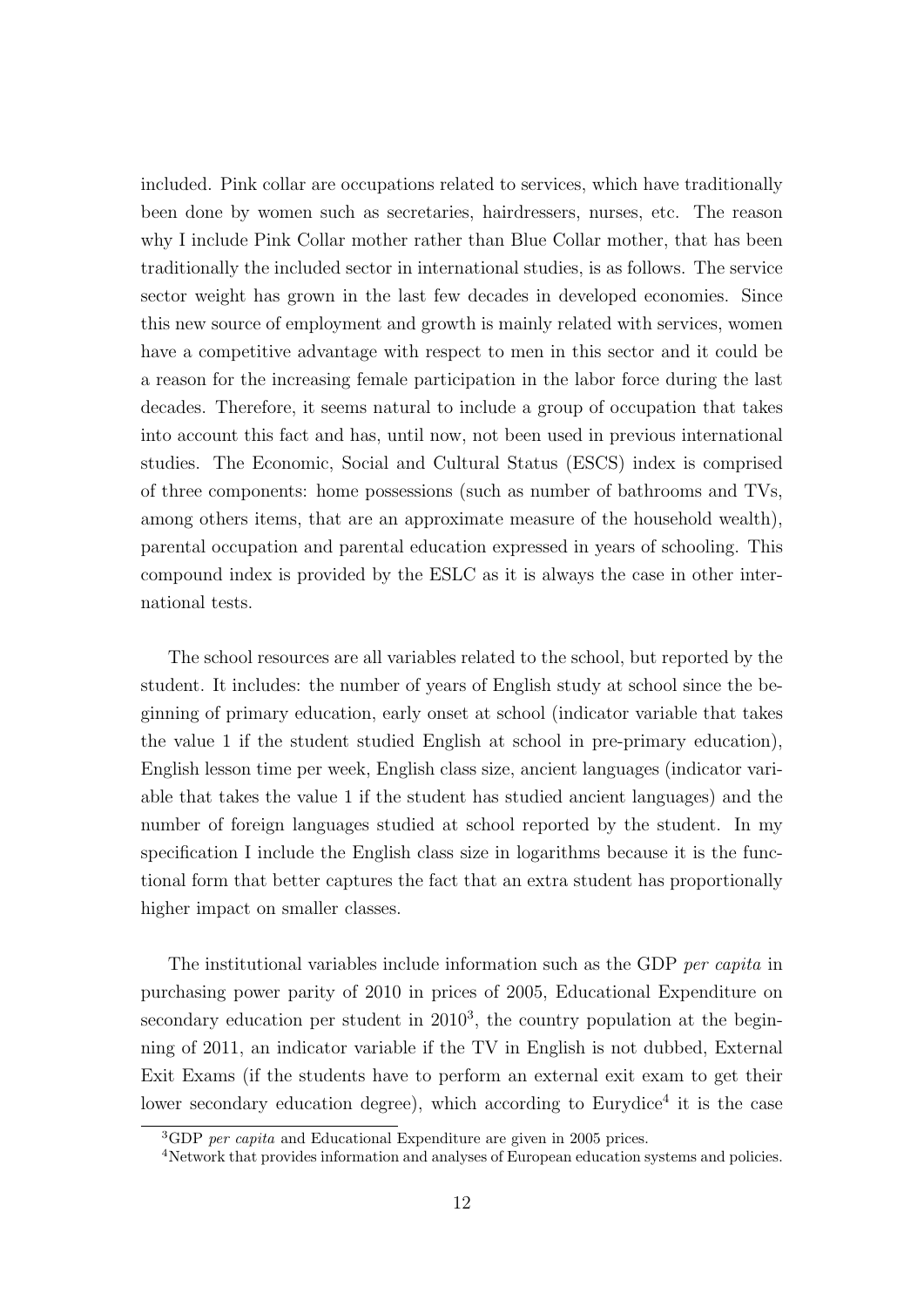for Malta, France, Portugal, Netherlands, Poland and Estonia; and Multilingual region, that is an indicator variable that takes the value one if the school was located in one of the five multilingual regions sampled: four in Spain and one in Estonia. This last variable is a regional one.

Finally, I include a set of family language controls. Most languages in Europe can be grouped by family language, which gathers languages by their proximity. In my sample, except of Estonian and Greek which do not belong to any of the main European family languages, the rest of the languages can be grouped by families: Germanic, which English belongs to and also includes Dutch and Swedish, Romance, which groups all the Latin origin languages: French, Maltese, Portuguese and Spanish; and *Slavic* which includes Bulgarian, Croatian, Polish and Slovenian.<sup>5</sup>

### 3.3 Empirical results

The data provides 5 plausible values per evaluated skill, which are independent draws of a logistic distribution that takes into account the difficulty and level of the performed tasks. Due to this independence across plausible values, the mean of the 5 plausible values is a good estimator of the overall skill performance of the student. Therefore, the plausible values are transformed into student means per skill. Table 4 provides some descriptive statistics, weighted by the student's sampling probability, of the outcome variables that are going to be used in the following estimation.

From the original initial sample of 20,192 observations, 5,228 observations are lost due to missing values in the Student Questionnaire. Since these observations with missing values are removed from my estimation, the following weighted statistics outcomes variables exclude those observations. This table provides the mean, standard deviation and minimum and maximum values of the outcome variables that are going to be used in the weighted least-squares estimation. As we can see, Mean Listening and Mean Reading skills have a very similar distribution, while Mean Writing presents a much more dispersed one. This has to be taken into account when evaluating the impact of the skill determinants of English performance.

<sup>&</sup>lt;sup>5</sup>The Appendix provides a descriptive summary of all the variables used in the Baseline.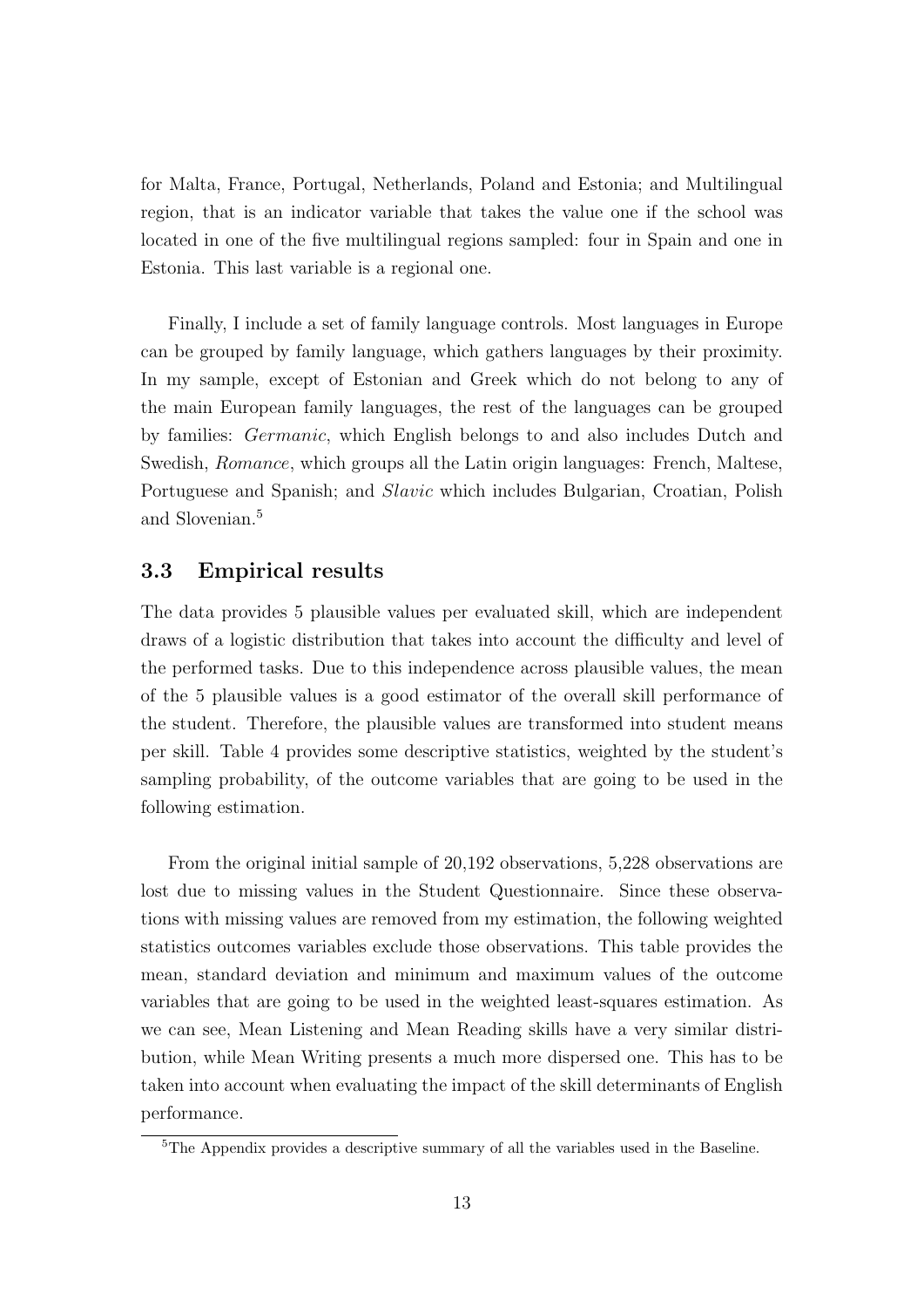| Variable       | Observations   | Mean    | Std. Dev. | Min      | Max    |
|----------------|----------------|---------|-----------|----------|--------|
| Mean Listening | 10,221         | 0.57    | 1.213     | $-4.57$  | 5.72   |
| Mean Reading   | 10,350         | 0.44    | 1.24      | $-3.78$  | 6.02   |
| Mean Writing   | 10,144         | $-1.06$ | 2.93      | $-12.23$ | -10.92 |
|                | ************** |         |           |          |        |

Weighted by students sampling probability.

Table 4: Mean Skills description

The following Tables 5, 6 and 7 provide the educational production function estimated for each skill separately by ordinary least squares (OLS) weighted by students sampling probability per skill. The last step of the sample design assigned students randomly to two out of three of the skills, and the skill weights take that last sampling step into account. Weighting by students sampling probability provides the estimated effects of the factors for the whole population, which is the number of English students at the end of compulsory education. Standard errors are clustered by school, since the observations are grouped by school and so, there is an implicit correlation between the students results and students contextual factors that has to be taken into account for the errors to be efficiently estimated. The odd columns provide the baseline specification explained in the previous section, which includes family language controls. The even columns provide the baseline specification which includes a whole set of school dummies to control for school fixed effects (SFE). In general, both specifications are quite good. The R-squared coefficients are 0.50, 0.44 and 0.44 for Mean Listening, Mean Reading and Mean Writing respectively.

The school fixed effects absorb everything that is common to students belonging to the same school. Common factors include observed and unobserved factors, and that's the reason why the R-squared increases from 0.50 to 0.65, 0.44 to 0.60 and 0.44 to 0.62. This increase is suggesting that there are some relevant factors that are not being taken into account in the baseline specification.

Institutional country factors are absorbed by the fixed effects, as well as all the background characteristics not taken into account by the family background information. For example, observe that in the original specification age is statistically very significant for all skills but, after including the SFE, the coefficient is no longer significant because, since I am controlling for Repetition, the age is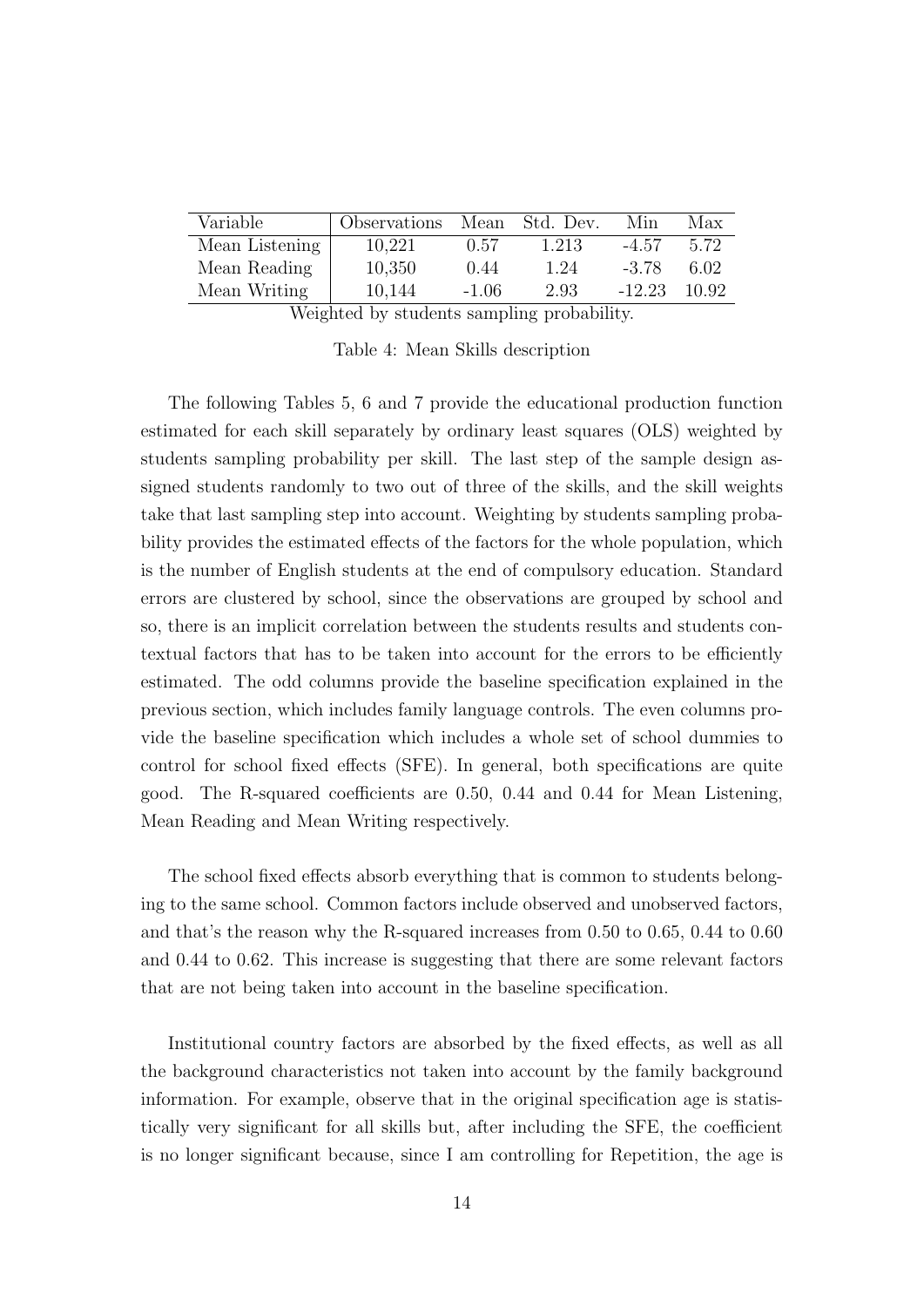virtually the same across students in the same grade and school, and therefore the SFE absorb the age school characteristic. However, for some other variables the relative change in the significance of some coefficients is not so obvious and could point towards between school sorting bias. For example, the Father University coefficient is very significant in the baseline, but not significant in the SFE specification. In this case, the significant change in the estimates suggests that the OLS estimation suffers from between-school sorting bias. In other words, parents who have a higher level of education may decide to put their kids in specific schools which are private or tougher, and parents with lower level of education may not know about the local schools quality and send their kids to the closest local one. Therefore, due to this sorting between schools, the educational level of the father is common across the students, so it is absorbed by the SFE. The same pattern is observed with Pink Collar mother in Reading or Mother University in Listening.

Globally speaking, coefficients are in general statistically significant. However, in terms of standard deviations, its effects are very small since only very few have an equivalent impact to more than a half standard deviation in terms of mean test scores. For example grade Repetition, that is significant at 1% level, creates a negative effect that is only equivalent to 0.25 standard deviations lower in Listening, 0.3 standard deviations lower in Reading and 0.42 standard deviations lower in Writing scores.

In line with PIRLS studies, girls perform better in Writing skills relative to boys, although it only provides an advantage equivalent to 0.16 standard deviation higher scores. Immigrant status, which in other international studies has been always a negative determinant in math and reading skills, is a positive and significant determinant of Listening skills, equivalent to 0.2 standard deviations higher scores.

Books at home and ESCS index are, as the literature has shown, a positive and significant predictor of student performance. Books reference is the lower rank of books at home, from 11 to 25. We can observe that the higher the number of books at home, the bigger its effect become, going from an equivalent of 0.13 to 0.25 standard deviations higher in all skills. The ESCS index effect is significant but its effects is only about 0.1 standard deviations higher scores in all skills.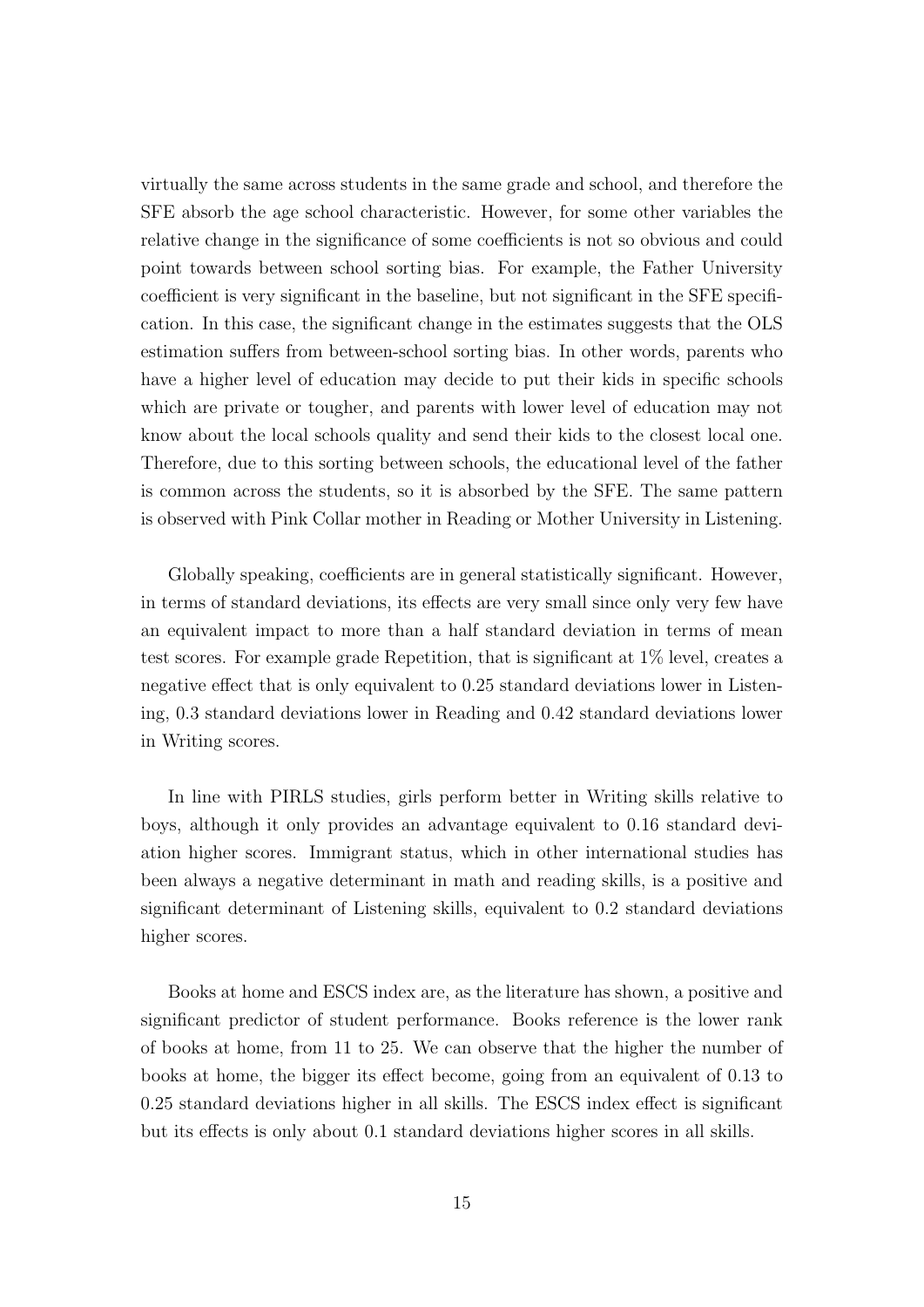|                                                                                           | <b>Mean Listening</b> |                        | <b>Mean Reading</b> |                        |                     | <b>Mean Writing</b>    |  |
|-------------------------------------------------------------------------------------------|-----------------------|------------------------|---------------------|------------------------|---------------------|------------------------|--|
|                                                                                           | (1)                   | (2)                    | (3)                 | (4)                    | (5)                 | (6)                    |  |
| <b>STUDENT</b>                                                                            |                       |                        |                     |                        |                     |                        |  |
| <b>CHARACTERISTICS</b>                                                                    |                       |                        |                     |                        |                     |                        |  |
| Age                                                                                       | $-0.14***$            | $-0.02$                | $-0.09***$          | $-0.02$                | $-0.18**$           | 0.02                   |  |
|                                                                                           | (0.028)               | (0.033)                | (0.03)              | (0.029)                | (0.085)             | (0.09)                 |  |
| Female                                                                                    | 0.02                  | $-0.01$                | 0.01                | 0.004                  | $0.48***$           | $0.42***$              |  |
|                                                                                           | (0.03)                | (0.03)                 | (0.03)              | (0.03)                 | (0.08)              | (0.07)                 |  |
| Repetition                                                                                | $-0.18***$            | $-0.25***$             | $-0.35***$          | $-0.33***$             | $-1.26***$          | $-1.38***$             |  |
|                                                                                           | (0.058)               | (0.058)                | (0.056)             | (0.054)                | (0.13)              | (0.16)                 |  |
| Immigrant                                                                                 | $0.23***$             | $0.196**$              | $0.10\,$            | 0.07                   | 0.27                | 0.073                  |  |
|                                                                                           | (0.08)                | (0.087)                | (0.08)              | (0.08)                 | (0.21)              | (0.22)                 |  |
| <b>FAMILY</b>                                                                             |                       |                        |                     |                        |                     |                        |  |
| <b>BACKGROUND</b>                                                                         |                       |                        |                     |                        |                     |                        |  |
| Books 26-100                                                                              | 0.02                  | 0.02                   | $0.08**$            | 0.04                   | $0.39***$           | $0.32**$               |  |
|                                                                                           | (0.045)               | (0.045)                | (0.04)              | (0.04)                 | (0.13)              | (0.13)                 |  |
| Books 101-200                                                                             | $0.16***$             | $0.13***$              | $0.25***$           | $0.18***$              | $0.66***$           | $0.5***$               |  |
|                                                                                           | (0.0423)              | (0.04)                 | (0.04)              | (0.04)                 | (0.12)              | (0.11)                 |  |
| Books > 200                                                                               | $0.19***$             | $0.19***$              | $0.33***$           | $0.25***$              | $0.73***$           | $0.6***$               |  |
|                                                                                           | (0.05)                | (0.047)                | (0.05)              | (0.047)                | (0.14)              | (0.13)                 |  |
| ESCS index                                                                                | $0.13***$             | $0.06***$              | $0.15***$           | $0.08***$              | $0.26***$           | 0.11                   |  |
|                                                                                           | (0.03)                | (0.02)                 | (0.03)              | (0.027)                | (0.10)              | (0.08)                 |  |
| Father University                                                                         | $0.085**$             | $0.03\,$               | $0.09*$             | 0.05                   | $0.28**$            | $0.28**$               |  |
|                                                                                           | (0.04)                | (0.04)                 | (0.047)             | (0.05)                 | (0.121)             | (0.112)                |  |
| Mother University                                                                         | $0.113***$            | 0.049                  | $0.11**$            | $0.08*$                | $0.35***$           | 0.14                   |  |
|                                                                                           | (0.043)               | (0.04)                 | (0.05)              | (0.046)                | (0.106)             | (0.106)                |  |
| White Collar Father                                                                       | $0.02\,$              | $0.03\,$               | 0.04                | $0.03\,$               | $-0.12$             | $-0.09$                |  |
|                                                                                           | (0.039)               | (0.039)                | (0.047)             | (0.045)                | (0.117)             | (0.103)                |  |
| White Collar Mother                                                                       | $0.18***$             | $0.15***$              | $0.21***$           | $0.15***$              | $0.57***$           | $0.45***$              |  |
|                                                                                           | (0.049)               | (0.043)                | (0.049)             | (0.05)                 | (0.14)              | (0.4)                  |  |
| Blue Collar Father                                                                        | $-0.09**$             | $-0.07*$               | $-0.12***$          | $-0.13***$             | $-0.42***$          | $-0.31**$              |  |
|                                                                                           | (0.039)               | (0.037)                | (0.04)              | (0.04)                 | (0.13)              | (0.12)                 |  |
| Pink Collar Mother                                                                        | $0.10***$             | $0.07**$               | $0.08*$             | $0.03\,$               | $0.48***$           | $0.34***$              |  |
|                                                                                           | (0.036)               | (0.034)                | (0.046)             | (0.035)                | (0.129)             | (0.112)                |  |
| Father English Well                                                                       | $0.16***$             | $0.12***$              | $0.15***$           | $0.10***$              | $0.48***$           | $0.31***$              |  |
|                                                                                           | (0.035)               | (0.034)                | (0.035)             | (0.035)                | (0.098)             | (0.102)                |  |
| Mother English Well                                                                       | 0.04                  | 0.02                   | 0.05                | 0.05                   | 0.13                | 0.1                    |  |
|                                                                                           | (0.032)               | (0.032)                | (0.04)              | (0.04)                 | (0.099)             | (0.098)                |  |
| English use at home                                                                       | $0.41***$             | $0.38***$              | $0.35***$           | $0.4***$               | $0.98***$           | $1.01***$              |  |
|                                                                                           | (0.04)                | (0.05)                 | (0.05)              | (0.05)                 | (0.13)              | (0.12)                 |  |
| Early Onset at home                                                                       | $0.23***$             | $0.16**$               | $0.23***$           | $0.09\,$               | $0.41**$            | $0.34**$               |  |
|                                                                                           | (0.074)               | (0.081)                | (0.08)              | (0.081)                | (0.18)              | (0.17)                 |  |
|                                                                                           |                       |                        |                     |                        |                     |                        |  |
| Fam.Language Controls                                                                     | yes                   | $\mathop{\mathrm{no}}$ | yes                 | $\mathop{\mathrm{no}}$ | yes                 | $\mathop{\mathrm{no}}$ |  |
| School Controls                                                                           | $\rm {no}$            | yes                    | no                  | yes                    | $\operatorname{no}$ | yes                    |  |
| Observations                                                                              | 10,221                | 10,221                 | 10,350              | 10,350                 | 10,144              | 10,144                 |  |
| R-squared                                                                                 | 0.502                 | 0.647                  | 0.443               | 0.599                  | 0.440               | 0.623                  |  |
| Clustered robust standard errors by school in parentheses, *** $p<0.01$ , ** $p<0.05$ , * |                       |                        |                     |                        |                     | p<0.1                  |  |
| Weighted by students sampling probability                                                 |                       |                        |                     |                        |                     |                        |  |

Table 5: Student and Family Background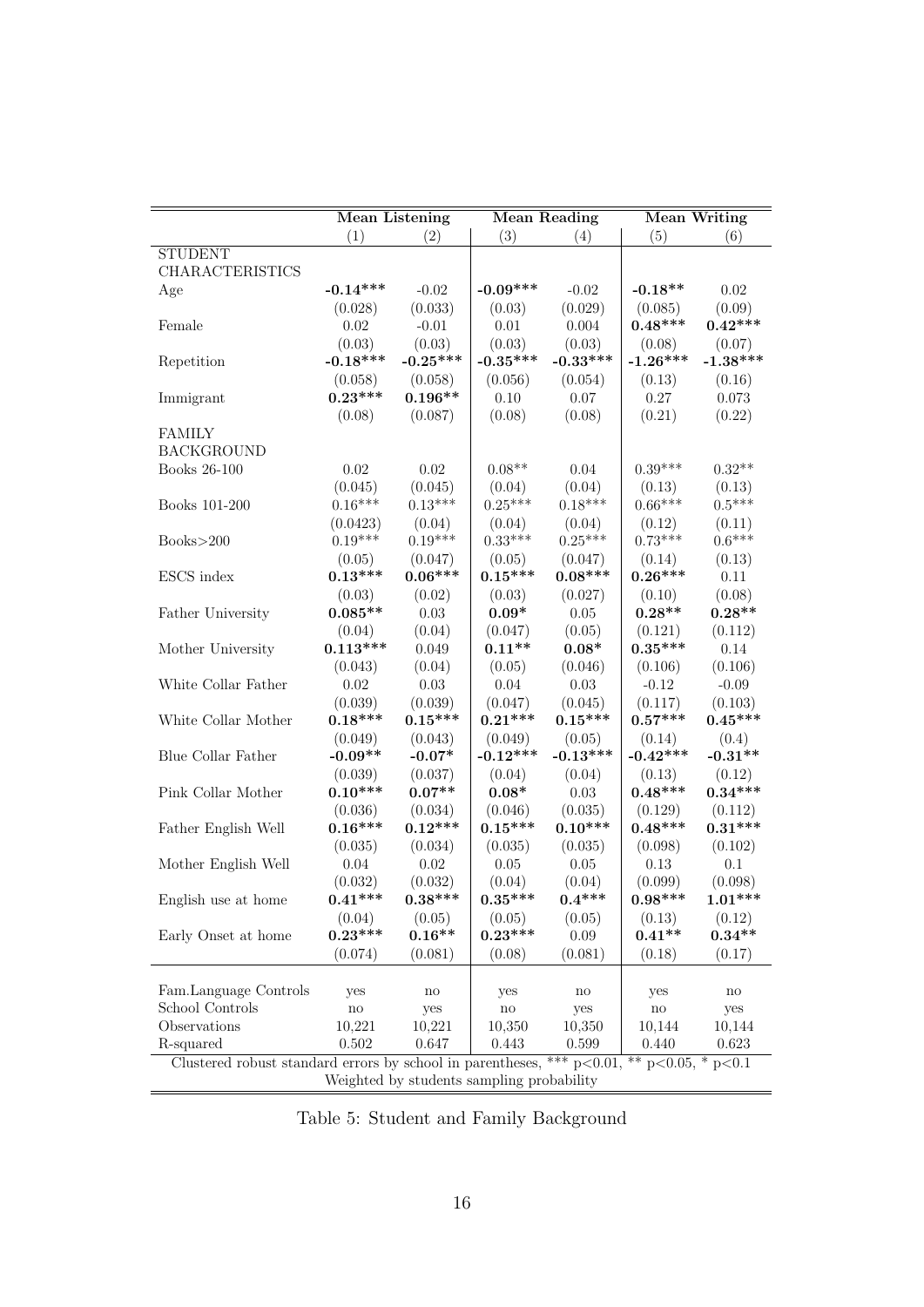Mother and Father University have both a positive and significant impact, equivalent to 0.1 standard deviations higher scores in all skills. White Collar Mother has a positive effect in all the skills, varying its effects from 0.15 to 0.2 standard deviations. The fact that only one of the parents affects the kid could be driven by relative impact or by collinearity due to assortative mating. In fact, the correlation of parents education expressed in years in the sample is around 0.62 and the parents white collar occupation correlation is around 0.45, which suggests that assortative mating could be the reason behind this fact. Blue Collar Father presents a negative and significant effect in all English skills, although its effect is small. Pink Collar Mother is a positive and significant determinant, whose effect represents 0.1 standard deviation higher scores in all skills. In the occupational variables I use as a reference of White Collar Father and Blue Collar Father, unemployed, retired and Pink Collar Father. In the case of the White Collar Mother and Pink Collar Mother the reference is unemployed, retired and Blue Collar mother. In each case, I decided to put as a reference the categories which have fewer number of observations. Parents occupation variables White Collar and Blue Collar father behave as previously in other international studies: White Collar parents have a positive and significant effect on student's scores, and Blue Collar has a significant negative effect. The Pink Collar mother significant positive effect is a novel finding.

Estimations in the lower part of Table 5 present variable effects that are specifically related to English, and that have not been used before in previous research on maths and literature skills. The same pattern observed in White Collar parents happens with Parents English knowledge, where only the Father knowledge has a statistically significant positive effect in all skills, which represents scores 0.15 standard deviations higher. Again, these two variables present a correlation of 0.43. English use at home is a positive and significant coefficient which represents 0.33 standard deviation higher scores across all skills evaluated. Early onset at home, which indicates whether one of the kid's mother tongues is English, has also a significant effect in all skills, between 0.15 and 0.2 standard deviations higher. Not surprisingly, its effect seems to be higher for Listening skills. The interaction between books and Parents English knowledge, which could capture the fact that if parents have a high English level, some of the books at the student home could be in English, did not have any effect, and therefore I excluded it.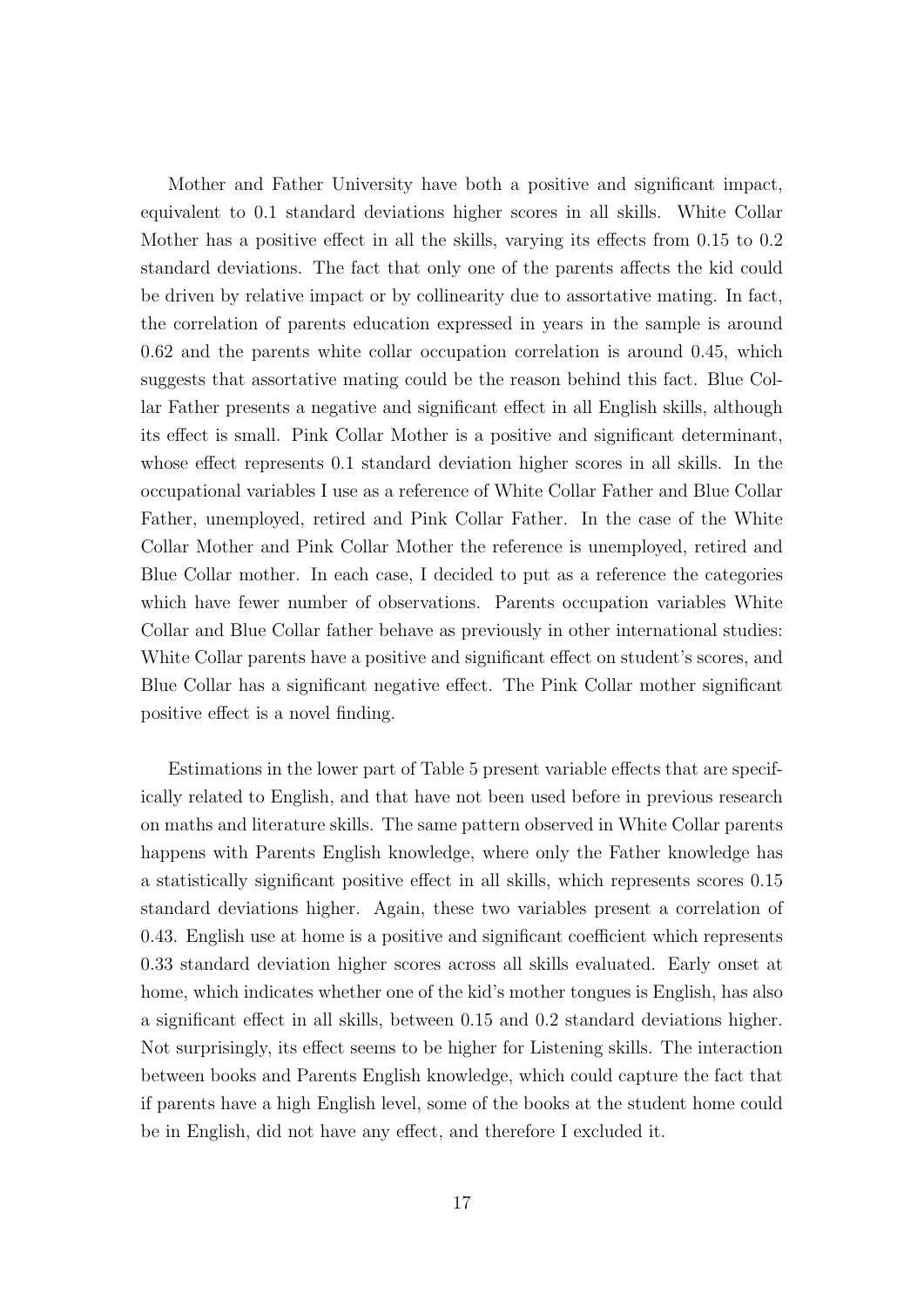Table 6 provides estimates of School Information given by the student. As can be seen, variables are statistically very significant although their effects are all between 0.05-0.1 standard deviations higher. Particularly remarkable is the fact that the Ancient Languages indicator provides a 0.16 standard deviations higher Writing scores.

|                                                                                                   |              | <b>Mean Listening</b><br><b>Mean Reading</b><br><b>Mean Writing</b> |                                           |           |                        |               |
|---------------------------------------------------------------------------------------------------|--------------|---------------------------------------------------------------------|-------------------------------------------|-----------|------------------------|---------------|
|                                                                                                   | (1)          | (2)                                                                 | (3)                                       | (4)       | (5)                    | (6)           |
| <b>SCHOOL INFORMATION</b>                                                                         |              |                                                                     |                                           |           |                        |               |
| English Hours per Week                                                                            | $0.08***$    | $0.06**$                                                            | $0.1***$                                  | $0.09***$ | $0.27***$              | $0.24***$     |
|                                                                                                   | (0.026)      | (0.029)                                                             | (0.031)                                   | (0.034)   | (0.067)                | (0.09)        |
| Years English School >5 years                                                                     | $0.03***$    | $0.03***$                                                           | $0.05***$                                 | $0.05***$ | $0.08***$              | $0.07***$     |
|                                                                                                   | (0.006)      | (0.007)                                                             | (0.006)                                   | (0.006)   | (0.02)                 | (0.02)        |
| Early Onset at School <5 years                                                                    | $0.17***$    | $0.09*$                                                             | $0.17***$                                 | 0.08      | $0.51***$              | $0.23*$       |
|                                                                                                   | (0.06)       | (0.05)                                                              | (0.06)                                    | (0.05)    | (0.13)                 | (0.12)        |
| Number of Foreign Languages                                                                       | $0.11***$    | $0.10***$                                                           | $0.11***$                                 | $0.10***$ | $0.21***$              | 0.09          |
|                                                                                                   | (0.024)      | (0.023)                                                             | (0.026)                                   | (0.025)   | (0.06)                 | (0.07)        |
| Ancient Languages                                                                                 | 0.07         | $0.11**$                                                            | $0.13**$                                  | $0.15**$  | $0.39***$              | $0.5***$      |
|                                                                                                   | (0.054)      | (0.046)                                                             | (0.058)                                   | (0.061)   | (0.14)                 | (0.14)        |
| English Class Size logarithms                                                                     | $0.16***$    | $0.27***$                                                           | $0.19***$                                 | $0.31***$ | $0.75***$              | $0.79***$     |
|                                                                                                   | (0.05)       | (0.056)                                                             | (0.057)                                   | (0.067)   | (0.17)                 | (0.12)        |
| INSTITUTIONAL                                                                                     |              |                                                                     |                                           |           |                        |               |
| <b>INFORMATION</b>                                                                                |              |                                                                     |                                           |           |                        |               |
| GDP ppa 2010 per capita                                                                           | $-0.07***$   |                                                                     | $-0.06***$                                |           | $-0.18***$             |               |
|                                                                                                   | (0.02)       |                                                                     | (0.02)                                    |           | (0.05)                 |               |
| Educational Expenditure 2010                                                                      | $0.16***$    |                                                                     | $0.15**$                                  |           | $0.62***$              |               |
|                                                                                                   | (0.06)       |                                                                     | (0.06)                                    |           | (0.14)                 |               |
| Un-dubbed English TV                                                                              | 0.16         |                                                                     | $0.20*$                                   |           | $0.47*$                |               |
|                                                                                                   | (0.10)       |                                                                     | (0.12)                                    |           | (0.27)                 |               |
| Population 2011                                                                                   | $-0.11***$   |                                                                     | $-0.06***$                                |           | $-0.20***$             |               |
|                                                                                                   | (0.02)       |                                                                     | (0.017)                                   |           | (0.04)                 |               |
| Multilingual Region                                                                               | $0.28**$     |                                                                     | 0.08                                      |           | 0.65                   |               |
|                                                                                                   | (0.13)       |                                                                     | (0.16)                                    |           | (0.42)                 |               |
| External Exit Exams                                                                               | $-0.11$      |                                                                     | $-0.35***$                                |           | $-0.67***$             |               |
|                                                                                                   | (0.078)      |                                                                     | (0.086)                                   |           | (0.2)                  |               |
| Fam.Language Controls                                                                             | yes          | $\mathbf{n}\mathbf{o}$                                              | yes                                       | no        | yes                    | $\mathbf{no}$ |
| School Controls                                                                                   | $\mathbf{n}$ | yes                                                                 | $\mathbf{no}$                             | yes       | $\mathop{\mathrm{no}}$ | yes           |
| Observations                                                                                      | 10,221       | 10,221                                                              | 10,350                                    | 10,350    | 10,144                 | 10,144        |
| R-squared                                                                                         | 0.502        | 0.647                                                               | 0.443                                     | 0.599     | 0.440                  | 0.623         |
| Clustered robust standard errors by school in parentheses, *** $p<0.01$ , ** $p<0.05$ , * $p<0.1$ |              |                                                                     |                                           |           |                        |               |
|                                                                                                   |              |                                                                     | Weighted by students sampling probability |           |                        |               |

#### Table 6: School and Institutional Information

English class size is expressed in logarithms to account for the fact that an extra student has higher impact in smaller classes rather than in bigger ones. Its effect is positive and significant, equivalent to a quarter of a standard deviation higher in all skills. This implies that bigger classes perform a quarter of a standard deviation better in all English skills. This surprising result motivates the second part of my study.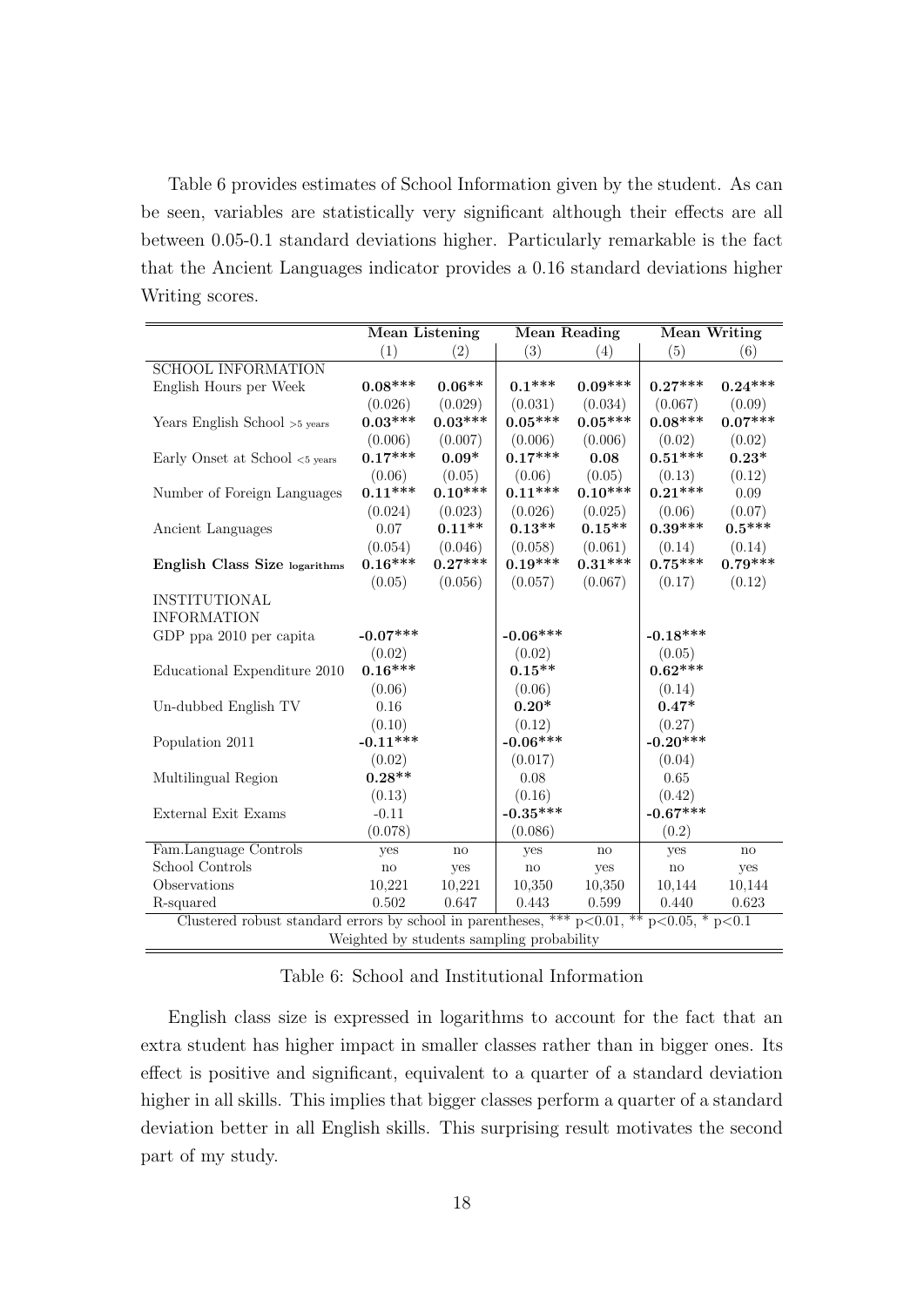Additionally, Table 6 provides the effect of institutional factors on each skill. The GDP *per capita* 2010 effect is negative and significant. This is highly remarkable since the countries which have higher GDP *per capita* are Sweden and Netherlands, which have also a higher level of English as shown in Figure 1. Although in any case its effect is very small. Educational Expenditure in 2010 at secondary is positive and significant, representing between 0.10 to 0.15 higher standard deviations. Un-dubbed English TV is positive and significant although its effect is not significant precisely for the Listening skill, which is the skill that could benefit more from listening TV in English. The Population coefficient of 2011 expressed in tens of million, goes in the expected direction: bigger countries have worst results in English skills. In the case of Belgium I have use the population of Belgium Wallonia.

Multilingual regions perform positively and significantly better in Listening, equivalent to 0.25 standard deviations higher scores. Surprisingly External Exit Exams is negative and significant, this could point to a teaching-to-the-test negative effect. The fact that the country makes the students do an external exit exam precisely at the end of that academic year could make students to pay more attention to the courses that are evaluated by the test. On the other hand, due to External Exit Exams, English teachers could pay more attention to activities and English knowledge that are not evaluated by the ESLC which makes a purposeful use of English evaluation, like vocabulary or grammar. Several interactions have been tried between country variables such as GDP and its Population and GDP and un-dubbed English TV in that country, but none of them provided a statistically significantly effect, and therefore, I removed those interactions from the specification.

Table 7 provides the Family Language control coefficient estimates used in the baseline specification of Listening, Reading and Writing from the odd columns previously commented. The Family Language Germanic control estimate, to which English belongs and also groups Dutch and Swedish, is positive and highly significant across all skills. It is the equivalent to a complete standard deviation higher scores in Listening, 0.75 standard deviations in Reading and 0.2 standard deviations in Writing. Romance family language is negative and significant, and it is equivalent to 0.2 to 0.5 standard deviation less in scores across all skills.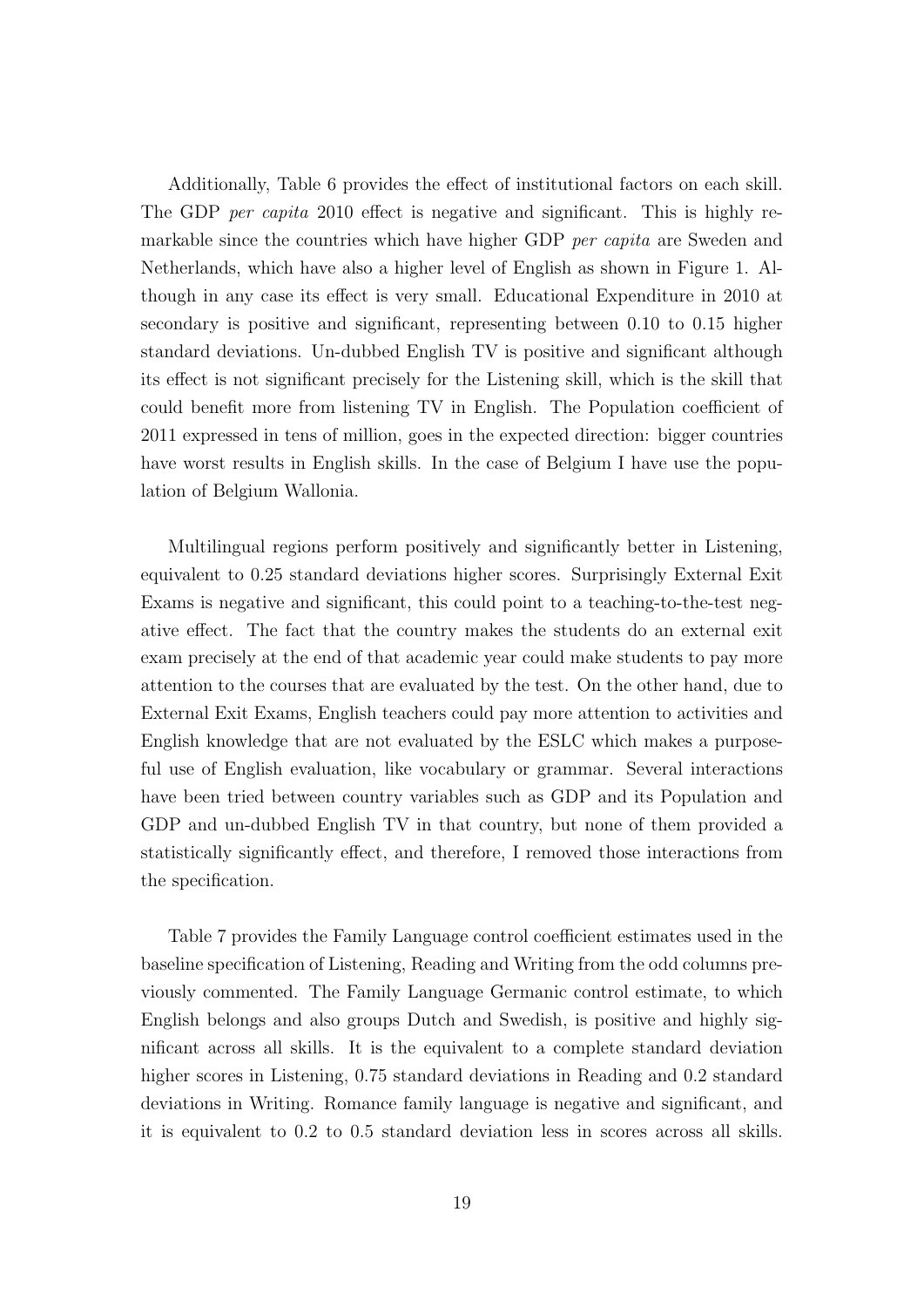Slavic languages also perform the equivalent to 0.2 and 0.3 standard deviation less in Reading and Writing skills. This results clearly quantify the proximity of languages with respect to English and illustrate the comparative advantage that Dutch and Swedish kids have with respect to other family languages.

|                          | Mean Listening                                                                     | Mean Reading     | Mean Writing |  |  |  |  |  |  |
|--------------------------|------------------------------------------------------------------------------------|------------------|--------------|--|--|--|--|--|--|
| Family Language Controls | (1)                                                                                | $\left(3\right)$ | (5)          |  |  |  |  |  |  |
|                          |                                                                                    |                  |              |  |  |  |  |  |  |
| Germanic                 | $1.25***$                                                                          | $0.92***$        | $0.65**$     |  |  |  |  |  |  |
|                          | (0.121)                                                                            | (0.125)          | (0.289)      |  |  |  |  |  |  |
| Romance                  | $-0.29***$                                                                         | $-0.28***$       | $-1.57***$   |  |  |  |  |  |  |
|                          | (0.103)                                                                            | (0.109)          | (0.247)      |  |  |  |  |  |  |
| Slavic                   | $-0.07$                                                                            | $-0.32***$       | $-0.83***$   |  |  |  |  |  |  |
|                          | (0.0835)                                                                           | (0.0944)         | (0.209)      |  |  |  |  |  |  |
| Observations             | 10,221                                                                             | 10,350           | 10,144       |  |  |  |  |  |  |
| R-squared                | 0.502                                                                              | 0.442            | 0.440        |  |  |  |  |  |  |
|                          | Clustered robust standard errors by school, *** $p<0.01$ , ** $p<0.05$ , * $p<0.1$ |                  |              |  |  |  |  |  |  |
|                          | Weighted by students sampling probability                                          |                  |              |  |  |  |  |  |  |

Table 7: Family Language Controls

#### 3.4 Robustness Check 1: Country Controls

Table 11 provides again the least squares weighted specification. The odd columns provide the baseline specification that was in the odd columns in the previous section, with family language controls, and the even columns provide the baseline specification which includes a whole set of country dummies to control for country fixed effects (CFE). As before, the fixed effects absorb everything that is common to students belonging to the same country. Common factors include observed and unobserved factors, but this time, contrary to the section where we used the SFE, the R-squared improvement is tiny: from 0.502 to 0.508, 0.442 to 0.448 and 0.44 to 0.441. This little increase suggests that the country effects affecting English skill performance are mostly taken into account by the baseline specification: the observed factors can almost totally explain the country factors that are affecting the results.

Notice that the results with CFE, contrary to the SFE specification, do not lose significance in any variable and coefficients do not change much with respect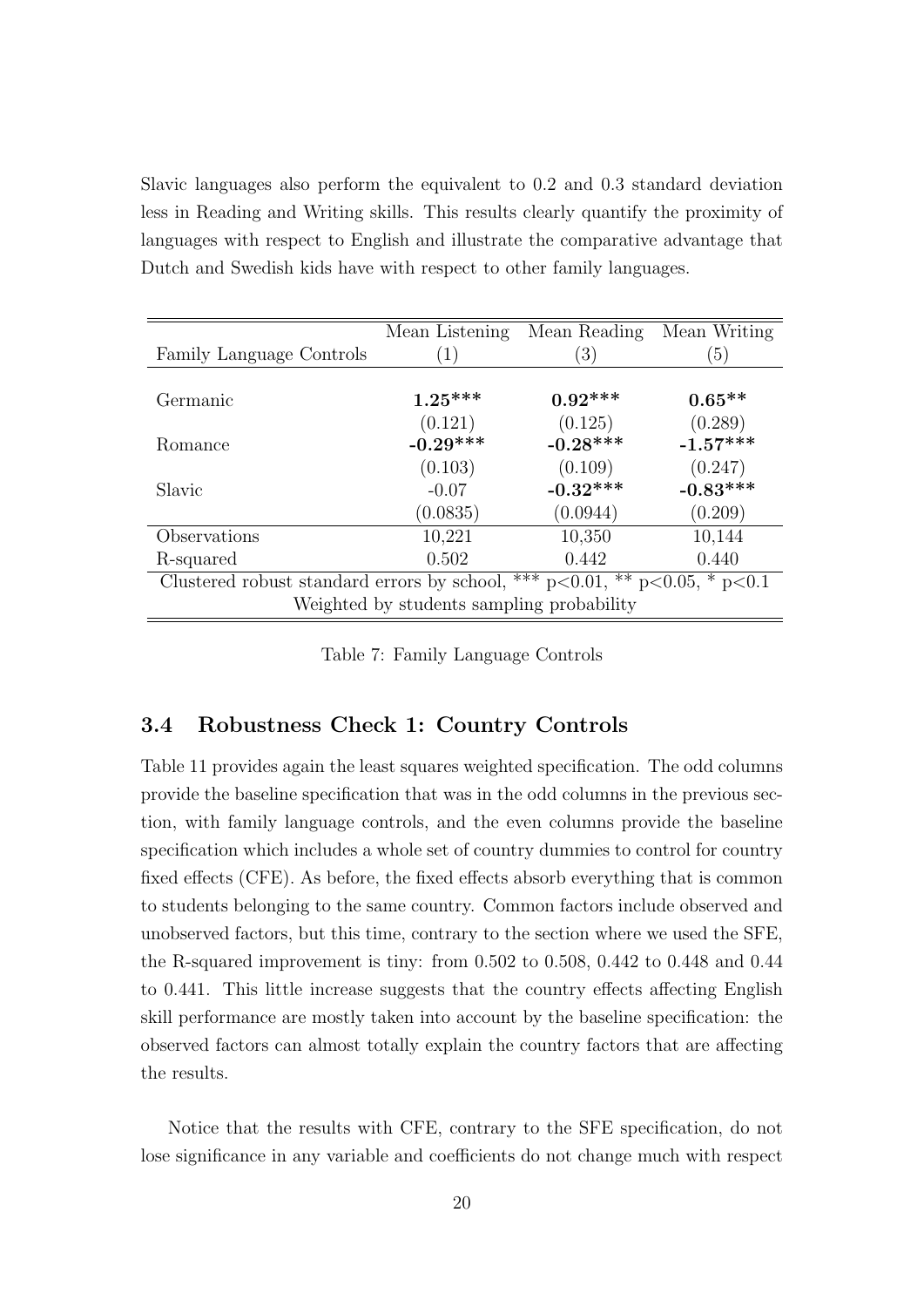to the baseline model with family language controls. Therefore, they confirm that the results from the original specification have only little country bias, and are robust enough to explain the determinants of English performance.

#### 3.5 Robustness Check 2: Same Student Regressions

In previous regressions, I was only taken into account students that had been evaluated in the skill we wanted to study. Since students were randomly allocated to two out of three evaluated skills, the determinant expressed the average effect of the factors on English skills, knowing that the students are not the same in all specifications. Therefore, it will be interesting to check if there are significant changes between determinants when we take into account the same student performing different skills. In other words, I will group students by types, each type corresponding to every possible combination of the two out of three evaluated skills: Type 1 if the student was evaluated in Listening and Reading, Type 2 if the student was evaluated in Listening and Writing and Type 3 if the student was evaluated in Reading and Writing. The drawback of this estimation is that this focus on smaller groups reduces the sample size in each of the regressions.

From the original sample there were 493 students that were only evaluated in one skill, therefore, they are excluded from the specifications of this section. Table 12 and 13 show the observations used to perform the estimates since observations that have at least one missing value on the variables used for estimation are removed. Table 12 divides the sample by country, and each country by types. Table 13 provides a descriptive summary of the outcomes performed by each of the student types. We can see that the descriptive statistics of the outcomes do not change significantly from the original total mean skill descriptive statistics reported in Table 4, which is a good signal, since the allocation of kids to different skills seems to be purely random.

Table 14 reports the results of these regressions. As it can be seen, these estimates are very similar to the ones obtained previously: determinants in general are very significantly different from 0, but they represent little individual impact in terms of standard deviations in scores. For the sake of brevity, I will only comment results that differ from previous ones.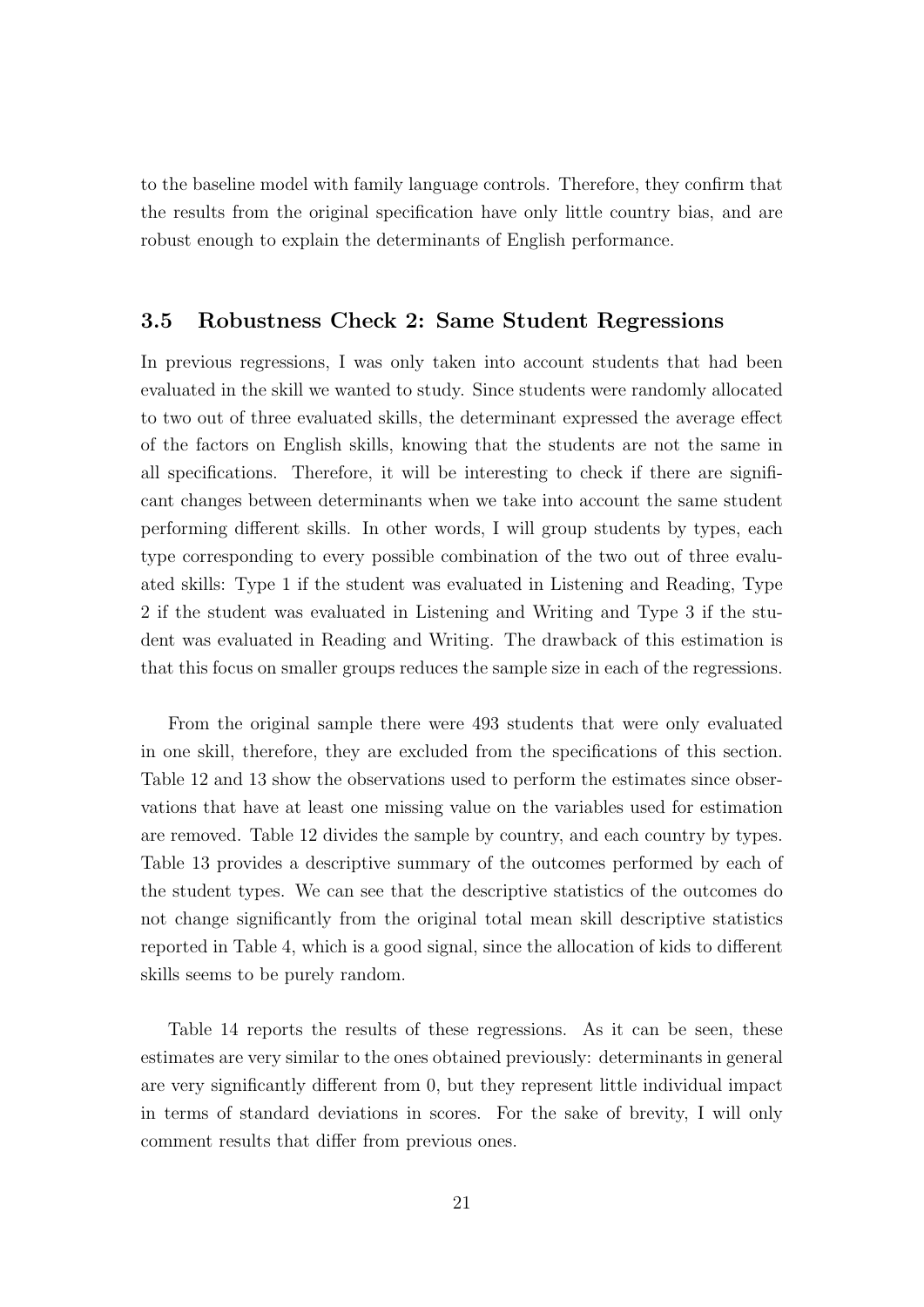Repetition, that was previously significant, negative and equivalent to a quarter of a standard deviation in terms of scores is now insignificant in the Listening skill of the first type. It represents a half of a standard deviation less in writing of Type 2 and represents a significant quarter standard deviation less in terms of scores in Reading and Writing of Type 3. Immigrant status is no longer significant in Listening for the Second Type. Surprisingly, Father and Mother university as well as Pink Collar Mother are not significant for the Type 1 student. The rest of family background behave as before in terms of impact and significance. School information behaves also as before in terms of impact and significance. In the institutional information the Multilingual region indicator, that previously gives only a positive advantage equivalent to a quarter of a standard deviation extra scores in Listening, are present now also as well in Writing for Type 3 students.

Therefore, globally speaking, results do not change much from the initial specification. So, we can conclude that the original specification results are robust to CFE and to sample reductions. The specified multivariate education production function has enough statistical power to perform an accurate descriptive analyses of which are the determinants of English skills.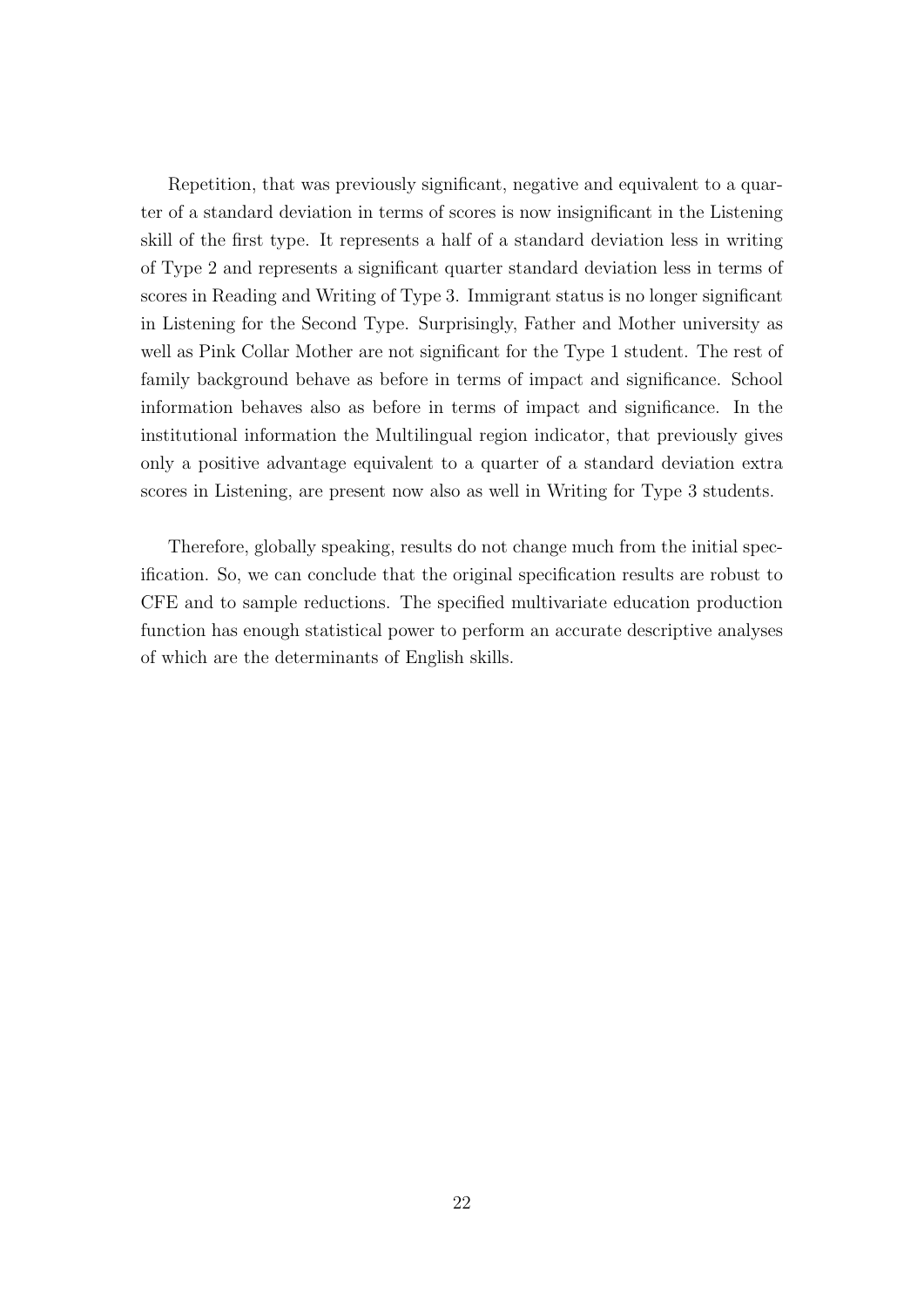## 4 English Class Size

Previous sections have shown, under many different specifications, that English Class size in logarithms reported by students, is a positive and very significant determinant of English performance for all English skills evaluated. The effect of a bigger class gives students around a quarter of a standard deviation of extra score in all evaluated skills. This means that bigger classes perform better on average than smaller ones. I used the natural logarithms specification because a change in class size by one student is proportionately larger for smaller classes, as was already noticed by Hoxby (2000). Hoxby (2000) shows that simple leastsquares estimates are biased towards showing positive effects of smaller classes in the US state of Connecticut. While her estimated least-squares coefficients are negative and statistically highly significant, her identification strategy using exogenous class-size variations to estimate causal effects yield "rather precisely estimated zeros".

However, results are very different in most European countries. As Woesmann (2005) showed using TIMSS data, in 12 European school systems, class size is statistically significant positively related to maths performance using least-squares estimation in all countries. The positive and significant coefficients of class size obtained in this study, corroborate what previous studies have found related to the positive effect of class size on scores of the European countries.

The problem with least squares conventional estimates is that school resources in general, and class sizes in particular, are not only a cause but also a consequence of student achievement or of the unobserved factors related to student achievement. Class sizes depend on choices by politicians, administrators and parents, which may be related to the level of performance achieved. Therefore, the least squares coefficients are very likely to be biased, the direction of which is ambiguous a priori. However, it is highly remarkable that the bias seems to go in the opposite direction from the bias found using US data. While in the United States, the resource allocation of schools, measured by class size, is strongly related to family background in a regressive way, due to the unique US features of decentralized education finance and considerable residential mobility, many other forces seem to be at play in Europe that give rise to a compensatory resource allocation, as observed by West and Woessmann (2003).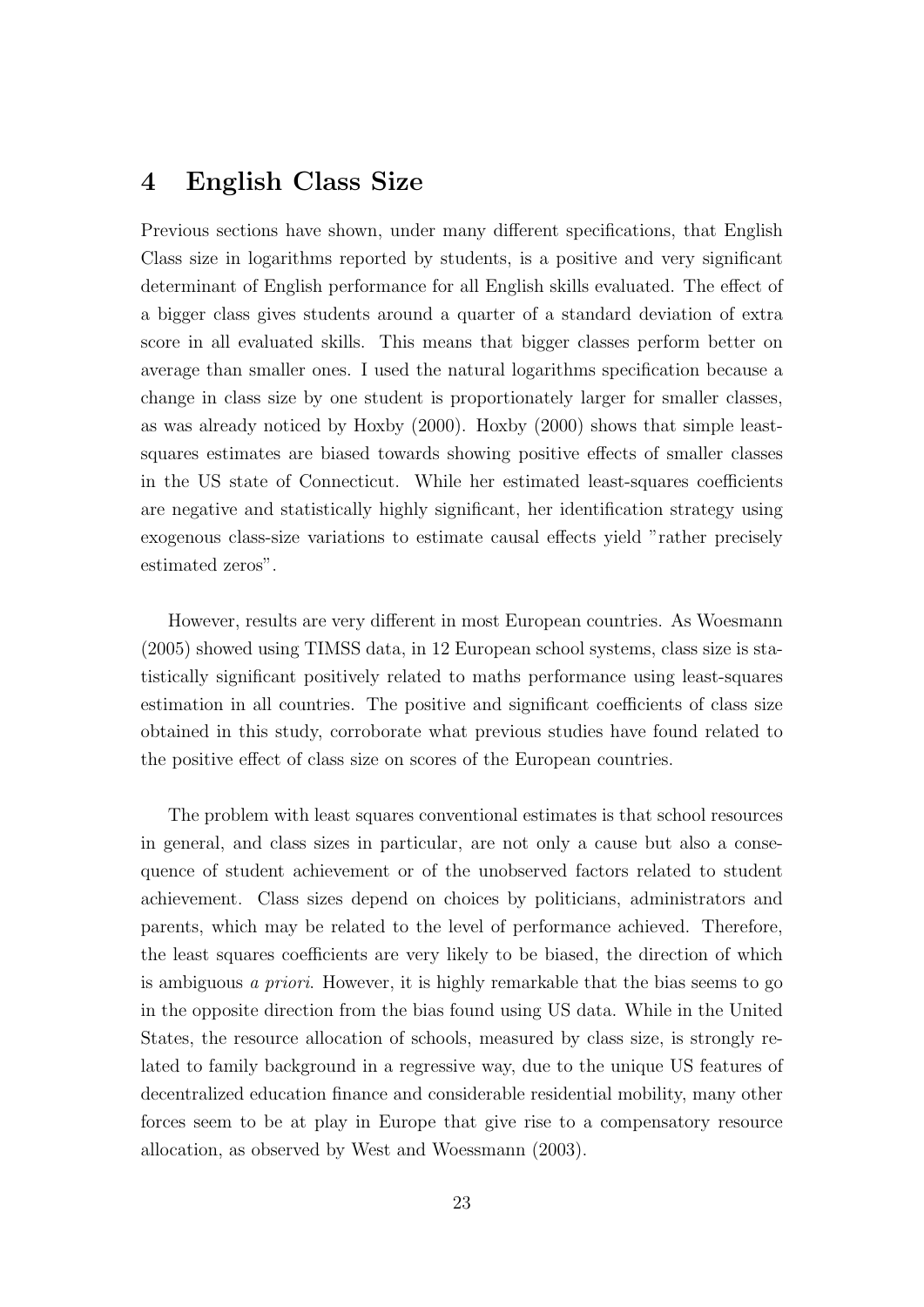#### 4.1 Instrumenting English Class Size

The ideal way to overcome endogeneity problems is to perform explicit experiments, which generates exogenous variation in class size by randomly assigning students to different sized classes. To my knowledge, no experiment of this kind has been carried out in Europe yet. The second possibility to identify causal class-size effect is to use quasi-experimental strategies. The best known example of it was introduced by Angrist and Lavy (1999). Angrist and Lavy used a maximum class size rule in Israel, which is popularly known as Maimonides' rule, to generate an exogenous predictor of the class size, which is used as an instrument for the actual class size. Maximum class size rules induce a nonlinear and non monotonic relationship between grade enrollment and class size, which generates rule-induced discontinuities that creates the exogenous variation that can be exploited to obtain the causal effect of class size on test scores.

For the sake of simplicity, I will explain what the class size regulation induces in schools with an example. Imagine we have a school in a country which has a maximum class size regulation of 25 students. At the beginning of the school year, that school has a cohort size of 25 students which are allocated to the unique class that the school has, since the number of students does not force the school to open two classes. However, the number of students that the school has by cohort is a combination of multiple choice decisions taken first, by the parents of the students, who decided to move to that neighborhood and to matriculate their kids in that school; second, by the kids effort, which have made possible for them to pass all the previous courses and third, by the administrations, who have chosen the materials and level required for students to pass previous courses. Due to such combination of endogenous choices, those 25 students are together in the unique class offered by the school. Now imagine that instead of 25, the school has 26 students at the beginning of the year, and therefore, the school is forced to open two classes of size 13. We can see that the only difference between being in a class of 25 or 13 is just that a last additional kid appeared randomly in the second scenario. The difference between scenarios is just due to the maximum class size regulation, which induces a non linear and non monotonic difference between cohorts. Since such large drops in class size come about solely due to regulation, it can be argued that they are exogenous to students performance and purely random. If so, we can use the exogenous variation created by the rule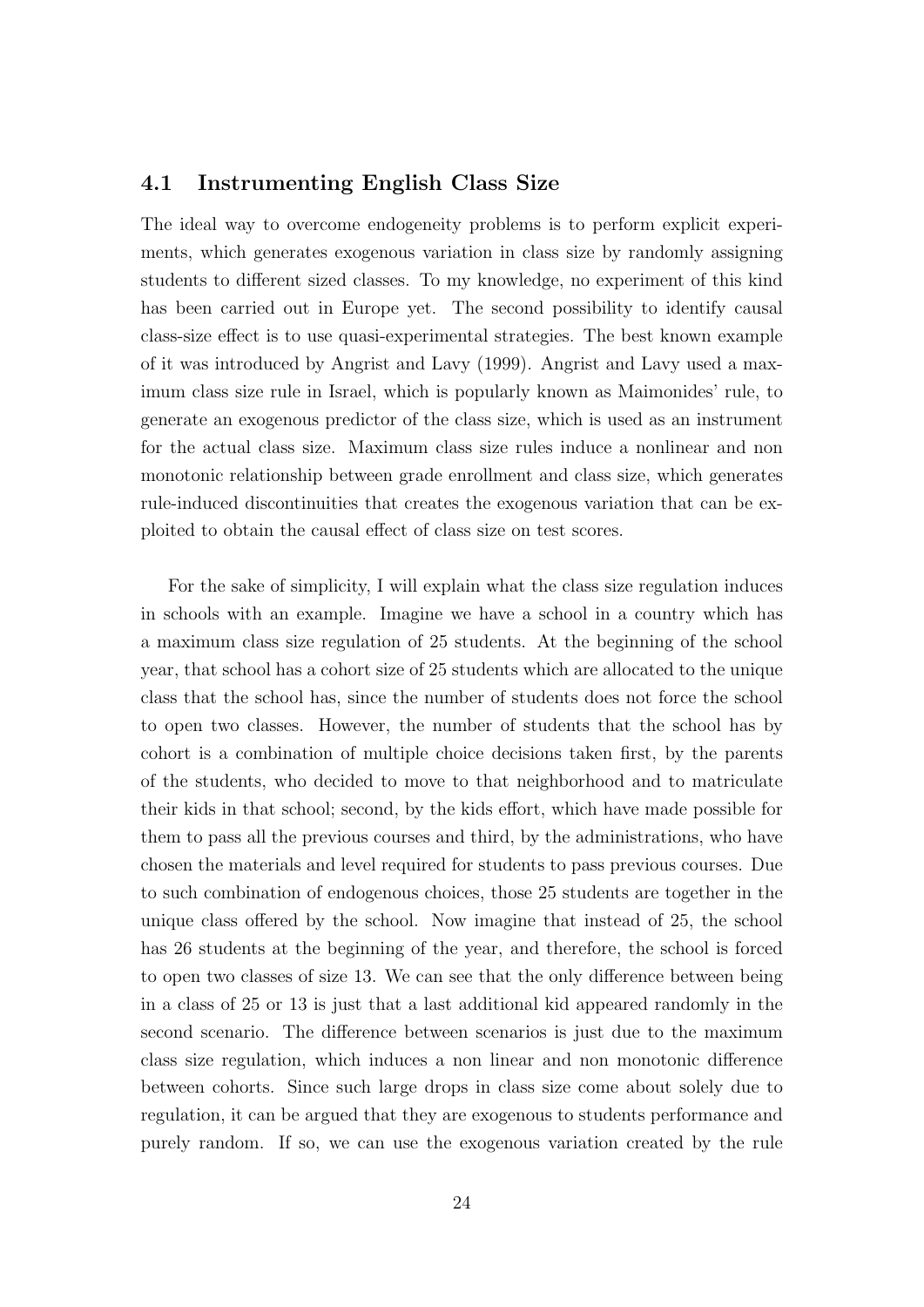induced discontinuities to build the Predicted Class Size function and use it as an instrument of the actual class size in IV estimation. If students' test results are different in classes that only differ in terms of this maximum class size rule, this can be attributed to a causal effect of class size.

According to Eurydice, a network that provides information and analyses of European education systems and policies, nine out of thirteen countries in my sub-sampled ESLC have maximum class size regulations. The class size function derived from maximum class size rule discontinuities can be stated formally as follows. Let  $ColorSize_s$  be the number of English students enrolled in the surveyed grade reported by the principal of the school. Let  $MaximumClass<sub>c</sub>$  be the maximum class size rule that affects each of the 9 countries shown in the following graph. Assuming that cohorts are divided into classes of equal size, we have the Predicted Class Size function.

$$
PredictedClassSize_{sc} = \frac{CohortSize_s}{int(\frac{CohortSize_s - 1}{MaximumClassSize_c}) + 1}
$$

For any positive number n, the function  $\text{int}(n)$  is the largest integer less than or equal to n. The Predicted Class Size function captures the fact that maximum class size regulations allows cohorts smaller than the threshold to be grouped in only one class, while any cohort higher than the threshold but lower than the double of the threshold will be grouped in two classes, and higher than the double but lower than three times the threshold will be grouped in three classes, and so on.

Since the Principal Questionnaires (PQ) present a remarkable amount of non response or missing values, using this source of information makes us lose a significant part of the students sample. Taking into account that any time a missing value is present in a variable that I use from the (PQ), since it is common to all students in that school, I remove all students from that school from my estimates. Therefore, missing values reduce sample size and the robustness of my estimates.<sup>6</sup>

<sup>6</sup>Another possibility to obtain the Cohort Size per school and not losing any school by the PQ non response, would be to ask ESLC to provide the number of all Eligible Students that they obtained per selected school in the first part of the stratified sample design, which they used in order to perform the second part of the sample design. Unfortunately, no positive answer has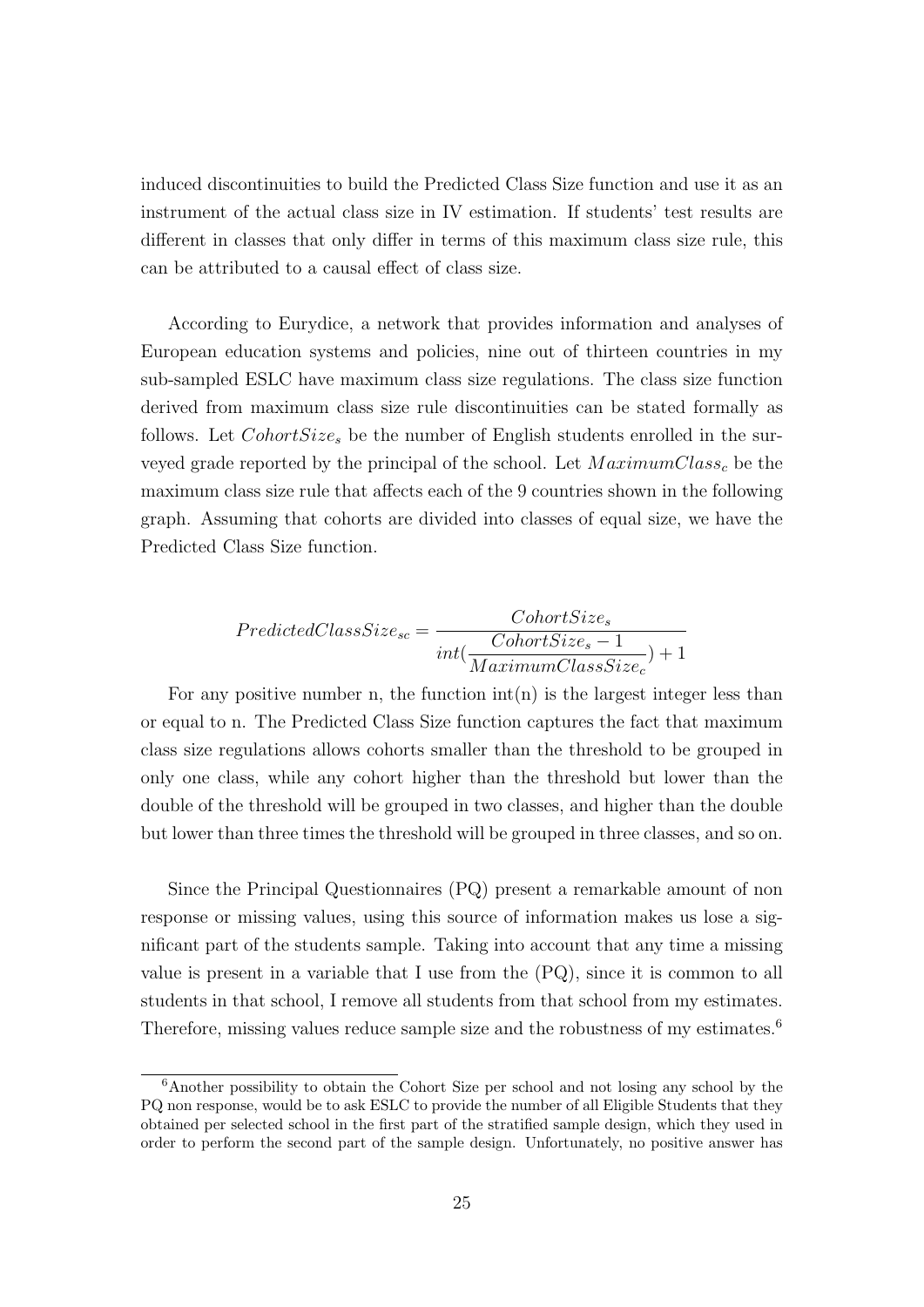Table 15 illustrates how many observations remain available after removing missing values of the Cohort Size and after also removing the missing values that come from the SQ information. The last column shows the number of available observations to perform the second part of my study.

Figure 2 depicts countries affected by maximum class size regulations. Numbers in brackets denote the maximum class size per country. The graph plots the average class size in a grade against the number of English students that are in that grade, i. e. cohort size, reported by the principal of the school. The red straight lines depict the average class size that would be predicted by an strict implementation of the maximum class-size rule.



Figure 2: Predicted and actual average class size by grade enrollment

Figure 3 depicts an amplified graph of Portugal from Figure 2. The continuous blue line shows the relation between the mean of the actual English class size reported by students and the English cohort size of the grade that students belong

been given yet to me to this petition, and I have to work using the PQ available information.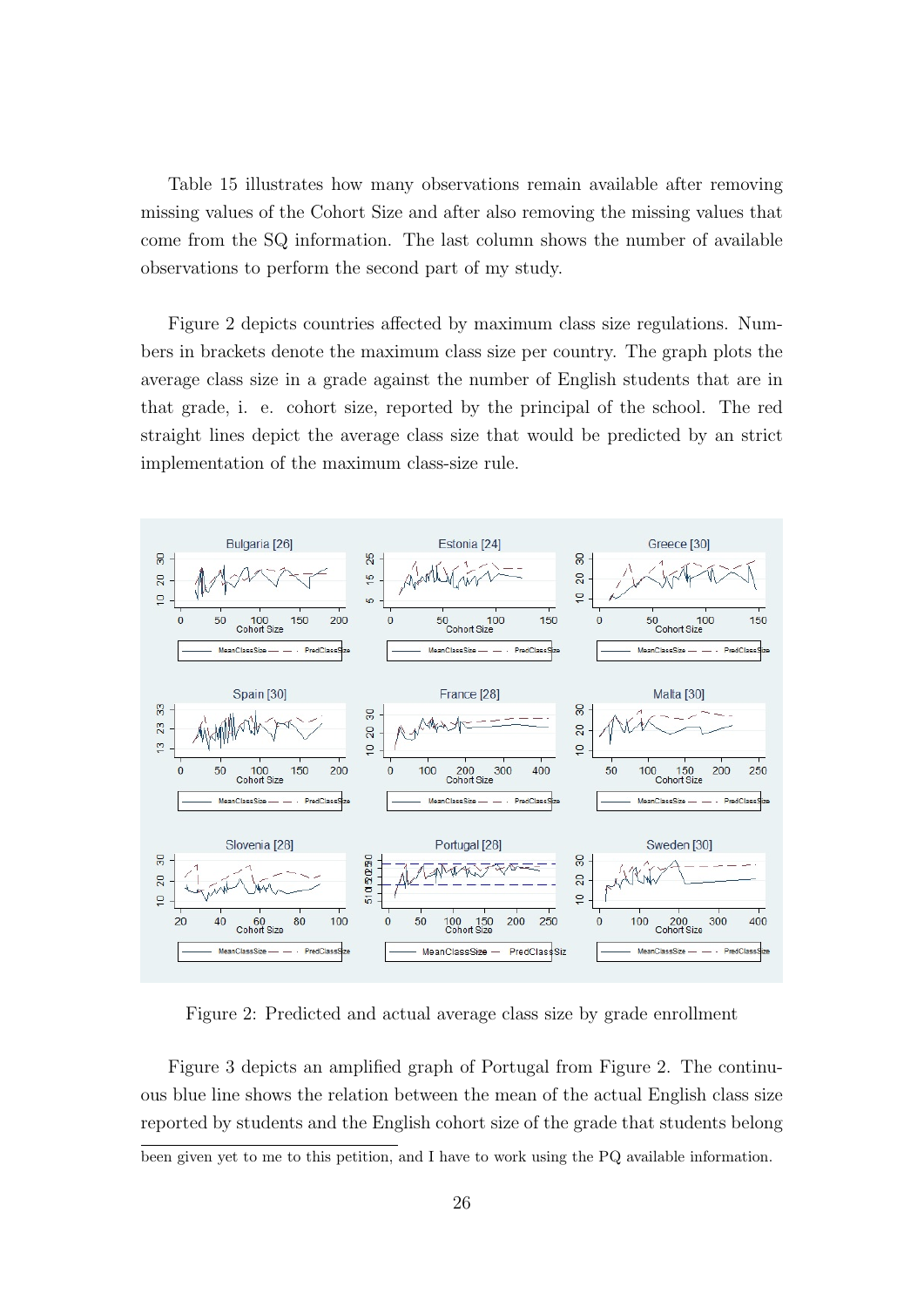

Figure 3: Predicted and actual average class size by Cohort size in Portugal

to, reported by the principal. The dashed red line plots the Predicted Class size function taking into account the Cohort Size reported by the principal. The blue horizontal dashed lines indicates the discontinuities on class sizes caused by the strict implementation of the maximum class size regulation. As we can see, if the class is smaller than 28, it smoothly approaches to 28 and, from the moment it reaches the limit, the class size is sharply divided by two. We can see that the first 3 discontinuities created by the maximum class size rule are perfectly replicated by the mean of the actual class size, therefore suggesting that the maximum class size rule is quite strictly well implemented in Portugal.

For an instrument to be valid, two main assumptions have to be satisfied. On the following assumptions, I will call z the instrument  $PredictedClassSize$ , x will be the instrumented variable *EnglishClassSize* and y will be the test scores on the 3 evaluated skills.

The first one is orthogonality or exogeneity of the instrument:  $E(z, u) = 0$ . This assumption implies that, whatever the unobserved factors that are endogenously affecting the Ordinary Least Squares (OLS) of the Class Size variable estimation, these factors are not affecting the Predicted Class Size instrument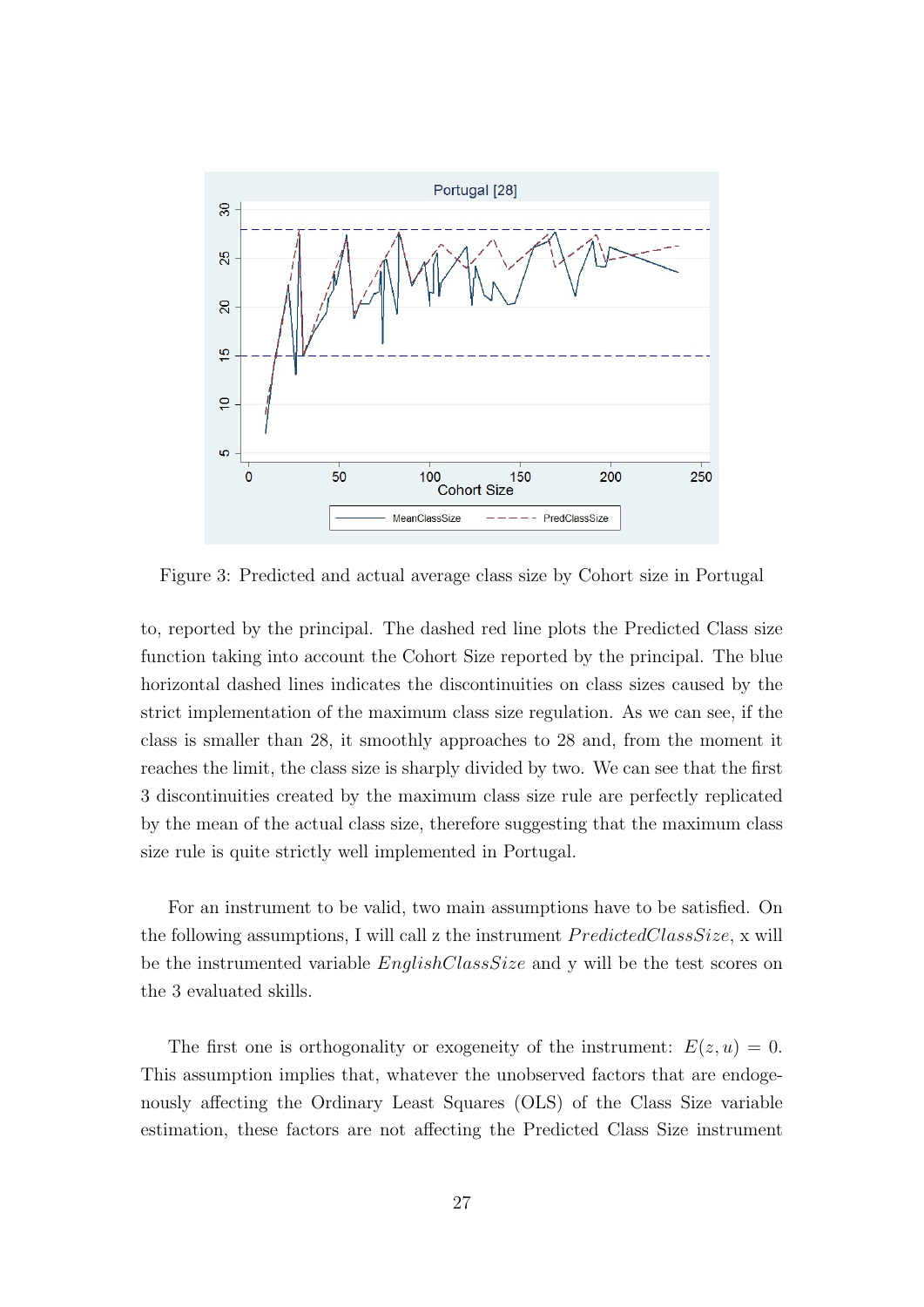variable. If several instruments were available, an exogeneity test could be performed, but since I just have one available instrument, this quantitative test cannot be performed. Therefore I will argue the reasons that make me think that this instrument is orthogonal. As I said previously, class sizes depend on choices by politicians, administrators and parents, which may be related to the level of performance achieved by the student. Since Predicted Class size drops depend only on the strict implementation of the maximum class size rule that affects the country, it can be argued that they are exogenous to students performance, since they do not depend on choices by the student close environment: principals, parents or regional education authorities. The maximum class size affects all students in the same country equally, independently of their family background or local schools choices. Therefore, the orthogonality assumption is quite well satisfied by the Predicted Class Size instrument.

The second assumption concerns the relevance or strength of the instrument. For an instrument to be relevant, it needs to be a good predictor of the variable that is instrumenting. Which means:  $E(x, z) \neq 0$ 

$$
\beta_{IV} \simeq \frac{Cov(x, y)}{Cov(x, z)} \simeq \frac{E(x, y)}{E(x, z)}
$$

Therefore, if  $E(x, z) \simeq 0$ ,  $\beta_{IV} \rightarrow \infty$  and therefore it will not be consistently estimated. The instrument would be weak and not strong enough to make a consistent IV estimation. To address this important and critical assumption I provide the Fist Stage estimates provided by the following equation, by country and grouped countries:

$$
Log(ActualClassSize) = \beta Log(PredictedClassSize) + X'\gamma + \zeta
$$

This equation is estimated for all countries separately and for the grouped countries without including Malta. The reason why I did not include Malta is that the number of observations was not big enough to implement the F-test for the country alone. The coefficient reported in Table 8 is the  $\beta$  coefficient of previous regression.

We can see that the instrument is strong in most of the countries, and the  $E(x, z) \neq 0$  assumption is satisfied. The IV coefficient is a very significant pre-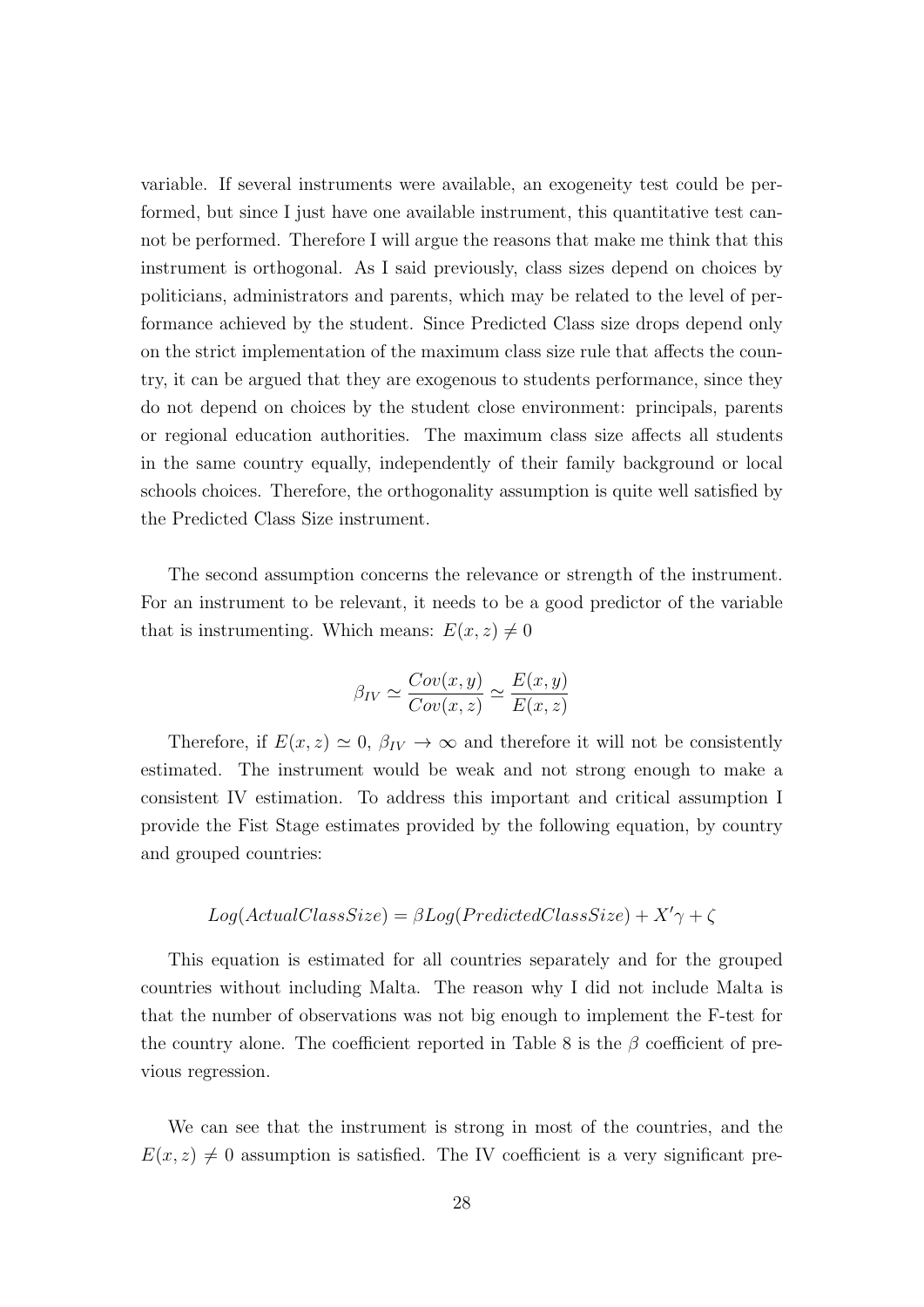dictor of English Class Size in 5 countries and in the grouped countries. Also, the F-test that checks the validity of the complete First Stage IV model satisfies the validity threshold since its p-value is lower than 0.05, meaning that, with a probability higher than 0.95, we reject the null hypothesis that the model is not statistically valid. Malta's F-test cannot be performed since I do not have enough observations to perform the test. Therefore I exclude Malta from the grouped countries and from the complete IV model that will be estimated later.

|                  |             |                                            | IV First Stage                                            |
|------------------|-------------|--------------------------------------------|-----------------------------------------------------------|
| Country          | Correlation | Coefficient                                | Prob > F                                                  |
| Bulgaria         | 0.2719      | 0.247                                      | 0.0000                                                    |
|                  |             | (0.200)                                    |                                                           |
| Estonia          | 0.1448      | $0.360***$                                 | 0.0003                                                    |
|                  |             | (0.120)                                    |                                                           |
| Greece           | 0.2180      | $0.487***$                                 | 0.0000                                                    |
| Spain            | 0.1277      | (0.153)<br>0.311                           | 0.0000                                                    |
|                  |             | (0.221)                                    |                                                           |
| France           | 0.4065      | $0.757***$                                 | 0.0000                                                    |
|                  |             | (0.205)                                    |                                                           |
| Malta            | 0.2720      | $-0.0160$                                  |                                                           |
|                  |             | (0.168)                                    |                                                           |
| Portugal         | 0.4905      | $0.849***$                                 | 0.0000                                                    |
|                  |             | (0.0971)                                   |                                                           |
| Slovenia         | 0.0348      | 0.0831                                     | 0.0047                                                    |
| Sweeden          |             | (0.109)<br>$0.501**$                       |                                                           |
|                  | 0.2152      |                                            | 0.0035                                                    |
| All Countries    | 0.3766      | (0.211)<br>$0.459***$                      | 0.0000                                                    |
| (Malta excluded) |             | (0.111)                                    |                                                           |
|                  |             |                                            | Clustered Robust standard errors by school in parentheses |
|                  |             | Wheighted by students sampling probability |                                                           |

Table 8: Testing the Strength of the Instrument

#### 4.2 English Class Size IV estimation

Table 9 provides the coefficient estimates by country and by pooled countries, excluding Malta, of English Class size coefficients in logarithms using Ordinary Least Squares (OLS) and Instrumental Variables (IV) two stage least squares using the instrument Predicted Class size in logarithms. Again, I use population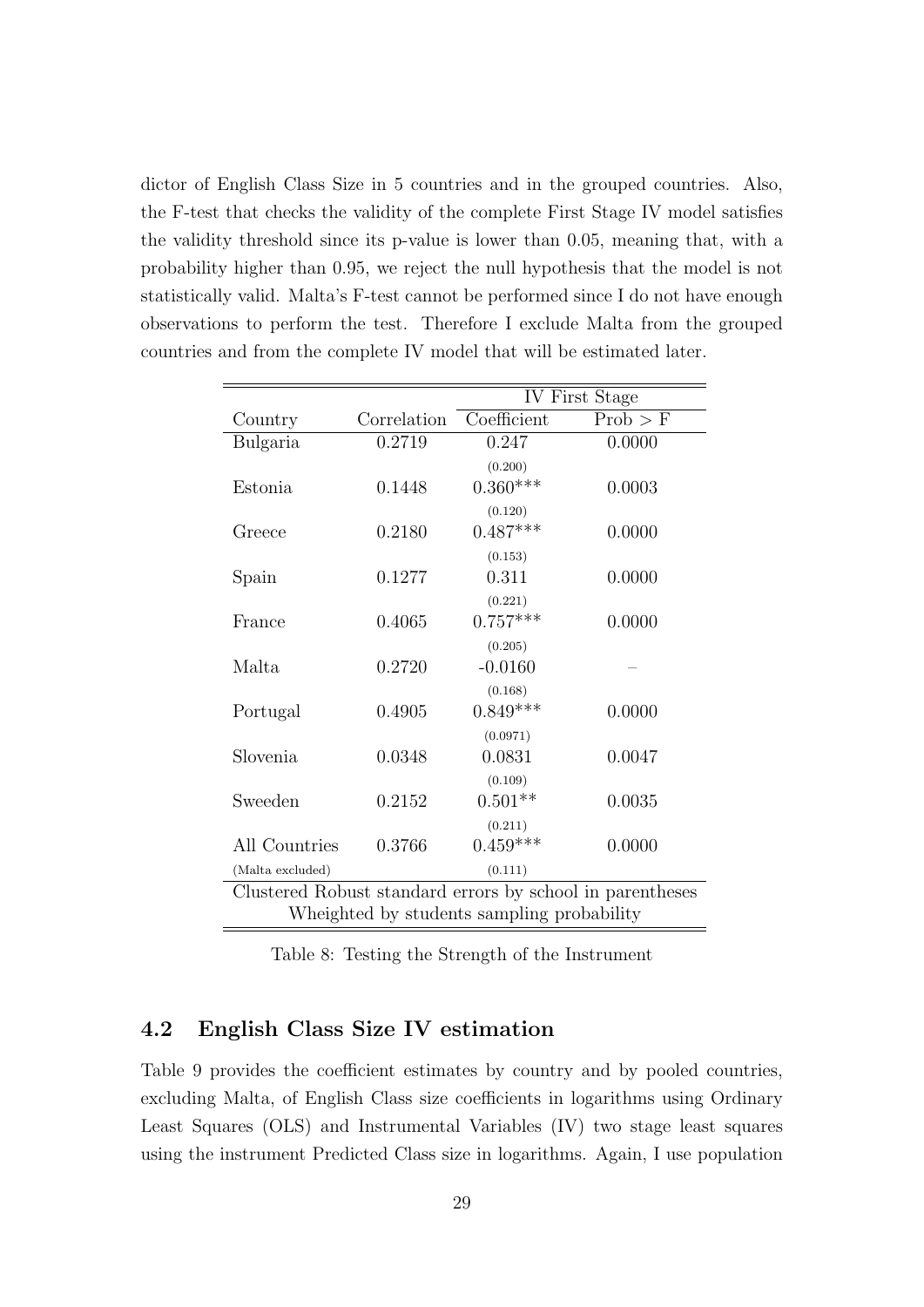weights by skill provided by the data for both estimations. Since the sample size of some of the countries is small, I performed also a more robust IV estimation method: limited information maximum likelihood (liml), which provides more robust IV estimates in small samples. Since coefficient and errors do not present any difference with respect to the standard two stage least squares, I exclude the liml estimates for the sake of simplicity.

|                         |            | Mean Listening |       |            | Mean Reading |       |            | Mean Writing |       |
|-------------------------|------------|----------------|-------|------------|--------------|-------|------------|--------------|-------|
| English Class Size logs | <b>OLS</b> | IV             | Obs   | <b>OLS</b> | IV           | Obs   | <b>OLS</b> | IV           | Obs   |
|                         |            |                |       |            |              |       |            |              |       |
| Bulgaria                | $1.007**$  | 0.410          | 281   | $0.594**$  | $-3.569*$    | 316   | 0.797      | $-1.646$     | 281   |
|                         | (0.457)    | (1.992)        |       | (0.290)    | (2.067)      |       | (0.491)    | (1.856)      |       |
| Estonia                 | $0.461***$ | 0.531          | 666   | 0.164      | 0.565        | 655   | 0.329      | 1.258        | 656   |
|                         | (0.159)    | (0.633)        |       | (0.200)    | (0.802)      |       | (0.375)    | (1.666)      |       |
| Greece                  | 0.101      | 0.0566         | 502   | 0.167      | $-0.00450$   | 536   | $0.673***$ | 1.293        | 512   |
|                         | (0.132)    | (0.328)        |       | (0.118)    | (0.674)      |       | (0.250)    | (0.885)      |       |
| Spain                   | 0.159      | 0.229          | 676   | $0.309***$ | 1.979*       | 688   | 0.469      | 1.345        | 664   |
|                         | (0.101)    | (0.660)        |       | (0.116)    | (1.113)      |       | (0.301)    | (2.012)      |       |
| France                  | 0.290      | $-0.251$       | 370   | 0.269      | $1.062**$    | 362   | $1.231*$   | $4.274**$    | 347   |
|                         | (0.189)    | (0.399)        |       | (0.180)    | (0.527)      |       | (0.643)    | (2.135)      |       |
| Portugal                | 0.162      | 0.0591         | 702   | $-0.141$   | 0.161        | 712   | 0.00185    | $-0.718$     | 694   |
|                         | (0.164)    | (0.353)        |       | (0.106)    | (0.355)      |       | (0.330)    | (0.864)      |       |
| Slovenia                | $0.341**$  | 4.810          | 550   | 0.0775     | 0.866        | 567   | $-0.156$   | $-0.818$     | 558   |
|                         | (0.163)    | (7.370)        |       | (0.178)    | (2.777)      |       | (0.317)    | (6.420)      |       |
| Sweden                  | $0.421***$ | 0.0464         | 376   | $0.702***$ | $2.083**$    | 359   | $1.388***$ | $4.456**$    | 360   |
|                         | (0.160)    | (0.973)        |       | (0.182)    | (0.857)      |       | (0.350)    | (2.213)      |       |
| All Countries           | $0.191**$  | $-0.0293$      | 4,158 | $0.280***$ | $1.002***$   | 4,195 | $0.655**$  | $1.839**$    | 4,072 |
| (Malta excluded)        | (0.0972)   | (0.253)        |       | (0.0974)   | (0.355)      |       | (0.262)    | (0.847)      |       |

Robust standard errors in parentheses, \*\*\*  $p<0.01$ , \*\*  $p<0.05$ , \*  $p<0.1$ Weighted by students sampling probability

#### Table 9: OLS and IV 2SLS Estimates

The OLS positive and significant coefficients of English Class size in logarithms by country corroborate what previous studies like Woessmann (2005) had found using European data: bigger classes perform better on average. The IV coefficients provided by the two stage least squares using the ESLC data, give us a surprising result. What previous researchers like Hoxby (2000), Woessmann (2005) or Angrist and Lavy (1999) have obtained after using IV on class size effect estimates was that class size coefficients turned negative or no longer significant. That seems to be the case in the Listening skill, where, after using IV estimation, the positive and very significant coefficient of English Class Size of Bulgaria, Estonia, Slovenia, Sweden and the pooled European countries disappears, since the IV coefficients are no longer statistically significantly different from zero. But a different scenario appears with Reading and Writing skills estimates.

In the Reading skill estimates, for Bulgaria the class size coefficient turns very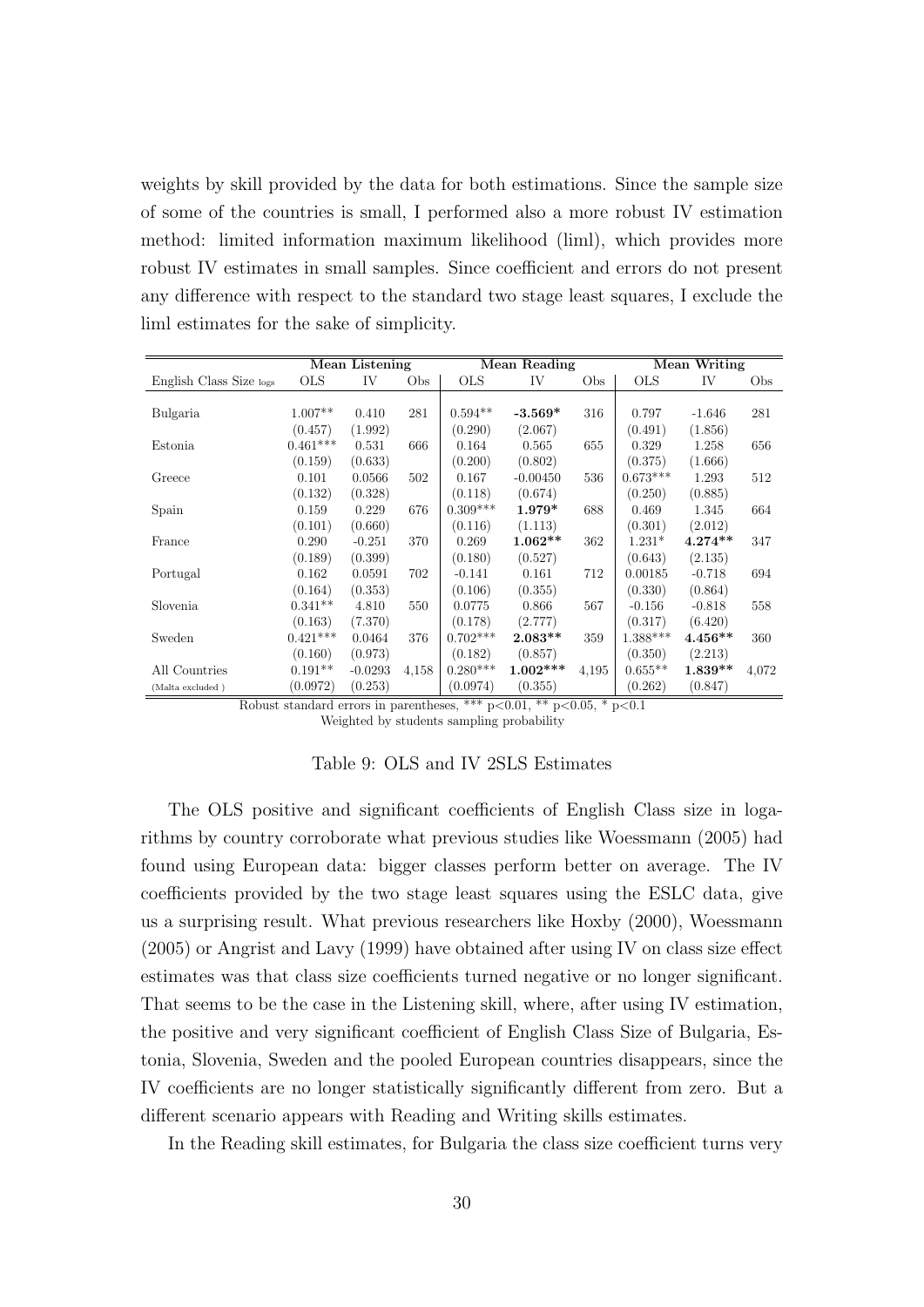negative and marginally significant, but for Spain, France, Sweden and All Countries estimates more than triple their size, and remain positive and significant. In the case of France, Sweden and All Countries, coefficients are positive and significant at a 5% or even lower significance level.

In the Writing skill estimates, the same positive and significant pattern remains in France, Sweden and All Countries estimates. Coefficients approximately triplicate its size and the effect of English Class size remains positive, corroborating and exacerbating what the OLS coefficients have previously pointed out: bigger classes perform better on average.

The fact that the coefficients become bigger, in absolute value, and remain statistically significant after using IV, suggests that the endogeneity present in the OLS estimates was due to measurement error, since this kind of endogeneity problem creates a downward bias that make the OLS coefficient estimates smaller.

The Bulgaria negative class size marginally significant coefficient in Reading implies what is expected: smaller classes perform better on average than bigger ones. This has a causal interpretation since this coefficient is obtained using IV estimates. This seems natural since, the smaller the class, the smaller is the student-teacher ratio, and therefore, the more time the teacher can dedicate to each individual student.

However, the surprising positive causal result obtained in Spain, France, Sweden and All pooled countries, points to the opposite direction. In these countries bigger classes perform better on average than smaller ones in Reading and Writing. What could be the explanation? One possibility could be that, since English is a multi-skill ability and English lecture time is limited, teachers can make special emphasis on one skill versus some other, and therefore allocate their limited class time towards some particular English skills versus others. Therefore, if a teacher has a bigger class, he/she could dedicate greater proportion of the class to grammar, vocabulary and exercise correction rather than to speaking or listening activities that could be more difficult to implement in larger classes. This focus on grammar can make bigger classes more effective in English Writing and Reading skills. Notice that this positive causal effect of bigger classes cannot be found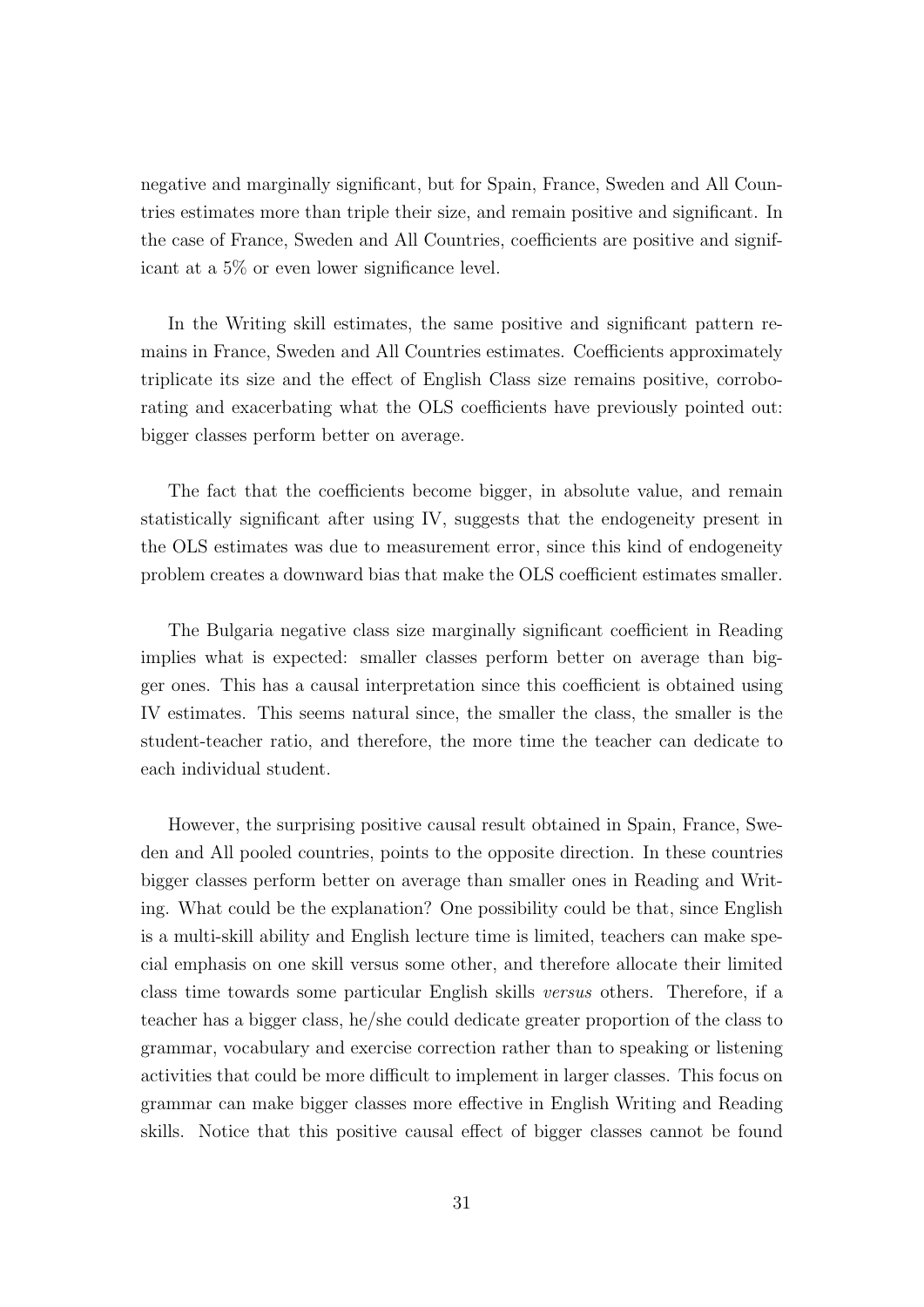in any country in the Listening skill, a skill more related to practice and use of the language teaching techniques, which require more individual and personalized training and therefore, more teacher time per student.

And what is the overall effect on the general English level of students of this teacher's emphasis of some skills (grammar and exercise correction) versus practical skills (Listening and Speaking activities)? The effect of this Reading and Writing English skills orientation could be improving the English level of the students in different ways across countries. Remember that in Figure 1, when the Mean Tests results by skill and country were ranked, Sweden performed the second best in all mean evaluated skills and France the worst in all skills, but both countries present a causal, very significant and positive effect of English class size in Reading and Writing test scores.

This study provides causal English class size effects on English results, which have important policy implications. Educational policy makers have always claimed that class size reductions were the right policy to improve students' results at all levels and courses. A priori, it seems logic to assume that if classes are smaller, the teacher can dedicate more time per student individually. However, previous results clearly quantify the effect of English class sizes on performance in all evaluated English skills and they point towards the opposite direction in theoretical skills. In particular, class size reductions will not be the right policy in Reading and Writing skills. In comparison, a better educational policy for English learning would be to increase classes for theoretical skills like Reading and Writing, and to provide reduced classes for students to improve just their Listening and Speaking skills.

## 5 Optimal English Class Size

Previous section has shown a positive causal effect of English Class size in logarithms on Reading and Writing skills in France, Sweden and All Countries, excluding Malta. This positive class size means that bigger classes perform better on average than smaller ones in the already mentioned skills. But what does big actually mean in terms of class size? The variable English Class size, that I used in OLS and IV estimation is composed of 19,331 observations that vary from 1 to 43, it has a mean of 20.19 and a standard deviation of approximately 6 students.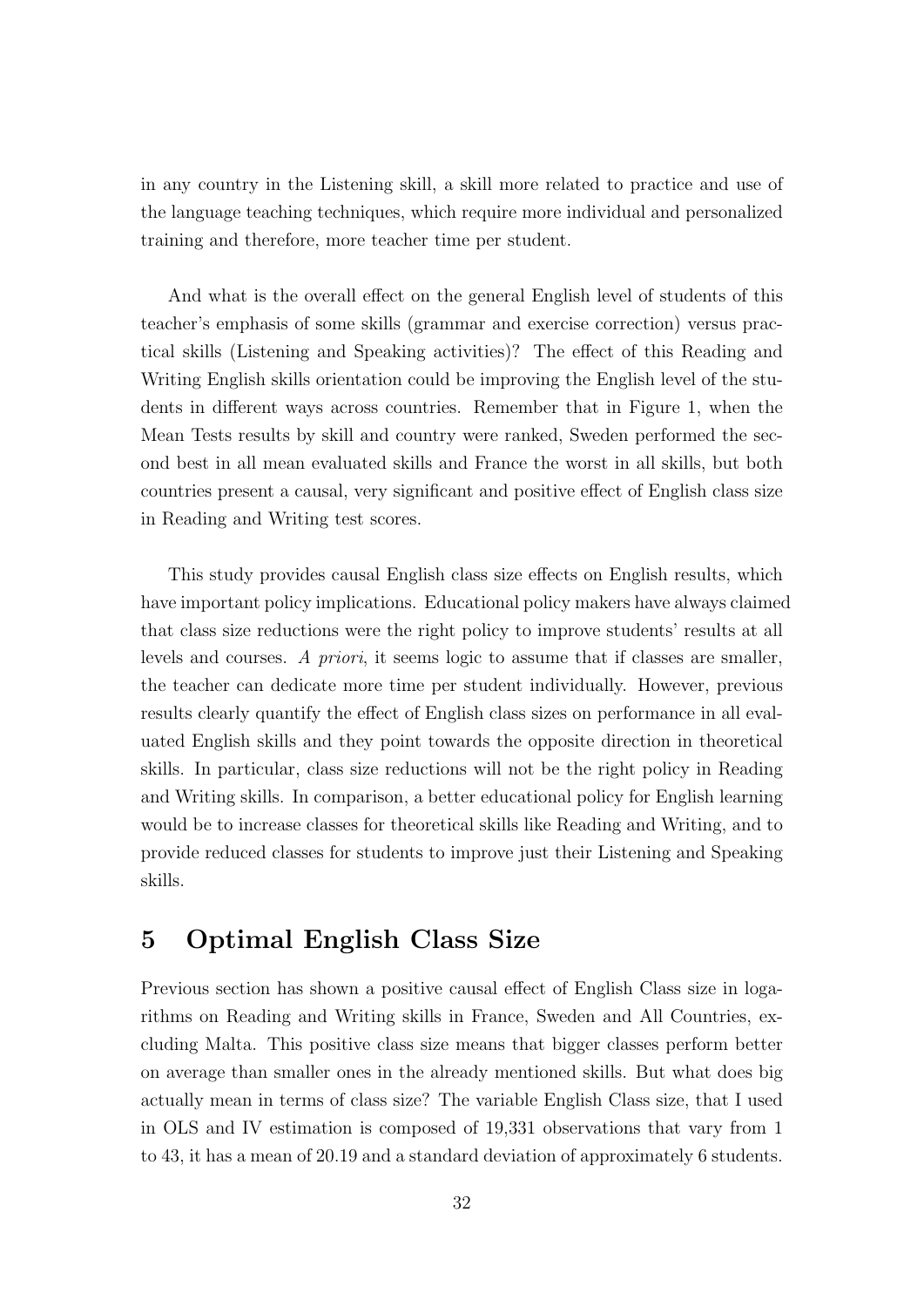The English Class size OLS estimates in the original Multivariate specification was positive and significant. The logarithm functional form gives us the coefficient estimates of part 3 which are bigger than the Class Size coefficient in levels, therefore suggesting that a logarithm functional form is more appropriate to capture the effect of class size on English skills. The positive effect obtained in the logarithm specification was maintained using IV estimation methods as has been shown in the previous section in Reading and Writing skills.

However it would be interesting to know whether this more curved functional form provided by logarithms is actually hiding an optimal maximum class size that makes bigger classes better than smaller ones up a point, and the moment that this class size limit is surpassed, bigger classes do not necessarily perform better on average than smaller ones. To address this possibility I vary the multivariate original specification by replacing the English class size logarithm functional form by the following:

### $\alpha(log(EnaClassSize)) + \beta(log(EnaClassSize))^2$

which gives non significant  $\alpha$  nor  $\beta$ , therefore it suggests that this functional form is not appropriate.

The second modification I implement consists on altering the multivariate original specification by replacing the English class size functional form by the following:

$$
\alpha(EngClassSize) + \beta(EngClassSize)^2
$$

which provides the coefficient estimates given by Table 10, which are highly statistically significant and robust to School Fixed Effects specification that, as explained previously, removes the between-school sorting bias.

Now that the quadratic functional form has turned out to be significant, we can obtain the optimal English class size from first order condition.

$$
English Skill = \alpha(EngClassSize) + \beta(EngClassSize)^2 + X\gamma + \epsilon
$$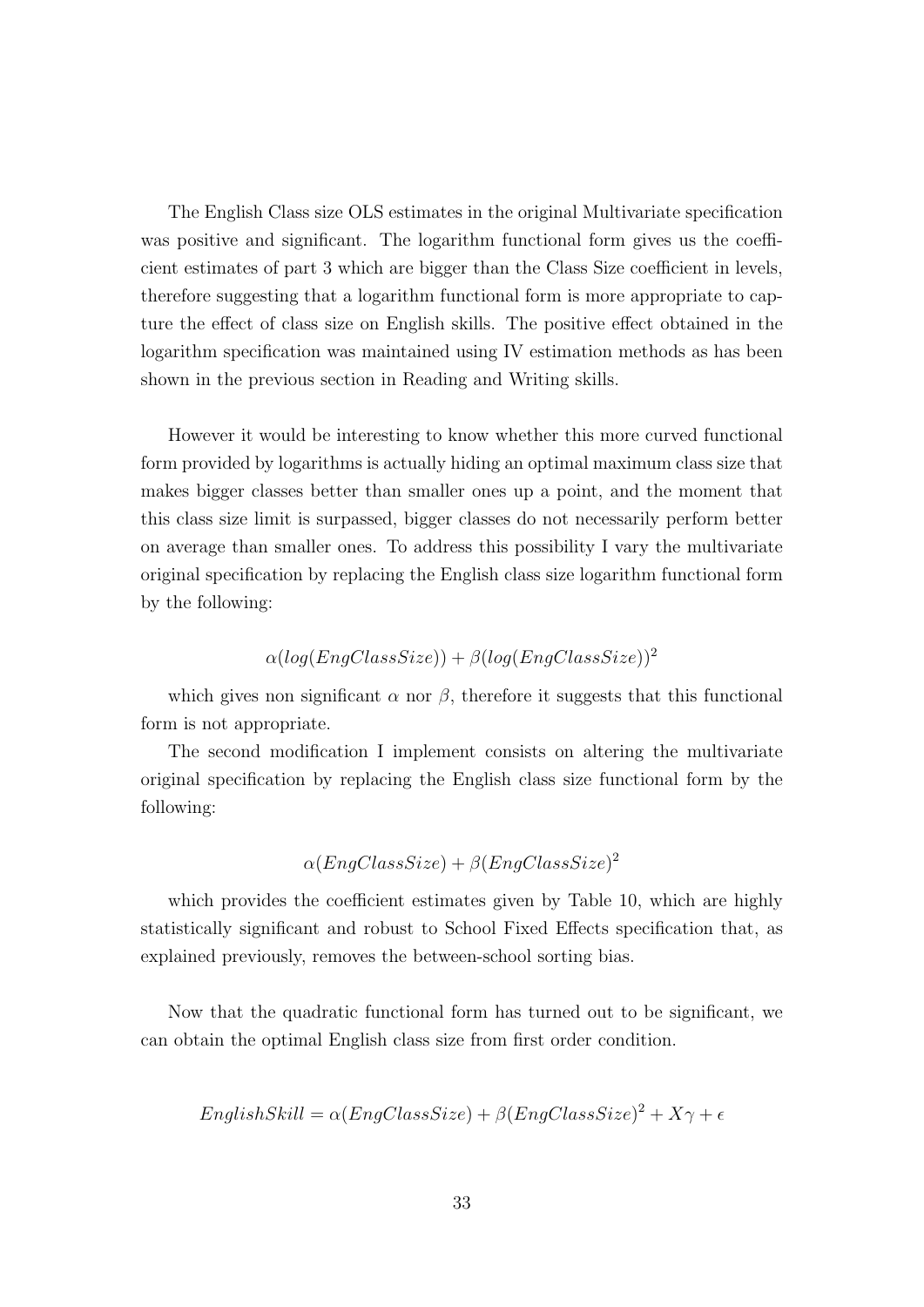|                                                                                    | $\left(1\right)$                          | $\left(2\right)$ | $\left(3\right)$ |
|------------------------------------------------------------------------------------|-------------------------------------------|------------------|------------------|
| School Fixed Effects                                                               | Mean Listening                            | Mean Reading     | Mean Writing     |
|                                                                                    |                                           |                  |                  |
| English Class Size                                                                 | $0.0403***$                               | $0.0438***$      | $0.115***$       |
|                                                                                    | (0.0113)                                  | (0.0104)         | (0.0268)         |
| English Class Size Squared                                                         | $-0.000652**$                             | $-0.000624***$   | $-0.00177***$    |
|                                                                                    | (0.000266)                                | (0.000224)       | (0.000634)       |
| Observations                                                                       | 10,486                                    | 10,573           | 10,372           |
| R-squared                                                                          | 0.647                                     | 0.596            | 0.623            |
| Clustered robust standard errors by school, *** $p<0.01$ , ** $p<0.05$ , * $p<0.1$ |                                           |                  |                  |
|                                                                                    | Weighted by students sampling probability |                  |                  |

Table 10: Optimal Class Size

FOC:

$$
\frac{\partial English Skill}{\partial EngClassSize} = \alpha + 2\beta(EngClassSize) = 0
$$

Therefore the optimal English class size is given by

$$
EngClassSize^* = -\frac{\alpha}{2\beta}
$$

Substituting the obtained estimation results for  $\alpha$  and  $\beta$  we obtain the optimal English class size.

> $EngClassSize_{List}^* = 30.9$  $EngClassSize_{Read}^* = 35.096$

 $EngClassSize^*_{Writ} = 32.486$ 

Figure 4 plots the English class size under the Logarithm initial specification of Listening and Reading (which had a very similar coefficient) and the functional forms provided by the quadratic function used in this section: Table 10 estimates.

Therefore, the optimal class size of Reading and Writing skills are bigger than the ones given by the strict implementation of the Maximum class size rules in Europe, which varied from 24 to 30.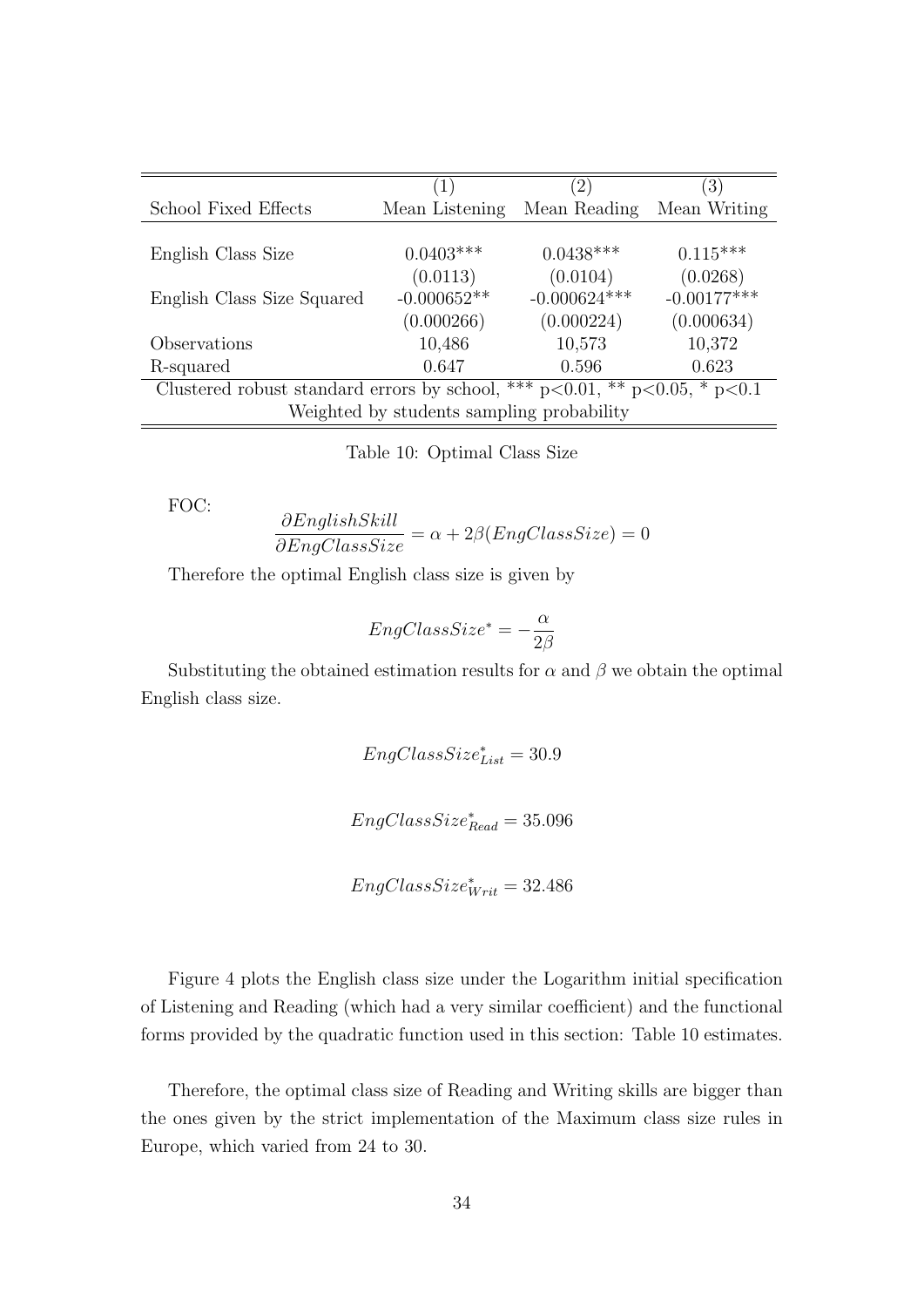# 6 Conclusion

This paper studies the main determinants of English performance at the end of compulsory education by using the European Survey of Language Competences (ESLC) that was carried out in 2011. The significant variability of English skill test results across countries, which were significantly illustrated by the descriptive results of Section 2, motivates the first part of this study, where we wanted to explore which factors were behind them. Therefore, we estimated the main determinants of English proficiency at the end of compulsory education by using the contextual information provided by the Student Questionnaire and National Information. The standard educational production function commonly used in the Education literature was improved in order to take into account factors that affect languages specifically, such as family language controls. By using this improved function, we have been able to obtain the main determinants of English performance. To address the accuracy of the estimation, robustness checks are also reported.

The second part of my analysis focuses on a very significant determinant that was found in the education production function: the positive and significant effect that English class size has on English skills, which implies that bigger English classes perform better on average than smaller ones. This result is in line with other least squares positive class size effects found using European data such as Woesmann (2005).

When educational politicians wonder how to improve the educational performance of students, they often suggest reducing class sizes: if students are taught in smaller classes, increased individual attention may lead to a better learning, or at least that is what has been believed so far. Finance ministers, by contrast, caution that class-size reductions are a very expensive policy. The second part of my study addresses precisely that assumption: whether smaller English classes are better in terms of performance. Least square estimates points contrary to what has been believed: the positive and significant English class size coefficients in all evaluated skills indicate that bigger classes perform better than smaller ones. However, least squares coefficients are very likely to be biased. To address this important concern, and taking into account that 9 out of 13 countries in the ESLC sample have maximum class size regulations, I build an instrument in line with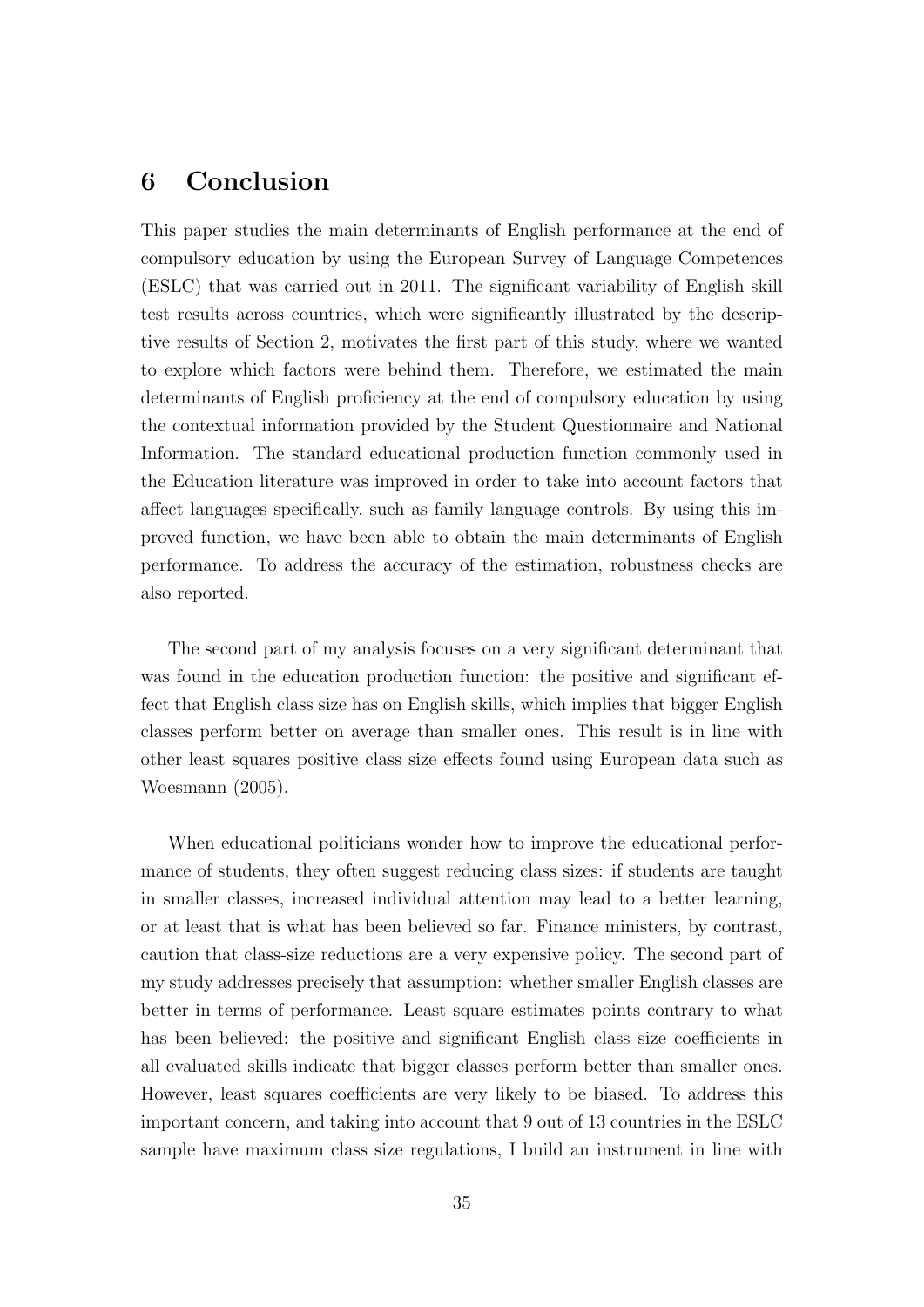Angrist and Lavy (1999) Maimonides' rule. Performing Instrumental Variables estimation on the three ESLC evaluated skills gives us a surprising result: positive class size effects are obtained in France, Sweden and pooled European countries in Reading and Writing skills. Contrary to what has been believed so far, bigger classes do not necessarily make students perform worse in all cognitive skills and moreover, it made them perform better in Reading and Writing English skills.

What could be the explanation? One possibility could be that, since English is a multi-skill ability, and since English lecture time is limited, teachers can make special emphasis on one skill versus some other, and therefore, they allocate their limited class time towards some particular English skills versus others. Therefore, if a teacher has a bigger class, she could dedicate greater part of the class to grammar, vocabulary and exercise correction rather than speaking or listening, activities that could be more difficult to implement in greater classes. This focus on grammar can make bigger classes more effective in English Writing and Reading skills. Notice that this positive and causal result is not obtained for any country in Listening, a skill that is more related to practice and which requires more individual attention, requiring more teacher time per student.

To complete this study, I provide the optimal class size in the three skills. Reading and Writing English skills present an optimal class size of 35 and 33 respectively, which are bigger than the ones implemented by the maximum class size regulations across Europe, that vary from 24 to 30. This study provides causal English class size effects on English outcomes, which have important policy implications. In particular, class size reduction will not be the right policy in Reading and Writing English skills, as my results have shown. On the opposite, a better option would be to increase classes up to the optimal level for Reading and Writing skills, and to provide reduced classes for students to improve just their Listening and Speaking skills.

For further studies, it will be necessary to accomplish the fact that English is a multi-skill ability, and therefore, relative emphasis that a teacher does on some skills versus others could create students that are very good at some skills such as Reading and Writing skills, but are totally unable to speak or understand spoken English.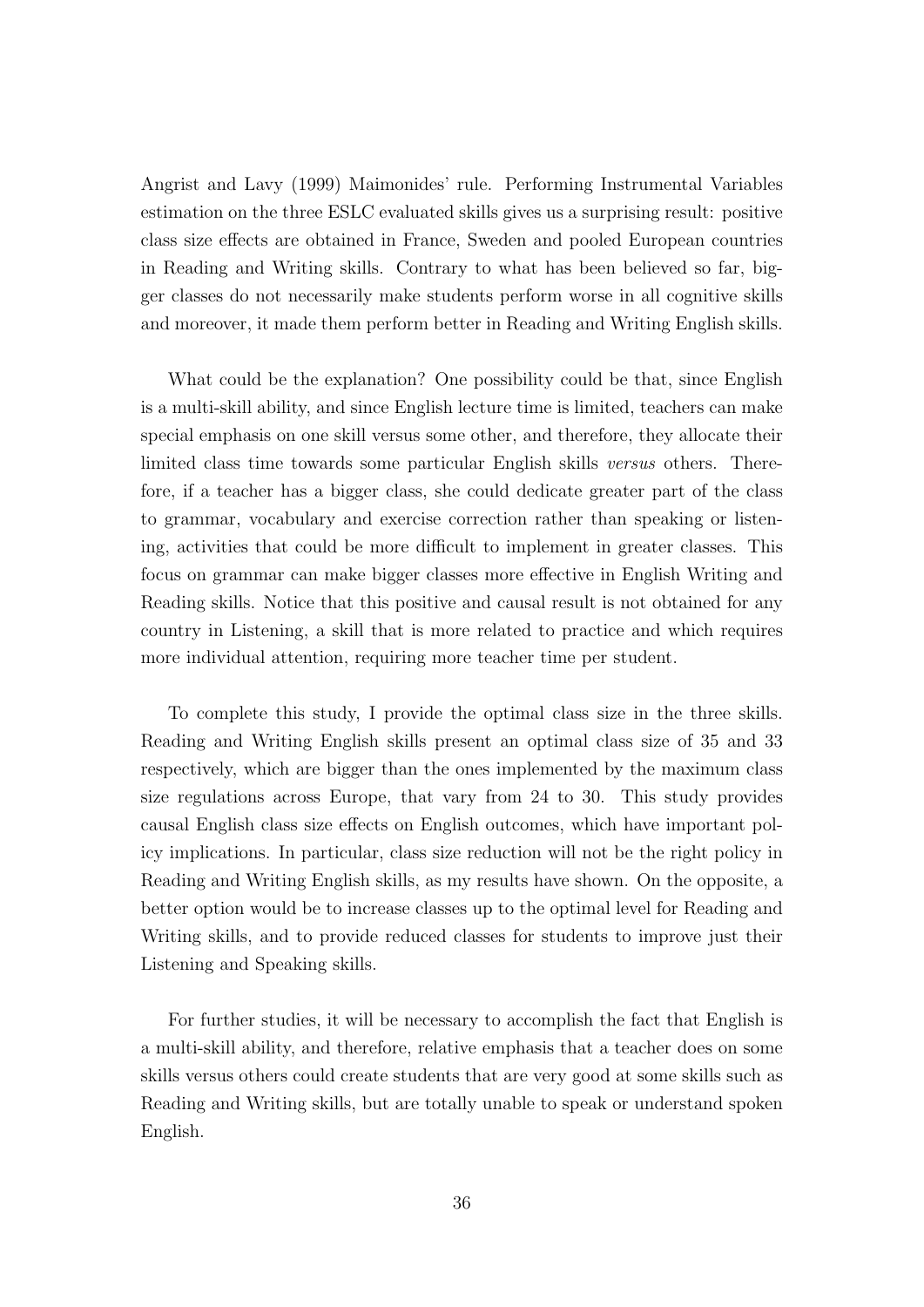# 7 References

Joshua D. Angrist and Victor Lavy (1999): "Using Maimonides' rule to estimate the effect of Class Size on Scholastic Achievement", The Quarterly Journal of Economics 114 (2): 533-575.

Jan Bietenbeck (2013): "Teaching Practices and cognitive Skills", Labour Economics, Volume 30, October 2014, Pages 143–153.

Eric A. Hanushek and Dennis D. Kimko (2000): "Schooling, Labor-Force Quality, and the Growth of Nations", American Economic Review, Vol. 90 (5).

Erik A. Hanushek, Stephen Machin and Ludger Wößmann (2011): "Handbook" of the Economics of Education Volume 3", Elsevier 2011, North Holland.

Eric A. Hanushek and Ludger Wößmann (2012): "The Economic Benefit of Educational Reform in the European Union", CESifo Economic Studies, Vol 58, Oxford University Press.

Caroline M. Hoxby (2000): "The effects of class size on student achievement: New evidence from population variation", The Quarterly Journal of Economics 115 (4): 1239-1285.

Victor Lavy (2011): "What Makes an Effective Teacher? Quasi-Experimental Evidence", NBER Working Paper No. 16885.

Elke Ludemann, Gabriela Schutz, Martin R. West and Ludger Wößmann (2005): "School Accountability, Autonomy, Choice and the Level of Student achievement: International evidence from PISA 2003", Education Working Paper N 13.

Elke Ludemann, Gabriela Scxhutz, Martin R. West and Ludger Wößmann (2007): "School Accountability, Autonomy and Choice around the World", Edward Elgar.

Gabriela Schutz, Martin R. West and Ludger Wößmann (2007): "School Ac-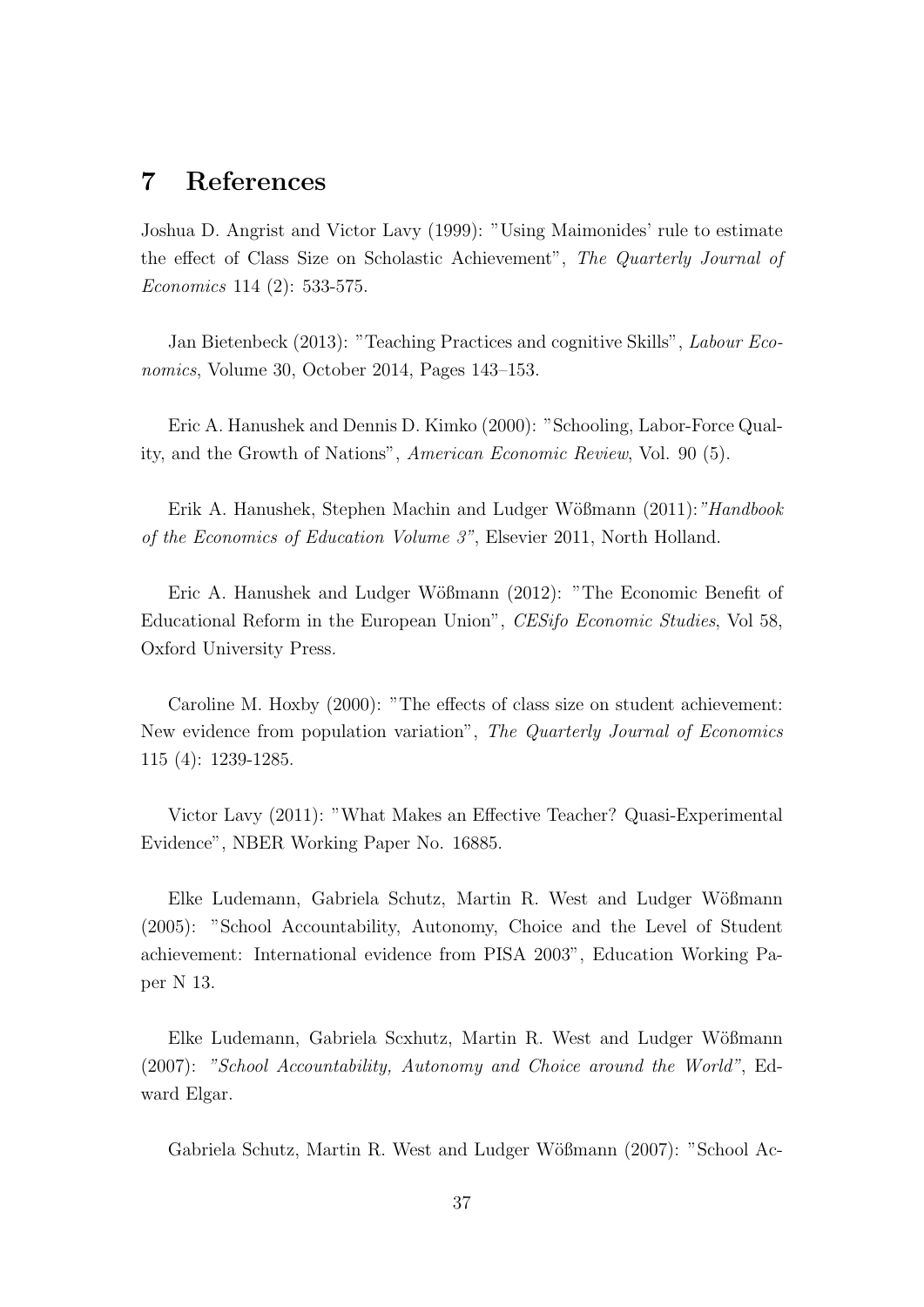countability, Autonomy, Choice and the Equity of Student achievement: International evidence from PISA 2003", Education Working Paper N 14.

Martin R. West and Ludger Wößmann (2003): "Which schools systems sort weaker students into smaller classes? International evidence", CESifo Working Paper 1054.

Ludger Wößmann (2005): "The Educational production in Europe", Economic Policy Vol 20 (43): 445–504.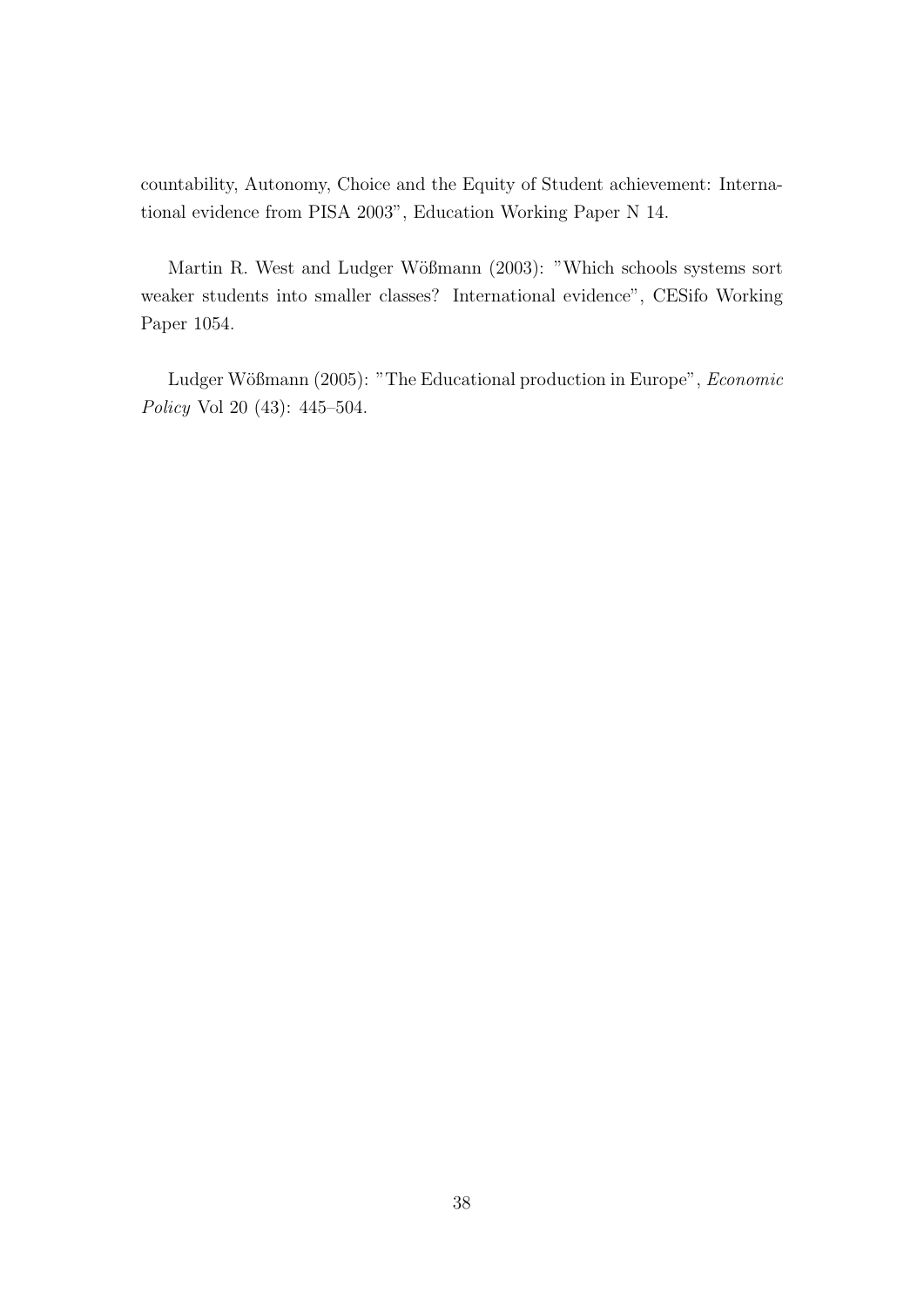|                                                                                                   | <b>Mean Listening</b><br><b>Mean Reading</b> |                                           |                        |                            | <b>Mean Writing</b>  |                      |  |
|---------------------------------------------------------------------------------------------------|----------------------------------------------|-------------------------------------------|------------------------|----------------------------|----------------------|----------------------|--|
|                                                                                                   | (1)                                          | (2)                                       | (3)                    | (4)                        | (5)                  | (6)                  |  |
| <b>STUDENT CHARACTERISTICS</b>                                                                    |                                              |                                           |                        |                            |                      |                      |  |
| Age                                                                                               | $-0.14***$                                   | $-0.11***$                                | $-0.09***$             | $-0.12***$                 | $-0.19**$            | $-0.20**$            |  |
|                                                                                                   | (0.03)                                       | (0.03)                                    | (0.03)                 | (0.03)                     | (0.08)               | (0.10)               |  |
| Female                                                                                            | 0.02                                         | 0.02                                      | 0.01                   | 0.01                       | $0.47***$            | $0.47***$            |  |
|                                                                                                   | (0.026)                                      | (0.027)                                   | (0.031)                | (0.032)                    | (0.08)               | (0.08)               |  |
| Repetition                                                                                        | $-0.18***$                                   | $-0.19***$                                | $-0.36***$             | $-0.29***$                 | $-1.27***$           | $-1.24***$           |  |
|                                                                                                   | (0.057)                                      | (0.06)                                    | (0.06)                 | (0.06)                     | (0.13)               | (0.14)               |  |
| Immigrant                                                                                         | $0.22***$                                    | $0.22***$                                 | 0.10                   | 0.11                       | 0.19                 | 0.20                 |  |
|                                                                                                   | (0.0819)                                     | (0.0809)                                  | (0.0811)               | (0.0806)                   | (0.223)              | (0.224)              |  |
| <b>FAMILY BACKGROUND</b>                                                                          |                                              |                                           |                        |                            |                      |                      |  |
| <b>Books 26-100</b>                                                                               | 0.016                                        | 0.02                                      | $0.09**$               | $0.08**$                   | $0.41***$            | $0.41***$            |  |
|                                                                                                   | (0.0443)                                     | (0.0442)                                  | (0.0383)               | (0.0381)                   | (0.134)              | (0.134)              |  |
| Books 101-200                                                                                     | $0.15***$                                    | $0.16***$                                 | $0.25***$              | $0.25***$                  | $0.67***$            | $0.67***$            |  |
|                                                                                                   | (0.0416)                                     | (0.0415)                                  | (0.0441)               | (0.0437)                   | (0.127)              | (0.127)              |  |
| Books > 200                                                                                       | $0.20***$                                    | $0.21***$                                 | $0.34***$              | $0.33***$                  | $0.76***$            | $0.76***$            |  |
|                                                                                                   | (0.0492)                                     | (0.0497)                                  | (0.0535)               | (0.0530)                   | (0.140)              | (0.141)              |  |
| ESCS index                                                                                        | $0.14***$                                    | $0.13***$                                 | $0.15***$              | $0.14***$                  | $0.25***$            | $0.25***$            |  |
|                                                                                                   | (0.0253)                                     | (0.0255)                                  | (0.0288)               | (0.0293)                   | (0.0836)             | (0.0845)             |  |
| Father University                                                                                 | $0.08*$                                      | $0.09**$                                  | $0.09*$                | $0.09**$                   | $0.28**$             | $0.29**$             |  |
|                                                                                                   | (0.0397)                                     | (0.0400)                                  | (0.0474)               | (0.0473)                   | (0.118)              | (0.119)              |  |
| Mother University                                                                                 | $0.13***$                                    | $0.12***$                                 | $0.11**$               | $0.10**$                   | $0.34***$            | $0.34***$            |  |
|                                                                                                   | (0.0425)                                     | (0.0420)                                  | (0.0471)               | (0.0471)                   | (0.104)              | (0.104)              |  |
| White Collar Father                                                                               | 0.02                                         | 0.03                                      | 0.03                   | 0.03                       | $-0.13$              | $-0.12$              |  |
|                                                                                                   | (0.0387)                                     | (0.0383)                                  | (0.0473)               | (0.0470)                   | (0.117)              | (0.116)              |  |
| White Collar Mother                                                                               | $0.16***$                                    | $0.16***$                                 | $0.23***$              | $0.22***$                  | $0.62***$            | $0.62***$            |  |
|                                                                                                   | (0.0464)                                     | (0.0469)                                  | (0.0479)               | (0.0482)                   | (0.133)              | (0.133)              |  |
| Blue Collar Father                                                                                | $-0.10***$                                   | $-0.11***$                                | $-0.12***$             | $-0.14***$                 | $-0.43***$           | $-0.43***$           |  |
|                                                                                                   | (0.0390)                                     | (0.0389)                                  | (0.0401)               | (0.0402)                   | (0.132)              | (0.132)              |  |
| Pink Collar Mother                                                                                | $0.09***$                                    | $0.09***$                                 | $0.09**$               | $0.09**$                   | $0.51***$            | $0.51***$            |  |
|                                                                                                   | (0.0335)                                     | (0.0333)                                  | (0.0446)               | (0.0449)                   | (0.125)              | (0.126)              |  |
| Father English Well                                                                               | $0.16***$                                    | $0.14***$                                 | $0.16***$              | $0.15***$                  | $0.48***$            | $0.47***$            |  |
|                                                                                                   | (0.0335)                                     | (0.0342)                                  | (0.0342)               | (0.0343)                   | (0.0980)             | (0.100)              |  |
| Mother English Well                                                                               | 0.039                                        | 0.02                                      | 0.04                   | $0.03\,$                   | 0.12                 | $0.11\,$             |  |
|                                                                                                   | (0.0313)                                     | (0.0313)                                  | (0.0397)               | (0.0392)                   | (0.0959)             | (0.0974)             |  |
| English use at home                                                                               | $0.41***$                                    | $0.41***$                                 | $0.35***$              | $0.35***$                  | $0.98***$            | $0.98***$            |  |
|                                                                                                   | (0.0434)                                     | (0.0431)                                  | (0.0532)               | (0.0529)                   | (0.136)              | (0.136)              |  |
| Early Onset at home                                                                               | $0.24***$                                    | $0.23***$                                 | $0.21**$               | $0.20**$                   | $0.45**$             | $0.42**$             |  |
|                                                                                                   | (0.0724)                                     | (0.0736)                                  | (0.0824)               | (0.0836)                   | (0.183)              | (0.185)              |  |
| <b>SCHOOL INFORMATION</b>                                                                         |                                              |                                           |                        |                            |                      |                      |  |
| English Hours per Week                                                                            | $0.08***$                                    | $0.09***$                                 | $0.10***$              | $0.10***$                  | $0.26***$            | $0.26***$            |  |
|                                                                                                   | (0.0257)                                     | (0.0254)                                  | (0.0302)               | (0.0302)                   | (0.0669)             | (0.0669)             |  |
|                                                                                                   | $0.03***$                                    | $0.03***$                                 | $0.05***$              | $0.05***$                  | $0.08***$            | $0.08***$            |  |
| Years English School >5 years                                                                     |                                              | (0.00611)                                 |                        | (0.00661)                  | (0.0204)             | (0.0201)             |  |
| Early Onset at School<5 years                                                                     | (0.00618)<br>$0.17***$                       | $0.20***$                                 | (0.00655)<br>$0.18***$ | $0.19***$                  | $0.50***$            | $0.51***$            |  |
|                                                                                                   |                                              | (0.0593)                                  |                        | (0.0593)                   |                      |                      |  |
|                                                                                                   | (0.0587)<br>$0.12***$                        |                                           | (0.0596)<br>$0.10***$  | $0.10***$                  | (0.132)<br>$0.21***$ | (0.133)<br>$0.20***$ |  |
| Number of Foreign Languages                                                                       |                                              | $0.12***$                                 |                        |                            |                      |                      |  |
|                                                                                                   | (0.0237)                                     | (0.0237)                                  | (0.0274)               | (0.0271)                   | (0.0661)             | (0.0660)             |  |
| Ancient Languages                                                                                 | 0.8                                          | $0.10*$                                   | $0.13**$               | $0.16***$                  | $0.39***$            | $0.39***$            |  |
|                                                                                                   | (0.0533)                                     | (0.0550)                                  | (0.0581)               | (0.0596)                   | (0.146)              | (0.149)              |  |
| English Class Size logarithms                                                                     | $0.15***$                                    | $0.18***$                                 | $0.20***$              | $0.24***$                  | $0.75***$            | $0.76***$            |  |
| Fam.Language Controls                                                                             | yes                                          | $\mathop{\rm no}\nolimits$                | yes                    | $\mathop{\rm no}\nolimits$ | yes                  | $\mathbf{n}$         |  |
| Country Controls                                                                                  | $\rm {no}$                                   | yes                                       | $\rm{no}$              | yes                        | $\rm {no}$           | yes                  |  |
| Observations                                                                                      | 10,221                                       | 10,221                                    | 10,350                 | 10,350                     | 10,144               | 10,144               |  |
| R-squared                                                                                         | 0.502                                        | 0.508                                     | 0.442                  | 0.448                      | 0.440                | 0.441                |  |
| Clustered robust standard errors by school in parentheses, *** $p<0.01$ , ** $p<0.05$ , * $p<0.1$ |                                              |                                           |                        |                            |                      |                      |  |
|                                                                                                   |                                              | Weighted by students sampling probability |                        |                            |                      |                      |  |

Table 11: Family Language Controls and Country Controls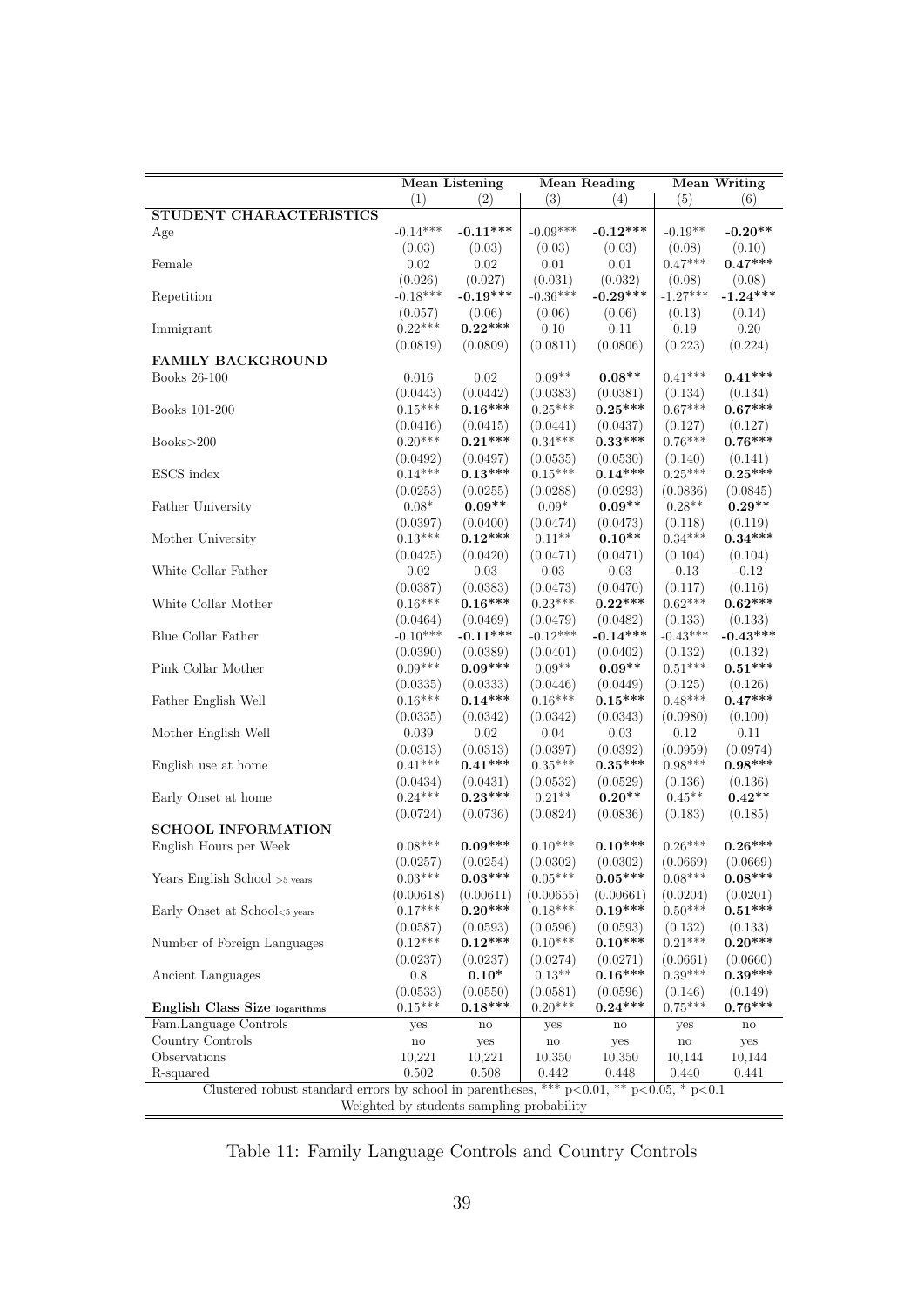|             | Student Type |       |       |        |
|-------------|--------------|-------|-------|--------|
| Country     | (1)          | (2)   | (3)   | Total  |
| Belgium fr  | 432          | 435   | 438   | 1,305  |
| Bulgaria    | 343          | 322   | 318   | 983    |
| Estonia     | 439          | 445   | 438   | 1,322  |
| Greece      | 343          | 317   | 356   | 1,016  |
| Spain       | 450          | 442   | 452   | 1,344  |
| France      | 341          | 312   | 315   | 968    |
| Croatia     | 419          | 454   | 460   | 1,333  |
| Malta       | 293          | 294   | 286   | 873    |
| Netherlands | 402          | 407   | 422   | 1,231  |
| Poland      | 440          | 428   | 448   | 1,316  |
| Portugal    | 458          | 441   | 445   | 1,344  |
| Sweden      | 363          | 340   | 343   | 1,046  |
| Slovenia    | 373          | 364   | 395   | 1,132  |
| Total       | 5,096        | 5,001 | 5,116 | 15,213 |

Table 12: Student Type by Country, observations with missing values eliminated

|                                           | Correlation | Variable       | Observations | Mean    | Std. Dev. | Min      | Max   |
|-------------------------------------------|-------------|----------------|--------------|---------|-----------|----------|-------|
| Student                                   | 0.82        | Mean Listening | 5096         | 0.57    | 1.19      | $-3.725$ | 5.367 |
| Type 1                                    |             | Mean Reading   | 5096         | 0.46    | 1.24      | $-3.779$ | 5.692 |
| <b>Student</b>                            | 0.79        | Mean Listening | 5001         | 0.61    | 1.23      | $-4.57$  | 5.72  |
| Type 2                                    |             | Mean Writing   | 5001         | $-1.08$ | 2.95      | $-11.61$ | 9.527 |
| <b>Student</b>                            | 0.81        | Mean Reading   | 5116         | 0.45    | 1.24      | $-2.71$  | 6.02  |
| Type 3                                    |             | Mean Writing   | 5116         | $-1.04$ | 2.92      | $-12.23$ | 10.92 |
| Weighted by students sampling probability |             |                |              |         |           |          |       |

Table 13: Mean Results and Correlations once missing values are eliminated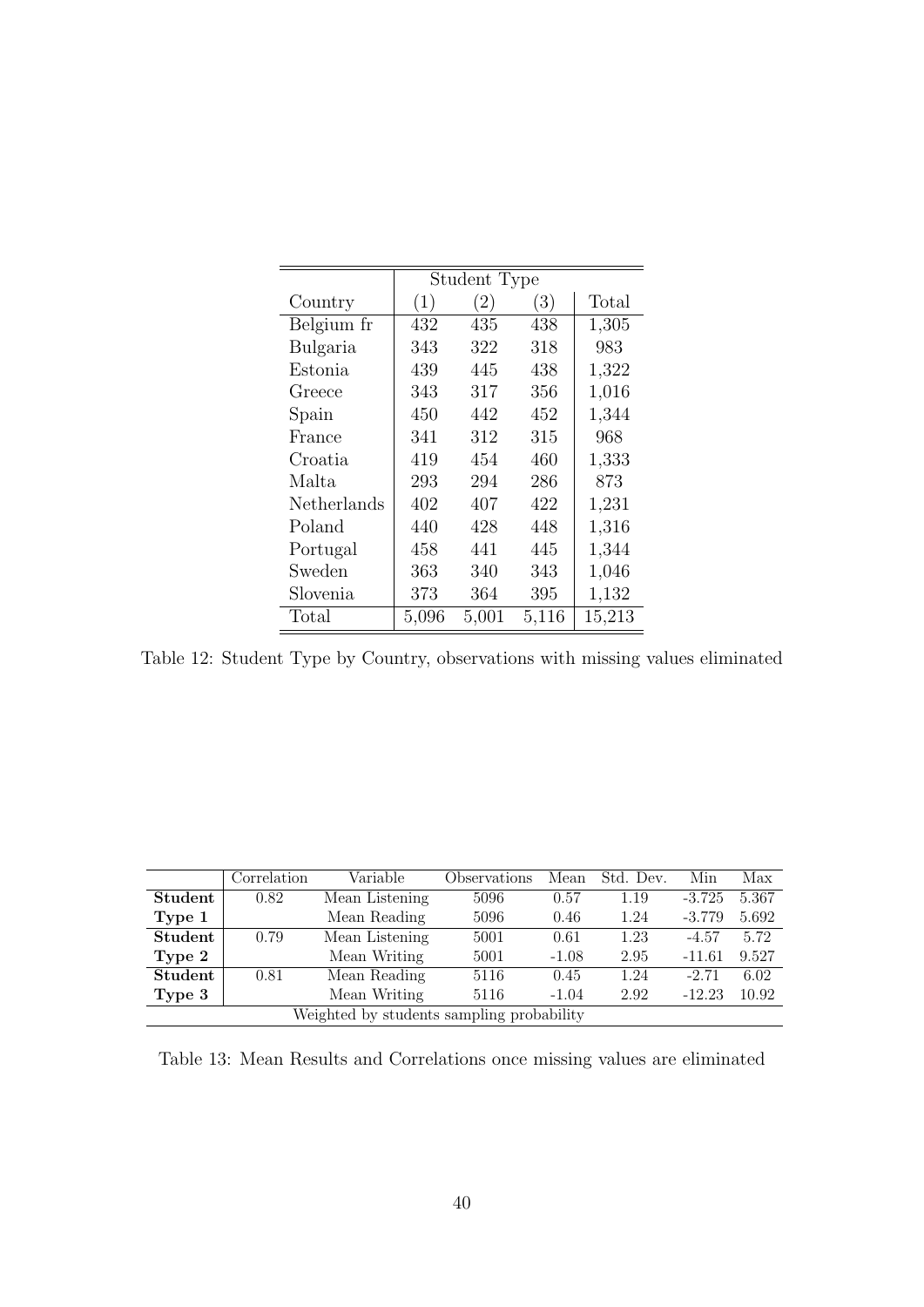| <b>Student Type 1</b><br><b>Student Type 2</b><br>Student Type 3 |                      |                       |                       |                     |                       |                      |  |
|------------------------------------------------------------------|----------------------|-----------------------|-----------------------|---------------------|-----------------------|----------------------|--|
| <b>VARIABLES</b>                                                 |                      | Mean List Mean Read   |                       | Mean List Mean Writ | Mean Read Mean Writ   |                      |  |
|                                                                  | (1)                  | (2)                   | (3)                   | (4)                 | (5)                   | (6)                  |  |
| <b>STUDENT</b><br><b>BACKGROUND</b>                              |                      |                       |                       |                     |                       |                      |  |
| Age                                                              | $-0.15***$           | $-0.07**$             | $-0.12***$            | $-0.08$             | $-0.12***$            | $-0.29***$           |  |
|                                                                  | (0.0333)             | (0.0323)              | (0.0377)              | (0.106)             | (0.0407)              | (0.109)              |  |
| Female                                                           | $-0.04$              | $-0.04$               | $0.07*$               | $0.59***$           | 0.05                  | $0.38***$            |  |
|                                                                  | (0.0389)             | (0.0426)              | (0.0375)              | (0.120)             | (0.0423)              | (0.129)              |  |
| Repetition                                                       | $-0.11$              | $-0.34***$            | $-0.25***$            | $-1.65***$          | $-0.32***$            | $-0.88***$           |  |
|                                                                  | (0.0734)             | (0.0717)              | (0.0699)              | (0.209)             | (0.0705)              | (0.205)              |  |
| Immigrant                                                        | $0.27**$             | 0.20                  | 0.18                  | 0.46                | 0.041                 | 0.06                 |  |
|                                                                  | (0.114)              | (0.125)               | (0.122)               | (0.292)             | (0.115)               | (0.275)              |  |
| <b>FAMILY</b>                                                    |                      |                       |                       |                     |                       |                      |  |
| <b>BACKGROUND</b>                                                |                      |                       |                       |                     |                       |                      |  |
| Books 26-100                                                     | 0.03                 | 0.09                  | $-0.02$               | $0.28*$             | $0.09*$               | $0.49***$            |  |
|                                                                  | (0.0513)             | (0.0581)              | (0.0669)              | (0.151)             | (0.0510)              | (0.188)              |  |
| Books 101-200                                                    | $0.14**$             | $0.24***$             | $0.16***$             | $0.49***$           | $0.28***$             | $0.82***$            |  |
|                                                                  | (0.0604)             | (0.0685)              | (0.0568)              | (0.167)             | (0.0568)              | (0.192)              |  |
| Books>200                                                        | $0.20***$            | $0.3***$              | $0.18***$             | $0.59***$           | $0.37***$             | $0.87***$            |  |
|                                                                  | (0.0602)             | (0.0709)              | (0.0682)              | (0.184)             | (0.0724)              | (0.189)              |  |
| ESCS index                                                       | $0.19***$            | $0.19***$             | $0.06*$               | $0.34**$            | $0.10**$              | $0.19^{\ast}$        |  |
|                                                                  | (0.0366)             | (0.0384)              | (0.0361)              | (0.140)             | (0.0391)              | (0.114)              |  |
| Father University                                                | 0.06                 | 0.08                  | $0.12**$              | $0.31**$            | 0.11                  | 0.23                 |  |
|                                                                  | (0.0587)             | (0.0665)              | (0.0518)              | (0.159)             | (0.0657)              | (0.176)              |  |
| Mother University                                                | 0.06                 | 0.11                  | $0.17***$             | $0.30*$             | $0.14**$              | $0.41**$             |  |
|                                                                  | (0.0610)             | (0.0704)              | (0.0589)              | (0.165)             | (0.0609)              | (0.161)              |  |
| White Collar Father                                              | 0.07                 | 0.06                  | $-0.03$               | $-0.38**$           | 0.03                  | 0.16                 |  |
|                                                                  | (0.0592)             | (0.0708)              | (0.0513)              | (0.176)             | (0.0701)              | (0.164)              |  |
| White Collar Mother                                              | $0.14**$             | $0.24***$             | $0.22***$             | $0.59***$           | $0.19***$             | $0.53**$             |  |
|                                                                  | (0.0694)             | (0.0682)              | (0.0559)              | (0.160)             | (0.0679)              | (0.216)              |  |
| Blue Collar Father                                               | $-0.06$              | $-0.10*$              | $-0.14**$             | $-0.62***$          | $-0.12*$              | $-0.21$              |  |
|                                                                  | (0.0487)             | (0.0539)              | (0.0566)              | (0.185)             | (0.0633)              | (0.176)              |  |
| Pink Collar Mother                                               | 0.08                 | 0.07                  | $0.12***$             | $0.41***$           | $0.10*$               | $0.57***$            |  |
|                                                                  | (0.0505)             | (0.0604)              | (0.0453)              | (0.145)             | (0.0583)              | (0.220)              |  |
| Father English Well                                              | $0.13***$            | $0.12**$              | $0.20***$             | $0.45***$           | $0.19***$             | $0.54***$            |  |
|                                                                  | (0.0443)             | (0.0545)              | (0.0566)              | (0.154)             | (0.0471)              | (0.133)              |  |
| Mother English Well                                              | 0.06                 | 0.003                 | 0.02                  | 0.0001              | $0.12**$              | $0.23*$              |  |
|                                                                  | (0.0477)             | (0.0557)              | (0.0502)              | (0.135)             | (0.0505)              | (0.126)              |  |
| English use at home                                              | $0.34***$            | $0.29***$             | $0.47***$             | $1.06***$           | $0.36***$             | $0.88***$            |  |
|                                                                  | (0.0555)             | (0.0683)              | (0.0743)              | (0.157)             | (0.0818)              | (0.178)              |  |
| Early Onset at home                                              | $0.26***$            | $0.21*$               | $0.21*$               | $0.57**$            | $0.27**$              | 0.26                 |  |
|                                                                  | (0.0933)             | (0.110)               | (0.125)               | (0.230)             | (0.128)               | (0.252)              |  |
| <b>SCHOOL</b>                                                    |                      |                       |                       |                     |                       |                      |  |
| <b>INFORMATION</b>                                               |                      |                       |                       |                     |                       |                      |  |
| English Hours per Week                                           | $0.07**$             | $0.11***$             | $0.10***$             | $0.25***$           | $0.12**$              | $0.28***$            |  |
|                                                                  | (0.0295)             | (0.0288)              | (0.0319)              | (0.0696)            | (0.0469)              | (0.0972)             |  |
| Years English School >5 years                                    | $0.03***$            | $0.04***$             | $0.02**$              | $0.07**$            | $0.06***$             | $0.10***$            |  |
|                                                                  | (0.00856)            | (0.00917)             | (0.00874)             | (0.0280)            | (0.00979)             | (0.0276)             |  |
| Early Onset at School<5 years                                    | 0.09                 | $0.14*$               | $0.26***$             | $0.47**$            | $0.19***$             | $0.58***$            |  |
|                                                                  | (0.0688)<br>$0.07**$ | (0.0786)<br>$0.09***$ | (0.0762)<br>$0.15***$ | (0.199)             | (0.0701)<br>$0.12***$ | (0.164)<br>$0.25***$ |  |
| Number of Foreign Languages                                      | (0.0343)             | (0.0350)              | (0.0300)              | $0.16*$<br>(0.0875) | (0.0349)              | (0.0909)             |  |
|                                                                  | $0.06\,$             | $0.13*$               | $0.07\,$              | $0.53***$           | $0.14*$               | 0.27                 |  |
| Ancient Languages                                                | (0.0668)             | (0.0718)              | (0.0675)              | (0.196)             | (0.0751)              | (0.205)              |  |
| English Class Size logarithms                                    | $0.11*$              | $0.19***$             | $0.19***$             | $0.92***$           | $0.18**$              | $0.64***$            |  |
|                                                                  | (0.0577)             | (0.0645)              | (0.0729)              | (0.239)             | (0.0791)              | (0.182)              |  |
| <b>INSTITUTIONAL</b>                                             |                      |                       |                       |                     |                       |                      |  |
| <b>INFORMATION</b>                                               |                      |                       |                       |                     |                       |                      |  |
| GDP ppa 2010 per capita                                          | $-0.06**$            | $-0.05**$             | $-0.08***$            | $-0.21***$          | $-0.08***$            | $-0.15**$            |  |
|                                                                  | (0.0235)             | (0.0247)              | (0.0250)              | (0.0593)            | (0.0273)              | (0.0635)             |  |
| Educational Expenditure 2010                                     | $0.15**$             | 0.12                  | $0.17**$              | $0.69***$           | $0.16**$              | $0.55***$            |  |
|                                                                  | (0.0678)             | (0.0718)              | (0.0699)              | (0.160)             | (0.0775)              | (0.167)              |  |
| TV English not dubbed                                            | 0.15                 | $0.31***$             | 0.13                  | $0.59**$            | 0.04                  | 0.36                 |  |
|                                                                  | (0.110)              | (0.118)               | (0.127)               | (0.283)             | (0.135)               | (0.322)              |  |
| Population 2011                                                  | $-0.11***$           | $-0.04**$             | $-0.12***$            | $-0.18***$          | $-0.08***$            | $-0.21***$           |  |
|                                                                  | (0.0172)             | (0.0190)              | (0.0182)              | (0.0451)            | (0.0205)              | (0.0481)             |  |
| Multilingual Region                                              | 0.19                 | 0.14                  | $0.34**$              | $0.45\,$            | 0.001                 | $0.75*$              |  |
|                                                                  | (0.146)              | (0.182)               | (0.139)               | (0.543)             | (0.173)               | (0.383)              |  |
| External Exit Exams                                              |                      | $-0.38***$            | $-0.10$               | $-0.62***$          | $-0.30***$            | $-0.72***$           |  |
|                                                                  | $-0.13$              |                       | (0.102)               | (0.226)             | (0.104)               | (0.260)              |  |
| Observations                                                     | (0.0821)<br>5,096    | (0.0948)<br>5,096     | 5,001                 | 5,001               | 5,116                 | 5,116                |  |
|                                                                  | 0.504                | 0.437                 | 0.503                 | 0.463               | 0.451                 | 0.426                |  |
| R-squared                                                        |                      |                       |                       |                     |                       |                      |  |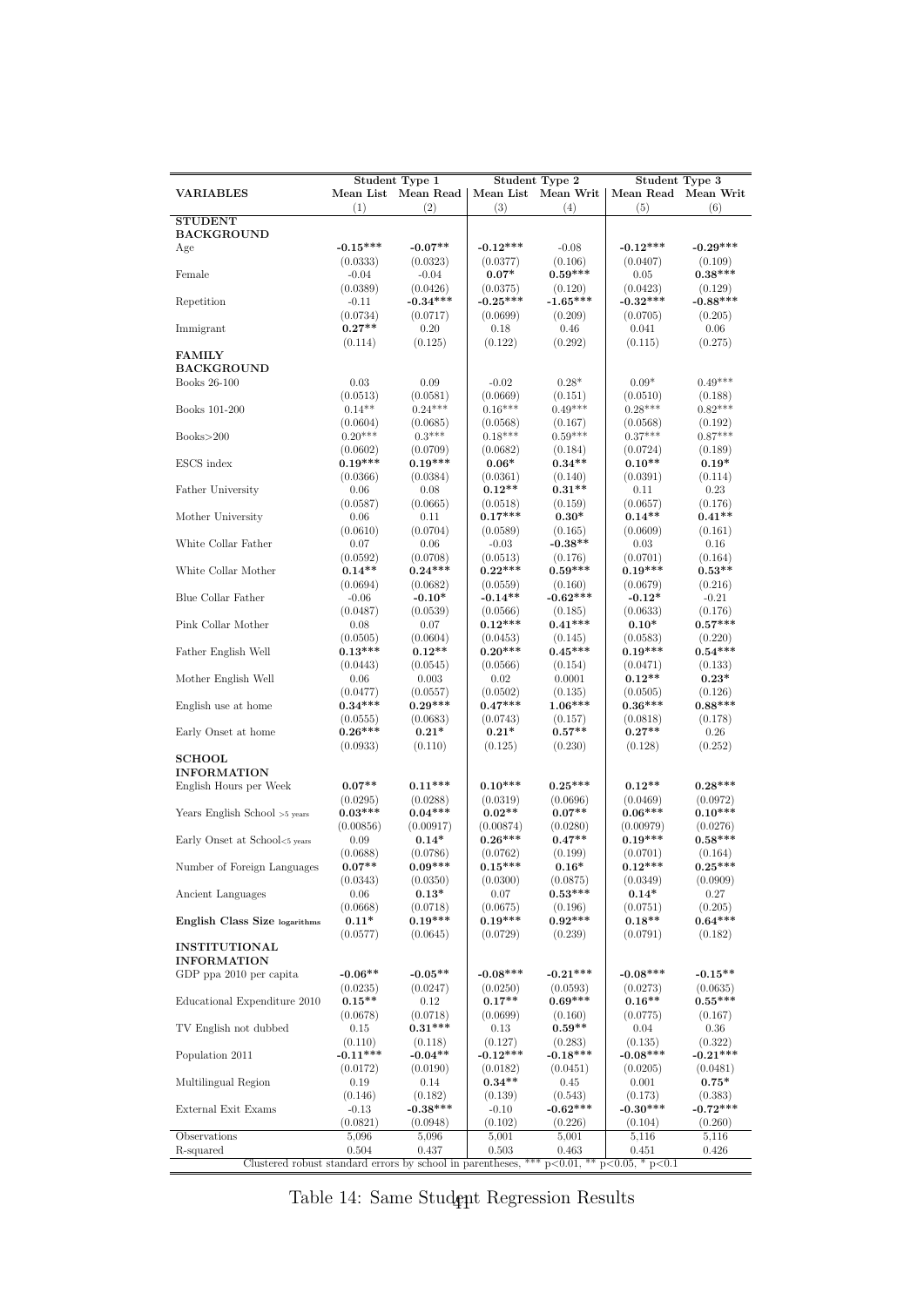| Country          | Obs    | Obs with CohortSize | Obs with any missing |
|------------------|--------|---------------------|----------------------|
| Bulgaria         | 1,563  | 671                 | 475                  |
| Estonia          | 1,645  | 1,244               | 990                  |
| Greece           | 1,583  | 1,180               | 784                  |
| Spain            | 1,719  | 1,274               | 1,031                |
| France           | 1,503  | 812                 | 546                  |
| Malta            | 1,177  | 431                 | 307                  |
| Portugal         | 1,580  | 1,221               | 1,060                |
| Slovenia         | 1,586  | 1,156               | 841                  |
| Sweeden          | 1,513  | 795                 | 549                  |
| All Countries    | 12,692 | 8,353               | 6,276                |
| (Malta excluded) |        |                     |                      |

Table 15: Observations available for IV estimation



Figure 4: Class Size Functional Forms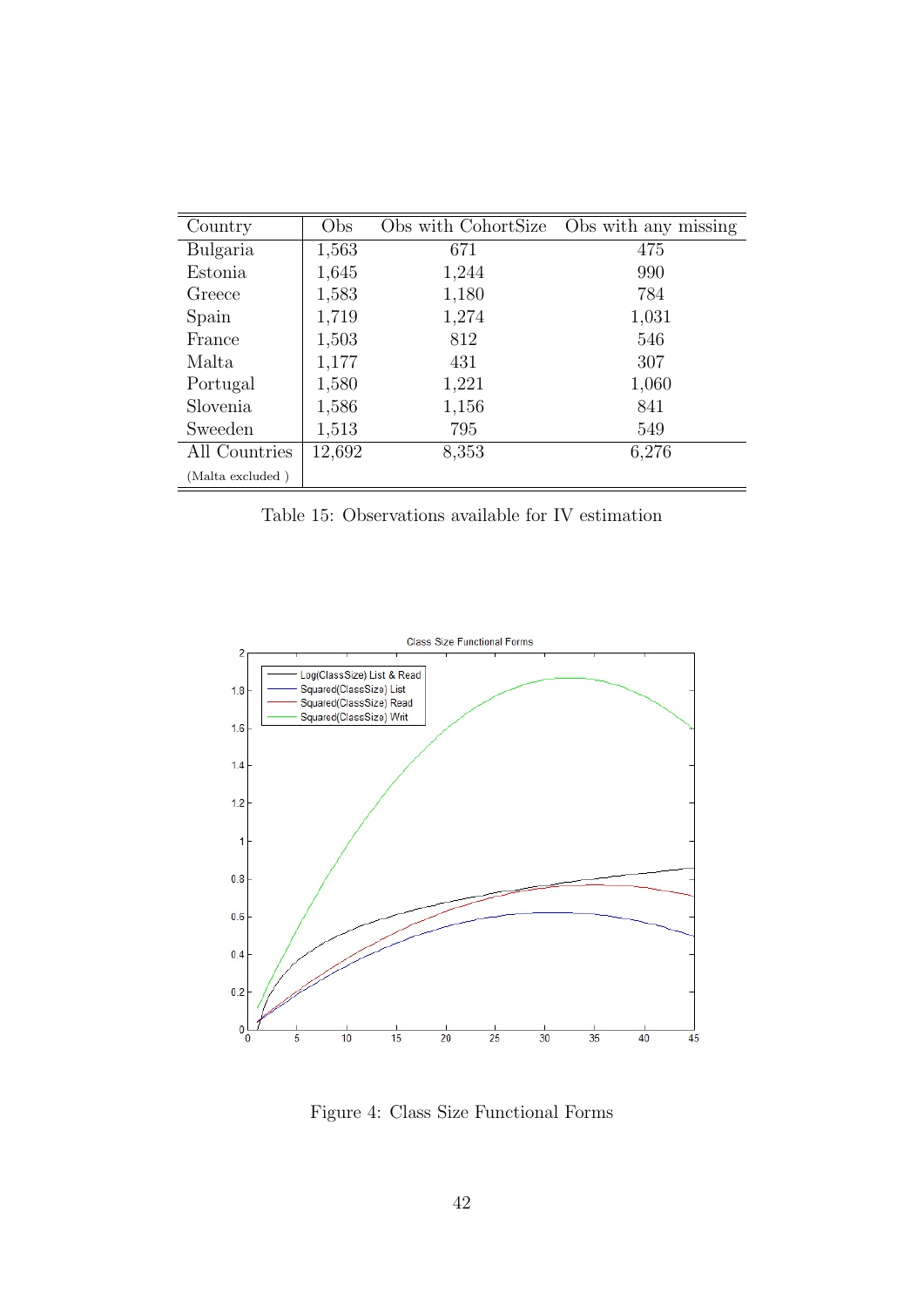# A Appendix

The following appendix provides more detailed information of the variables used.

Information provided by the institutional/country variables was obtained from Eurostat, from Eurydice, a European network on education systems and policy and from the ESLC. The variables that come from Eurostat information are GDP per capita in purchasing power parity of 2010 in prices from 2005, Educational Expenditure on secondary education per student in 2010 in prices from 2005, and country Population in January 2011 expressed in tens of million (for Belgium regional information from Eurostat was needed to obtain the Wallonia population).

The information that comes from Eurydice is: the External Exit Exams (if the students have to perform an external exit exam to get their lower secondary education degree), which according to Eurydice it is the case for Malta, France, Portugal, Netherlands, Poland and Estonia; and the grouping criteria necessary to compute the repetition variable. Eurydice also provided information about the school grouping criteria of students at the beginning of primary education, which allowed me to obtain an accurate measure of the Repetition variables. Most of the European countries have as grouping criteria the natural year: therefore all students born in the same year are grouped in the same grade. However, some countries in my sample do not grouped students by the criteria of having the same age by January 1st, as it was the case for Netherlands and Estonia, which groups by same age in October 1st; and Croatia, which date is March 1st.Family Language controls were also obtained from Eurydice.

The rest of the Institutional variables were obtained by using the ESLC data which provide me information regarding about Multilingual regions, and information regarding the media, which was used to build the TV not dubbed variable.

The Student Variables come from the Student Questionnaire (SQ). The Age reports the exact age at the beginning of February 2011, since that was the exact month of the study. To compute it, I use the date of birth provided by the students.Parents occupation indicators White, Blue, Pink Collar come from a variable that reports the exact occupation of the parents, according to international ISCO index. In order to use it in my study, I transformed into collar indicators. The